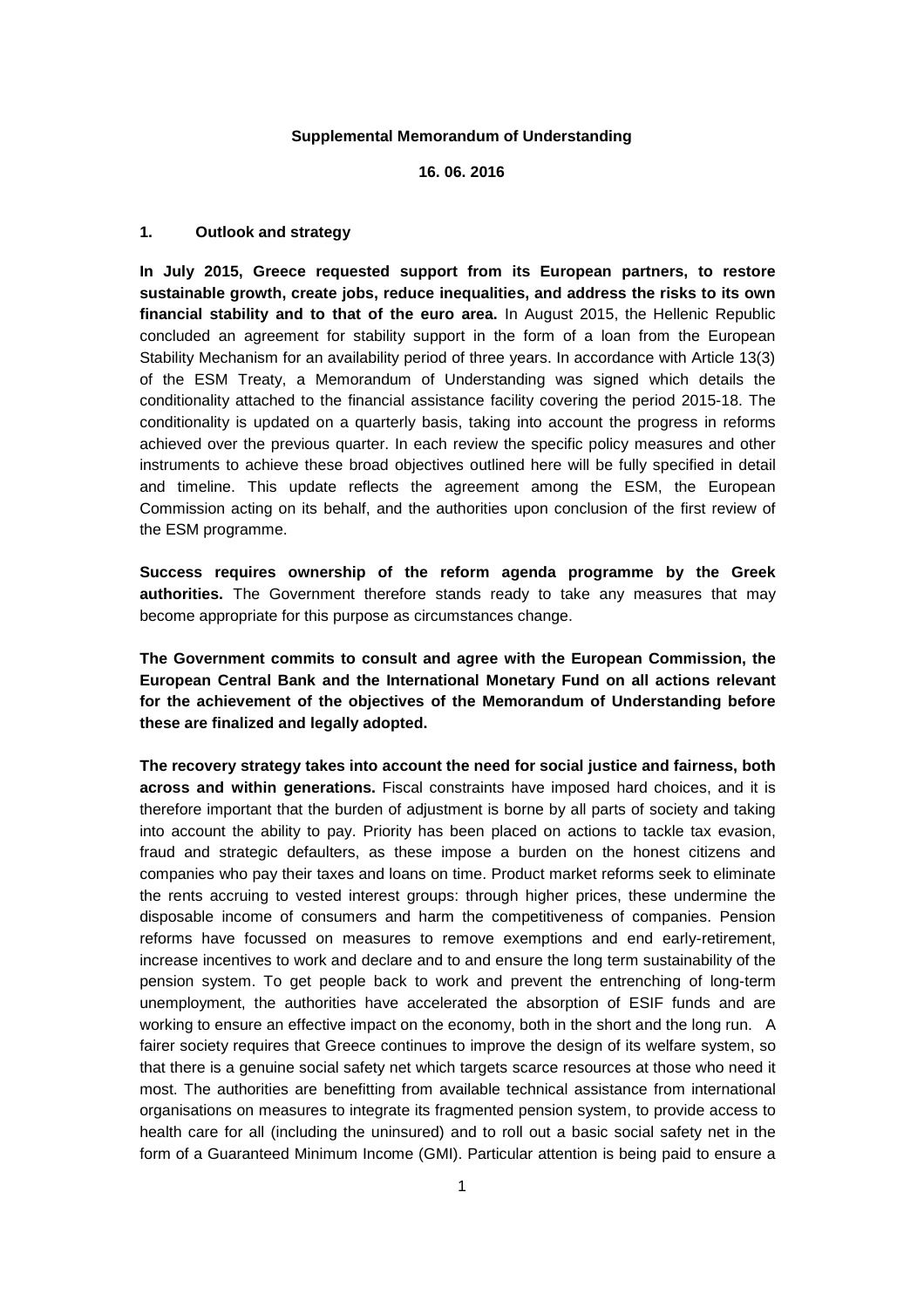social safety net for housing through schemes that provide targeted support for households at risk of losing their primary residence.

**Implementation of the reform agenda will provide the basis for a sustainable recovery, and the policies are built around four pillars:**

- *Restoring fiscal sustainability (section 2)*: Greece will target a medium-term primary surplus of 3.5 percent of GDP to be achieved through a combination of upfront parametric fiscal reforms, including to its VAT, income tax and pension systems, supported by an ambitious programme to strengthen tax compliance and public financial management, and fight tax evasion, while ensuring adequate protection of vulnerable groups. To enhance the credibility of its fiscal policies, and support the achievement of targets, an ambitious package of parametric measures is adopted in combination with non-parametric measures. The authorities will create an autonomous revenue administration to secure effective collection.
- *Safeguarding financial stability (section 3)*: A recapitalisation process of core banks was completed before the end of 2015, and needs to be followed with the implementation of concomitant measures to strengthen the governance of the Hellenic Financial Stability Fund (HFSF) and of banks. Greece will immediately take further steps to tackle Non-Performing Loans (NPLs).
- *Growth, competitiveness and investment (section 4)*: Greece will design and implement a wide range of reforms in labour markets and product markets (including energy) that not only ensure full compliance with EU requirements, but which also aim at achieving European best practices. There will be an ambitious privatisation programme, and a new independent Privatisation and Investment Fund shall be established supporting a more efficient use of resources benefitting from a strategic involvement of the private sector. Policies which support investment shall be framed within a comprehensive Growth Strategy.
- *A modern State and public administration (section 5)* shall be a key priority of the programme. Particular attention will be paid to increasing the efficiency of the public sector in the delivery of essential public goods and services. Measures will be taken to enhance the efficiency of the judicial system and to upgrade the fight against corruption. Reforms will strengthen the institutional and operational independence and effectiveness of key Institutions and agencies such as the statistics institute (ELSTAT), the Hellenic Competition and other regulatory agencies.

### *Technical assistance*

**Success will require the sustained implementation of agreed policies over many years - which necessitates political commitment, but also technical capacity of the Greek administration to deliver - and to this end the authorities have committed to make full use of the available technical assistance.** Technical assistance on the European side is coordinated by the Structural Reform Support Service (SRSS) of the European Commission. Technical assistance is already in place for some key reform commitments, including on tax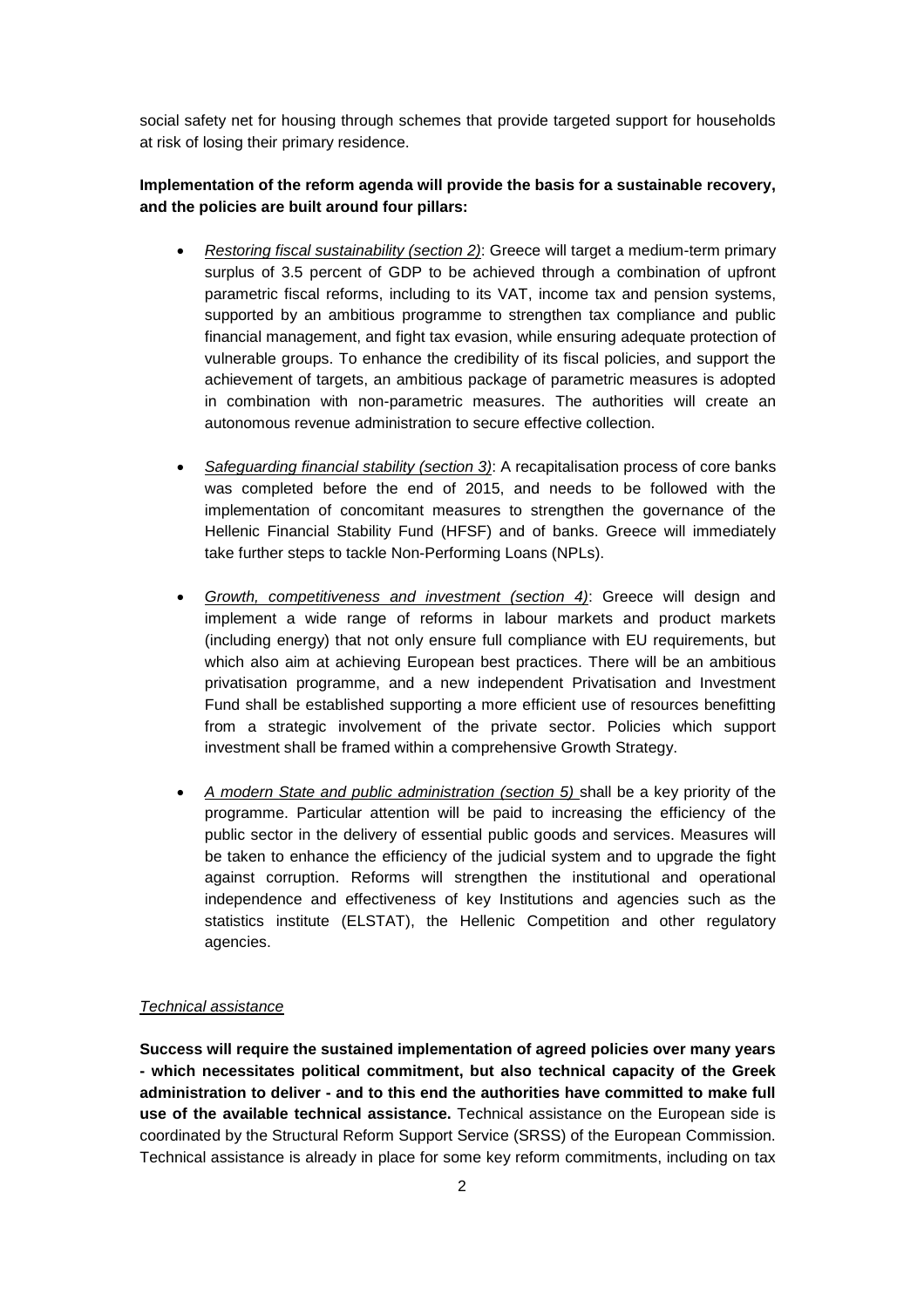policy and Public Financial Management (PFM), the reform of the custom and tax administrations, review of regulatory barriers to competition, licensing simplification and doing business reforms, the social welfare review, fight against corruption, support to the implementation of the Greek energy policy objectives, support to the Greek health reform programme, the modernisation of the judicial system and support to administrative reform. In October 2015, the Greek authorities and the European Commission finalised a medium-term technical assistance plan in line with the Memorandum signed in August 2015. In December 2015, the Greek authorities informed the Commission that they would allocate an amount of EUR 30 million to technical assistance projects in the areas of PFM and privatization; economic development and procurement; justice and anti-corruption; public administration reform at both central and local level; labour, employment and social protection (including health and education). Transport sector and sectorial areas such as tourism, energy, waste and water are also addressed. These projects are aligned with previous TA requests (that they deepen and / or complement) and with the Memorandum, including this update, the scope being to provide TA in the areas identified in it.

#### *Growth strategy*

**Greece needs to build upon the agreed recovery strategy and develop a genuine growth strategy which is Greek-owned and Greek-led and fully uses available resources, including those provided by the EU**. This should take into account the reforms included in this MoU, relevant European Union initiatives, the Partnership Agreement of the implementation of the National Strategic Reference Framework (NSRF) and other best practices. Greece must benefit fully from the substantial means available from the EU budget and the European Investment Bank (EIB) to support investment and reform efforts. For the period 2007-2013, Greece was eligible for EUR 38 billion in grants from EU policies, and should ensure that all projects funded under that financing envelope are completed as planned and no later than March 2017 according to the EU regulations. For the 2014-2020 period, more than EUR 35 billion is available to Greece through EU funds and Greece should continue in its effort to maximise and speed up absorption of this envelope. The European Commission's Investment Plan for Europe will provide an additional source of investment as well as technical help for public and private investors to identify, promote and develop high-quality and feasible projects to fund, and the Greek authorities and operators should make full use of this opportunity.

**The Greek authorities will develop the growth strategy by June 2016**, which *inter alia should* aim at creating a more attractive business environment, improving the education system as well as human capital formation through vocational education and training (See section 4.1), and developing R&D and innovation. It should also help design sectorial priorities in areas such as tourism, transport, pharmaceuticals and logistics, and agriculture. The authorities commit to accelerate and complete the strategy with the help of technical assistance and to work in collaboration with social partners and academics. The strategy will also provide a proper framework for legislation to reduce administrative burdens and spur investment. The strategy should also address the need for coordination of the ambitious reform agenda, reinforcing the role of the existing Secretariat General for Coordination and involving, as appropriate, organisations representing the private sector.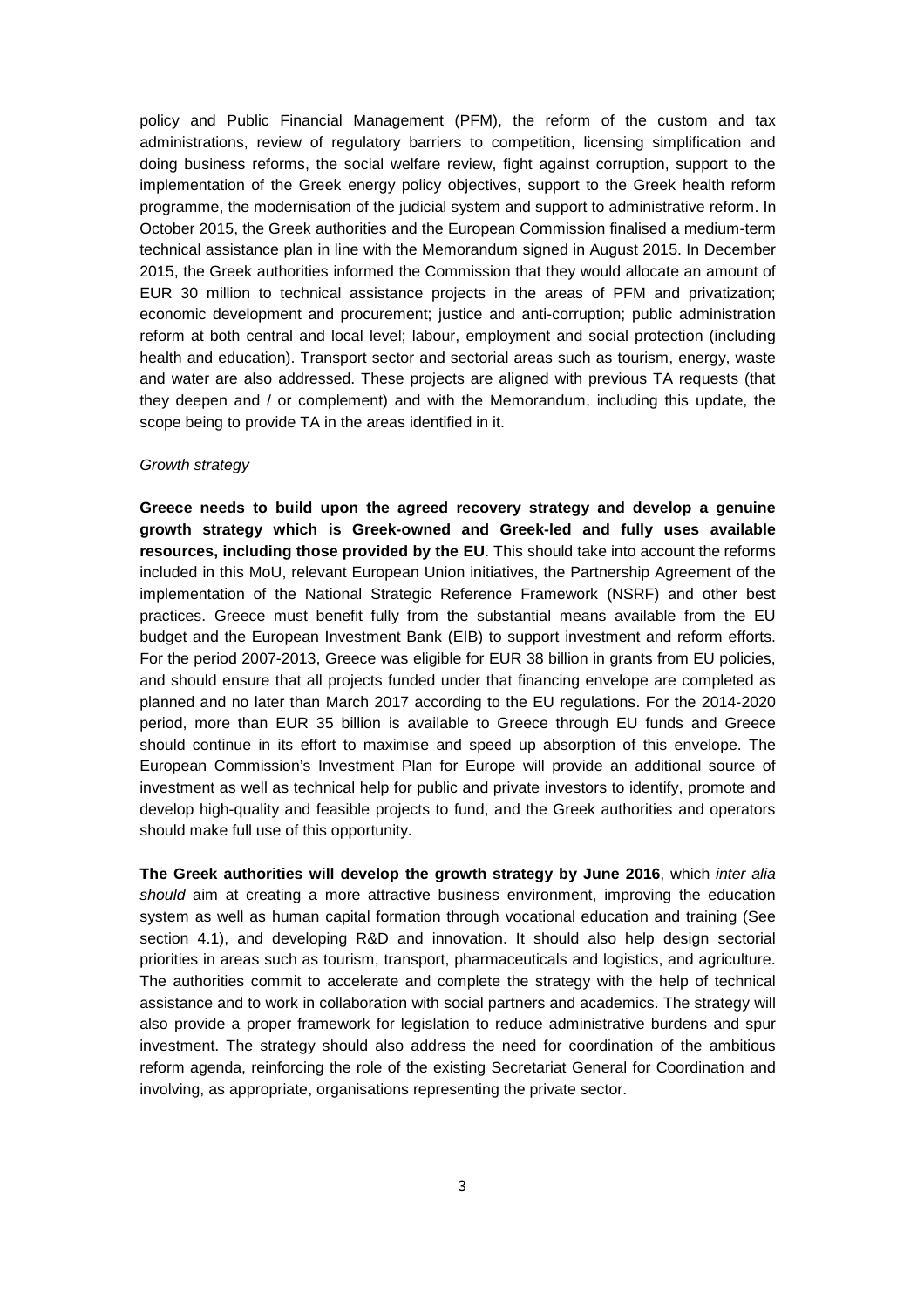### **2. Delivering sustainable public finances that support growth and jobs**

The correction of extreme imbalances in public finances that culminated in 2010 with the Greece's exclusion from private capital markets has required an unprecedented adjustment and sacrifices from Greek citizens. Public deficits have fallen considerably, although Greece is still projected to face some small primary deficits in both 2016 and 2017, absent additional measures. At the same time, Greece must prioritise the effectiveness of public spending redirecting resources to functions that can most effectively promote growth, employment and protection of the most vulnerable.

# **2.1 Fiscal policy**

**The primary balance outcome of 2015 as defined under the programme is estimated to be a surplus of 0.7 percent of GDP, compared to the programme target of a deficit of 0.25 percent of GDP**, based on a stronger revenue collection and one-off factors that were not envisaged when the third ESM programme was agreed in August 2015. In the medium term, the fiscal over-performance in 2015 is not sufficient to compensate for the downward revision of the yields of already legislated measures according to actual outcomes and non-implementation of some measures.

**The Greek authorities commit to ensuring sustainable public finances by pursuing the fiscal path agreed in August 2015 that was based on primary surplus targets of 0.5, 1.75 and 3.5 percent of GDP in 2016, 2017 and 2018 respectively.** The programme definition of the primary balance will be adjusted to exclude migration-related expenditure net of EU transfers to the Greek budget subject to a proper monitoring mechanism and a cap being defined. The precise definition and scope of this adjustor is described in the TMU.

**To meet the fiscal targets, as a** *prior action* **the Government will adopt supporting legislation** generating savings equivalent to ¾, 2¼ and 3 percent of GDP in 2016, 2017 and 2018 respectively through parametric measures, as follows:

- **A holistic pension reform** (*as detailed in section 2.5.1 and in the TMU*) **that will generate additional savings of 1 percent of GDP by 2018 and compensate for the cost of the Council of State ruling (equivalent to 2 percent of GDP)** on some aspects of the previous pension reforms. The reform will generate increasing savings beyond 2018 and up to 2025.
- **A major reform of the personal income tax yielding 1 percent of GDP** (*as detailed in section 2.2 and in the TMU*).
- **A series of other parametric measures, to generate savings of around 1 percent of GDP**, including**:**
	- o *An increase in VAT revenues* (savings of around ¼ percent of GDP), by raising the standard VAT rate to 24 percent as of 1 June 2016.
	- o *Further control of the wage bill* (savings of around 0.2 percent of GDP). This includes (i) a freeze of promotion and wage drift for 2017-18 for the special wage grids, as is currently the case for the unified wage grid; and (ii) the gradual easing of the public sector attrition rule from 1:5 in 2016 to 1:4 in 2017 and 1:3 in 2018, while exempting from the calculation of the total annual number of hirings those resulting from court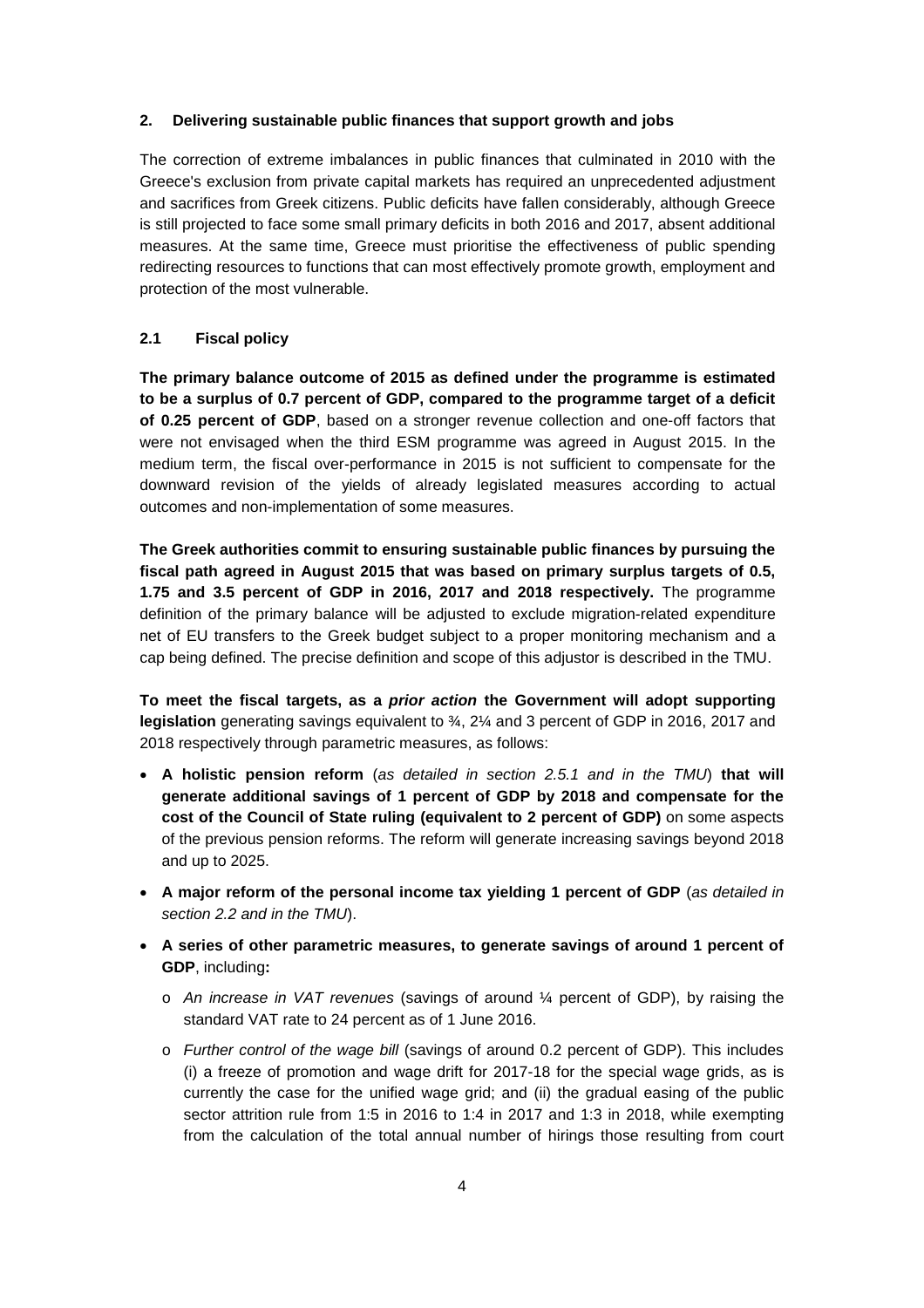decisions since 2015, including those of the EU Court of Justice, as well as those that are due to staff mobility within the public sector, except from Chapter B companies.

- o *A reform of motor vehicles taxation*. The reform will include a restructuring of rates and the base for the car registration and the abolition of the luxury car purchase tax and of the car scrappage scheme, all from 1 June 2016, and a reform of the deductibility of company cars from personal income tax from 2016 incomes.
- o *Changes in taxation in the areas of energy, alcoholic beverages, tobacco and coffee, gaming, broadband and cable TV, investment vehicles, and tourist accommodation*. This includes
	- o as of *1 January 2016*, (i) a permanent increase in the gross gaming revenue tax to 35% to replace a 5 cent levy on lottery games; (ii) offsetting the ENFIA revenue loss from lower objective property values by adjusting tax brackets and rates of the main and/or supplementary taxes and through base widening;
	- o *as of 1 June* 2016, (iii) the abolition of excise taxes on natural gas for electricity production consistent with the EU energy taxation directive (Directive 2003/96/EC); (iv) raising excise tax rates on beer ;
	- o as of *1 June 2016,* (v) increasing the taxation on investment vehicles, namely UCITS funds, Real Estate Investment Companies and Portfolio Management Companies;
	- o as of *15 October 2016,* (vi) an increase in excise taxes on diesel oil for heating;
	- o as of *1 January 2017,* (vii) an increase in excise taxes on (unleaded) gasoline, diesel oil for transportation, LPG, kerosene (viii) the adjustment in excise taxation on natural gas for industrial and residential use; (ix) an increase in excise taxes on cigarettes and tobacco; (x) the establishment of new excise taxes on coffee and ecigarettes; (xi) the introduction of a broadband levy on subscribers of 5 percent and a levy of 10 percent on cable TV subscribers;
	- o as of *1 January 2018*, (xii) the introduction of an occupancy tax on hotels above two stars and rental rooms above two keys; (xiii) abolishing the 50% exemption for excise taxes on alcoholic beverages for the Dodecanese islands;

This package of parametric fiscal measures will be bolstered by a wide range of administrative actions on the revenue and expenditure side. On the revenue side, these actions will most notably include those aimed at addressing shortfalls in tax collection and enforcement and to create better incentives to comply that will take some time to bear fruit (see section 2.3). In addition, expenditure reviews will be launched in June 2016, including of defence spending and state owned enterprises, that should be completed by end 2016 with the aim of taking actions generating savings of 0.1 and 0.4 percent of GDP in 2017 and 2018, cumulatively.

If annual budgetary outturns confirm that the above administrative measures are yielding sufficiently so as to lead to permanent fiscal over-performance vis-à-vis the programme targets, the authorities may - in agreement with the Institutions - consider the use of the available fiscal space to strengthen social protection (in particular the GMI programme) and/or to reduce tax burdens provided the achievement of the fiscal targets is assured.

As a **prior action**, legislation will be adopted to ensure that a package of measures would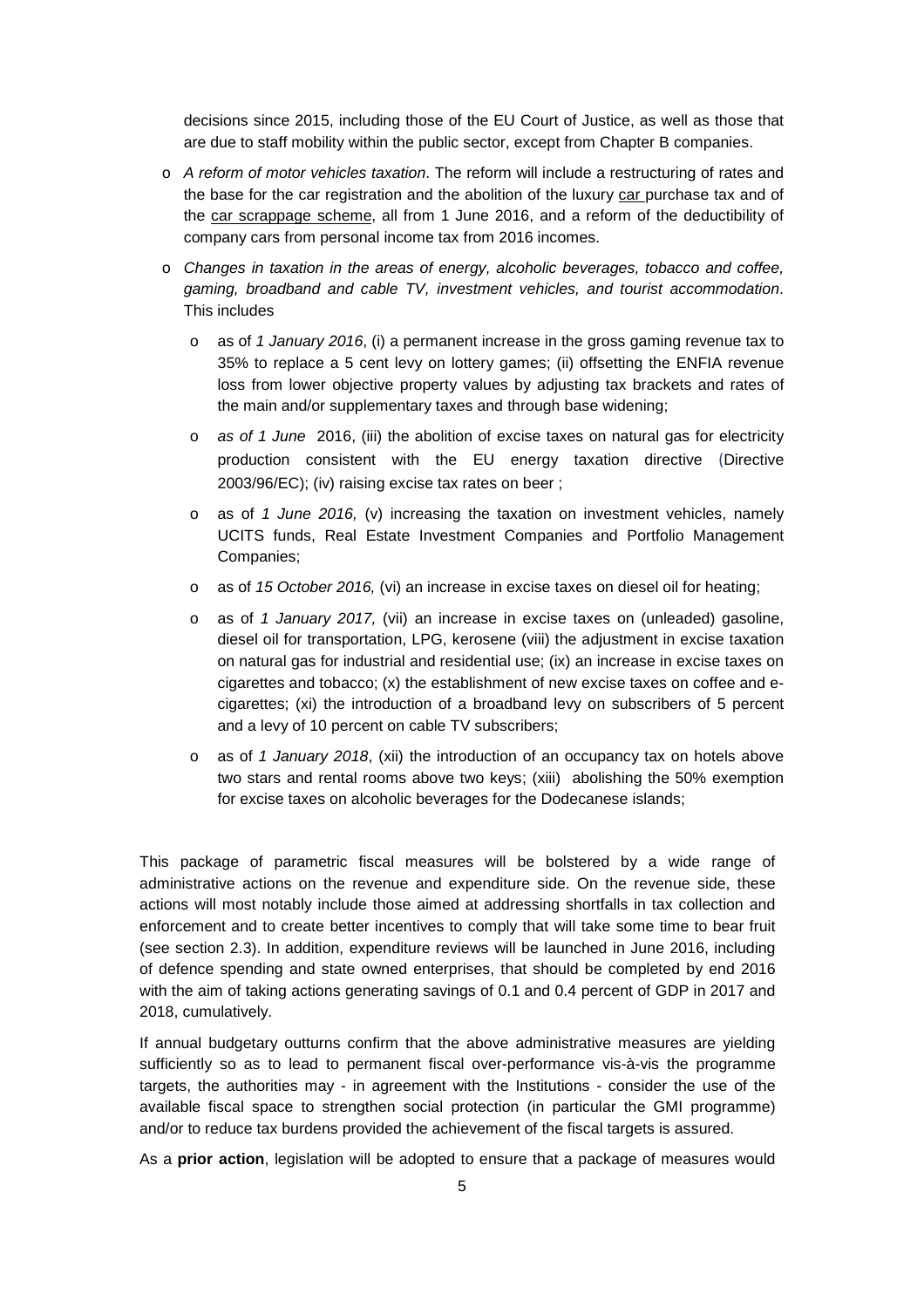be automatically implemented as soon as there is objective evidence of a failure to meet the annual primary surplus targets in the programme: this is a means to provide additional assurance to reach the primary surplus target of 3.5 percent of GDP in 2018. This legislation will ensure that that contingent assurance is automatic, objective and credible. Measures would be triggered automatically in the event of a negative difference between the target of the ESM programme for the year t-1 and the actual outcome, as objectively identified by ELSTAT in April on the basis of preliminary outturn data - validated by ESTAT in the context of the procedure of fiscal notification - modified by programme adjustors identified in the TMU. On this basis, an adjustment will be undertaken equal to the negative deviation from the target, up to the size of 2 percent of GDP on an annual basis. To provide credible contingent assurance, the legislation will provide for the possibility to automatically reduce non-discretionary expenditure, as well as the corresponding claims and selected discretionary expenditure. The fiscal adjustment measures provided for in the mechanism shall lead to a permanent correction in the gap. If measures are enacted with a temporary nature when the mechanism is triggered, permanent structural measures agreed with the institutions, including revenue measures, should become effective in the year thereafter, as part of the regular budgetary process, in order to bring the budget structurally back on track. Exceptions to the activation of the mechanism will be limited to exceptional events with a major economic impact outside government control. Such exceptions need to be agreed with the institutions. The envisaged contingent mechanism, in any case, does not prejudice the standard ex-ante assessment of fiscal gaps and the adoption of adjustment policies aimed at preventing the emergence of targets' shortfalls.

The Greek government will monitor fiscal risks, including court rulings, and will take offsetting measures as needed to meet the medium-term fiscal targets in the context of the Medium-term Fiscal Strategy 2017-2020 to be legislated by May 2016 **(key deliverable)** and in its annual updates**.**

### **2.2 Tax policy reforms**

A major reform of the income tax system and a package of revenue measures are included as prior actions in the fiscal package as follows, to help widen the tax base, improve tax efficiency and collectability, and boost labour supply (*see TMU for technical details*):

- o A substantial reduction in opportunities for tax avoidance, through the pooling of currently separately-taxed employment and business income into a single taxable aggregate with an employment tax credit. The top marginal effective tax rate, including both PIT and solidarity surcharge components, but excluding social security contributions will be capped at 55 percent.
- o A widening of the tax base through a reform in the tax credit for employment and pension income generating additional revenues of around 0.2 percent of GDP, whilst maintaining the incentives for labour participation for parents with children by setting the tax credit for 2016 incomes at EUR 1900 for a taxpayer without children, EUR 1950 for a taxpayer with one child, and to EUR 2000 for a taxpayer with two children, while the tax credit remains unchanged at EUR 2100 for taxpayers with 3 or more children. This will bring the average tax-free threshold to around EUR 8,750). To improve transparency, the tax credit taper will be substantially reduced.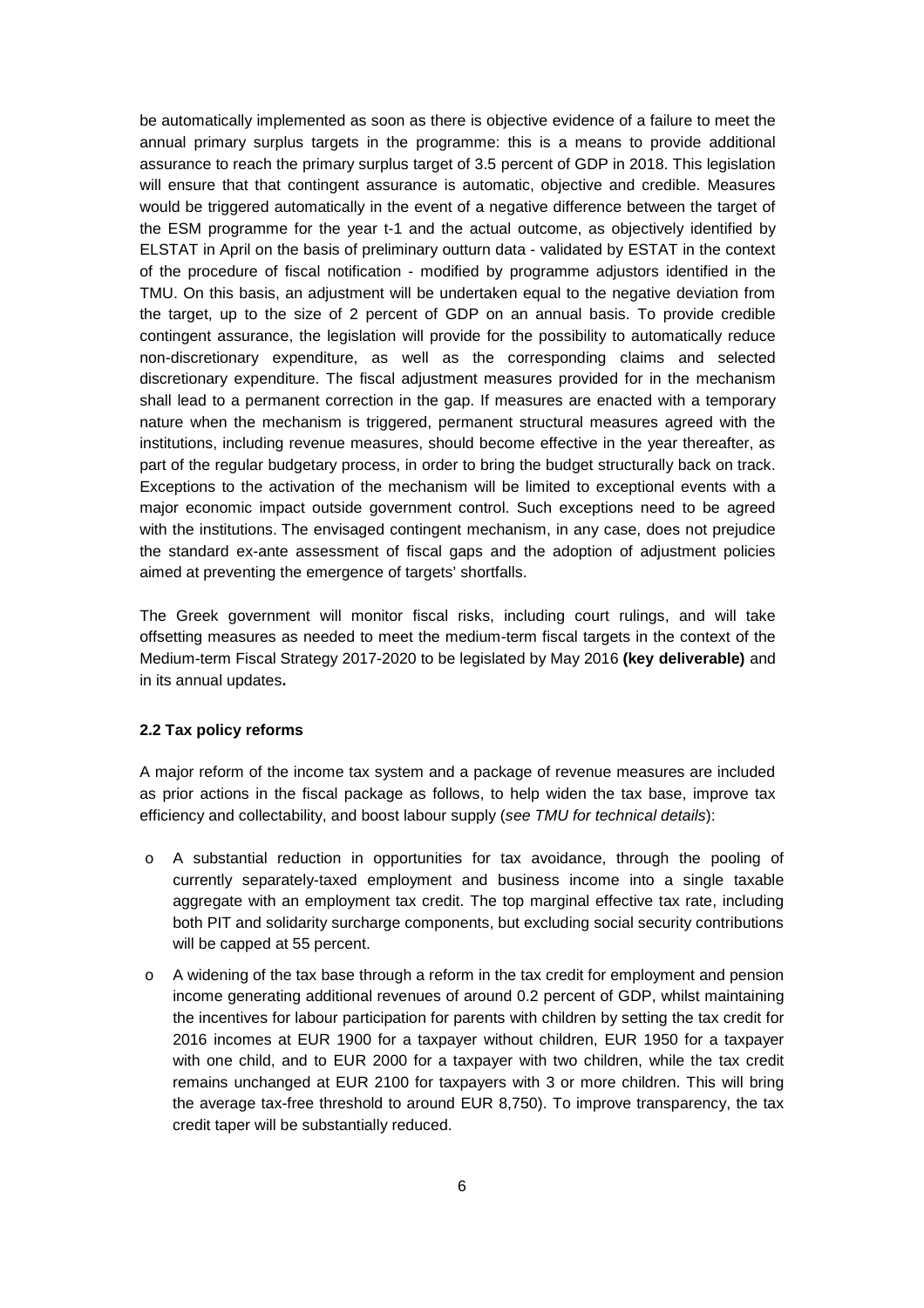- o The permanent integration of the solidarity surcharge into the income tax code with schedular marginal rates closely linked with the income tax brackets.
- o The tightening of the definition of professional farmer for taxable income purposes and the elimination of the preferential tax regime for tax income including basic payment schemes of the first pillar EU agricultural subsidies through taxation on the same tax schedule of employment and business income with the same tax credit provided to employees and pensioners.
- o To provide tax neutrality for investment, the tax rates on dividends and interest income will converge at 15 percent. Rental income will be taxed at 15 percent up to €12,000 annual income and at 35 percent beyond that amount.

In addition, the government commits to:

- i. *Tax reforms.* The authorities will by June 2016: a) review all business income tax incentives and integrate the tax exemptions, eliminating those deemed inefficient or inequitable; the tax provisions of the new investment law will be consistent with the ITC, and integrated into the ITC as appropriate, b) review preferential tax treatments for the shipping industry in the light of the indications of the European Commission; c) extend the temporary voluntary contribution of the shipping community to 2018; d) review and propose amendments on TPC and issue a roadmap for secondary legislation by June 2016; and e) issue all essential related TPC secondary legislation by October 2016. The authorities will undertake a comprehensive review of remaining tax legislation that is in conflict with the TPC, integrating these acts where appropriate by March 2017.
- ii. *Tax codes.* The authorities will implement **(key deliverable)** by January 2017 through legislation by September 2016 : a) simplify the income tax regime and ensure consistency of the tax base for income tax and social security contributions of small businesses below the VAT registration threshold; b) review the corporate tax law in ITC covering mergers and acquisitions and corporate reserve accounts and implement ITC provisions concerning mergers and transfer pricing (articles 52- 56 ITC); c) develop the tax framework for collective investment vehicles and their participants in line with best practices in the EU; d) revise TPC provisions to provide for reduced fines imposed in connection of an audit taking account of the behavior of the taxpayer and the intentionality of the non-declaration or underdeclaration based on objective and transparent criteria; e) review the potential for a short-term voluntary tax certificate as a quality standard with no explicit advantage for businesses and without compromising the revenue administration' rights to audit; f) undertake a review and reform of the KEDE, including revenue administration procedures for enforced sale of assets at public auctions; g) modernise legislation to address the collection of tax on incomes generated on offshore portfolios of individuals. In addition, by December 2016, the authorities will codify and simplify the VAT legislation, aligning it with the tax procedure code and eliminating outstanding loopholes.
- iii. *Property tax.* The authorities will by June 2016 provide detailed proposals that will ensure the alignment of property tax assessment values with market prices by June 2017 (**key deliverable**).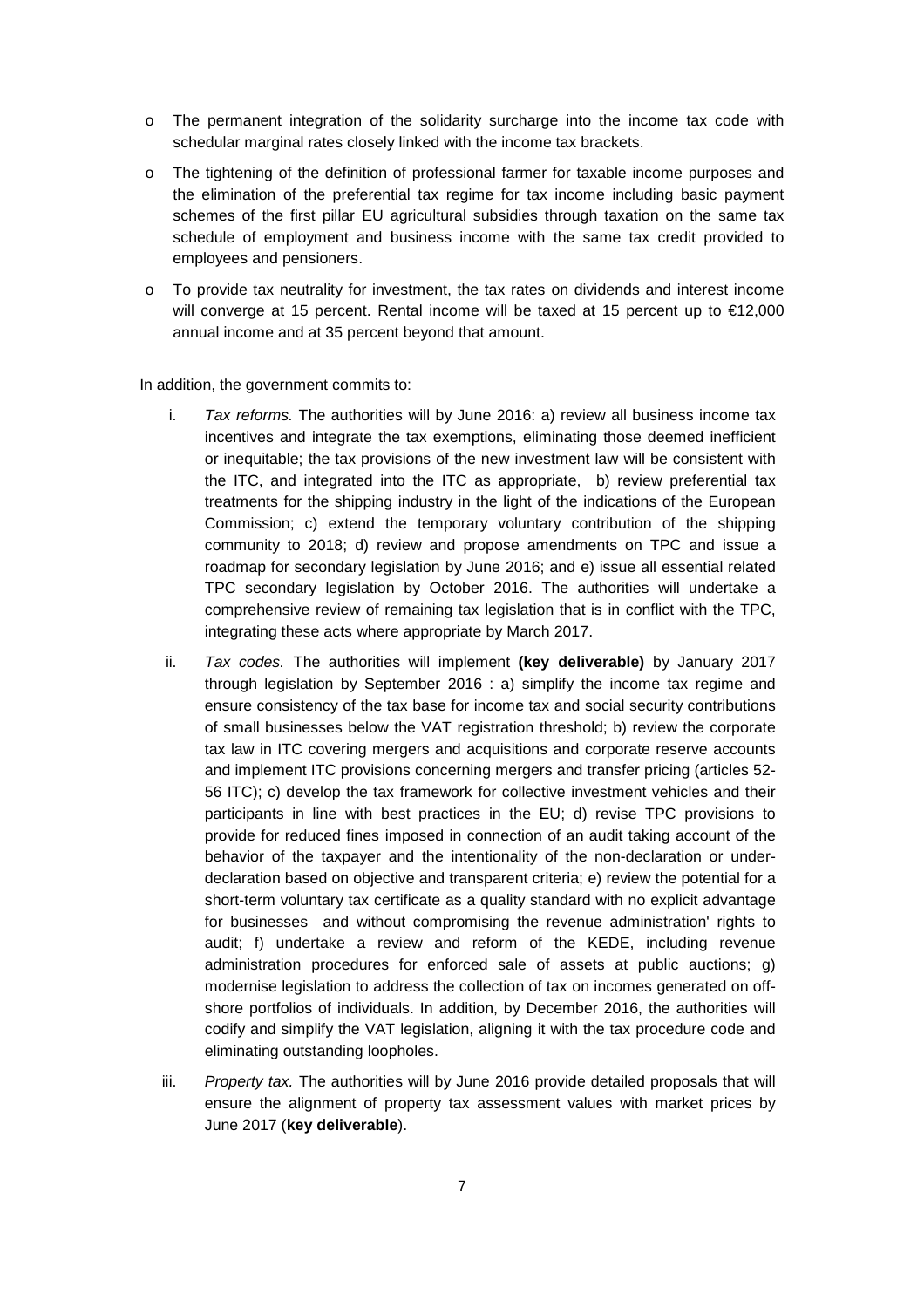#### **2.3. Revenue administration reforms**

The ability to collect revenues has been hampered by a long history of complicated legislation, poor administration, political interference and generous amnesties, with chronically weak enforcement. To break from this practice and improve the tax and social security payment culture, the Government firmly commits to take strong actions to improve collection, including by taking immediate enforcement action regarding debtors who fail to pay their instalments or current obligations on time and to not introduce new instalment or other amnesty or settlement schemes nor extend existing schemes. These efforts, particularly those aimed at addressing shortfalls in tax collection and enforcement and to create better tax compliance, will be targeted to yield around 0.5 percent of GDP by 2018.

#### *2.3.1 Revenue Agency*

As **prior action**, the authorities will pass legislation to establish an autonomous revenue agency that specifies: a) the agency's legal form, organization, status, and scope; b) the powers and functions of the CEO and the independent Board of Governors; c) the relationship to the Minister of Finance and other governmental entities; d) the agency's human resource flexibility and relationship to the civil service; e) budget autonomy, with own GDFS and a new funding formula to align incentives with revenue collection and guarantee budget adequacy, predictability and flexibility and a budget procedure ensuring discussions with the General accounting office of the Ministry of finance allowing for the needs of the agency to be taken into consideration; f) reporting to the Government and Parliament; e) the deadline of June 2016 for the signature of the service level agreement to fully operationalise the transfer of all tax and customs administration IT-related functions within the Agency.

The authorities, making use of technical assistance, will make the autonomous revenue administration fully operational by 1<sup>st</sup> of January 2017 (key deliverable).

The authorities will by May 2016 put in place an implementation committee, chaired by the SGPR, which will provide an implementation plan for the agency by June 2016.

The authorities will by June 2016 complete the signature of the service level agreement after agreement with the institutions to fully operationalise as specified in the TMU the transfer of all tax and customs administration IT-related functions within the Agency **(key deliverable)**.

The authorities shall by July 2016 **(key deliverable)**:

a) appoint, as a **milestone**, the Board of Governors, which from the moment of appointment will assist the process of establishment of the agency and the work of the implementation committee. It will also assume responsibility for assisting the revenue administration in the transition period according to the principles of the new agency;

b) adopt, as a **milestone**, in agreement with the Institutions and in conformity with the agency legislation, measures (i.e. MDs, budget appropriations) to provide for: a one-off injection of resources to address problems facing the agency with the initial stock in terms of both personnel and equipment and to ensure a sufficient level of resources to start to operate effectively; an immediate increase in budget for discretionary operational activities; the adequate appropriation to allow for the recruitments of sufficient staff in the agency in 2016 and 2017 to reduce the vacant positions to a normal level, consistent with the Attrition Rule.

The authorities will by December 2016 adopt priority secondary legislation of the law (key human resource, budget, and operational issues) so that the agency is fully operational with the board of governors to exercise in full all its powers by that time .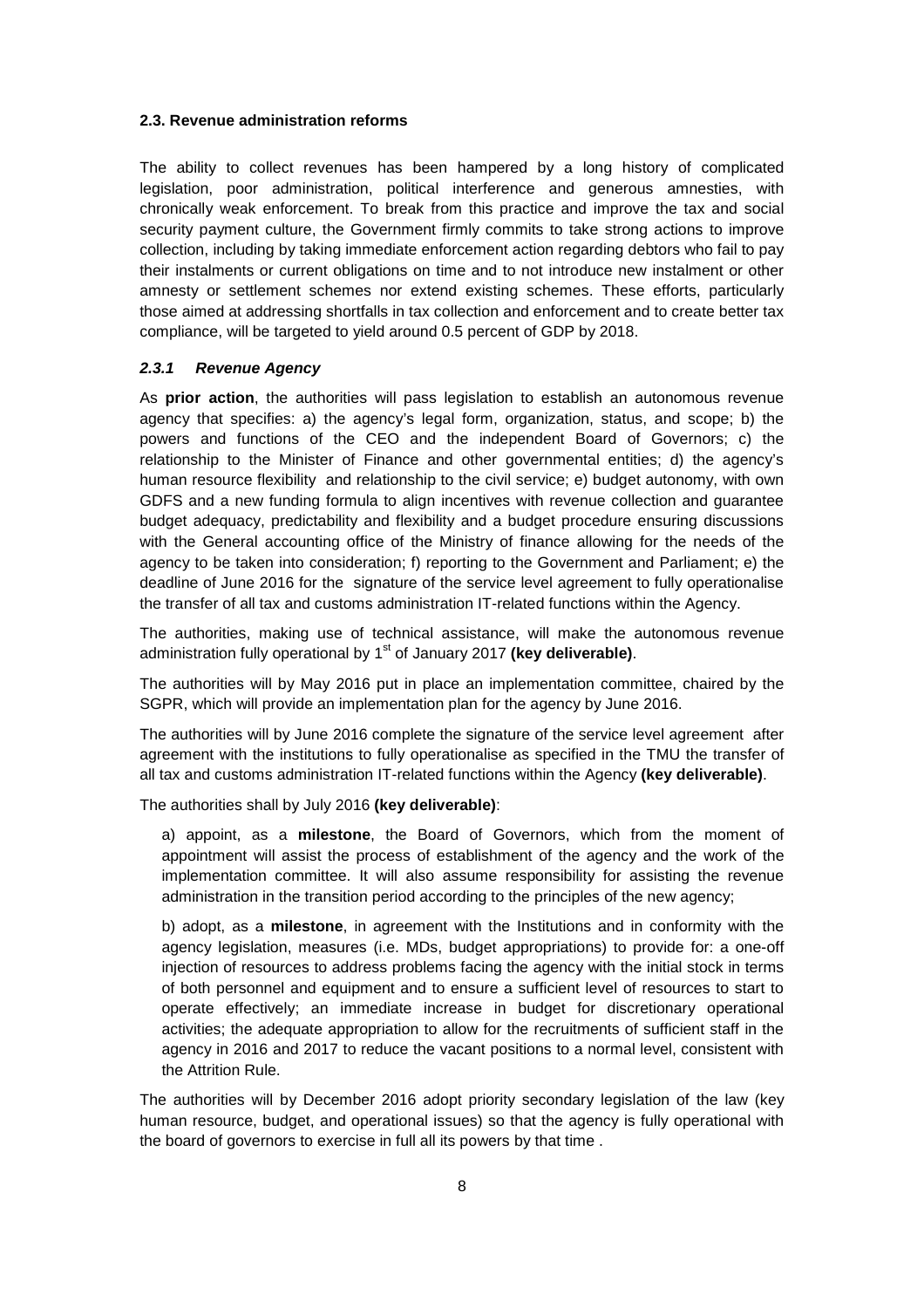### *2.3.2 Improving compliance and fighting revenue fraud and evasion*

The authorities will implement a comprehensive set of actions to secure higher revenues through stronger compliance and less fraud and evasion. They will:

- i. *Increase the use of electronic payments.* The Government will pursue the implementation of the action plan for the promotion and facilitation of the use of electronic payments (through both transfers and cards) and the reduction in the use of cash and cheques, with implementation according to its schedule, including adoption of legislation by June 2016;
- ii. *Enhance compliance.* The authorities will by June 2016 adopt a fully-fledged plan to increase tax compliance. In particular VAT collection and enforcement will be strengthened *inter alia* through streamlined procedures and with measures to combat VAT carousel fraud. The authorities will a) adopt by June 2016 legislation to accelerate de-registration procedures and limit VAT re-registration to protect VAT revenue; b) procure in order to allow use by June 2016 the risk assessment software allowing substantially increased detection of carousel fraud; c) prepare by June 2016 an assessment of the implication of an increase in the VAT threshold to EUR 25,000.
- iii. *Fight tax evasion.* The authorities will by June 2016 produce a comprehensive plan for combating tax evasion based on an effective interagency cooperation which includes: a) identification of undeclared deposits by checking bank transactions in banking institutions in Greece or abroad; b) a strategy, prepared with the revenue administration and with the support of technical assistance, for the potential introduction of a voluntary disclosure program with appropriate sanctions, incentives and verification procedures, consistent with international best practice, and without any amnesty provisions; c) requesting from EU Member States to provide data on asset ownership and acquisition by Greek citizens, and how the data will be exploited; d) pursuing work with technical assistance in tax administration and making full use of the resources in capacity building; e) establishing a wealth registry to improve monitoring; f) concrete steps to ensure the collection of tax on incomes generated on off-shore portfolios of individuals.
- iv. *Focus tax audits on priority cases.* The authorities will implement effectively the policy of auditing priority tax cases and this will be monitored through a specific key performance indicator.
- v. *Rethink the model of cooperation between Justice and tax administration in the fight against high level tax fraud.* The authorities will propose an organisation of work and procedures to allow the prosecutors' requests to be treated in an efficient way without disrupting the work on risk assessed audits June 2016. This will include publishing a circular by the Prosecutor of the Supreme Court to the other prosecutors highlighting the need to focus on priority cases. In order to allow the scarce resources to focus on the important cases, the rules about complaints will be reviewed to ensure that only relevant and substantiated complaints need to be fully investigated.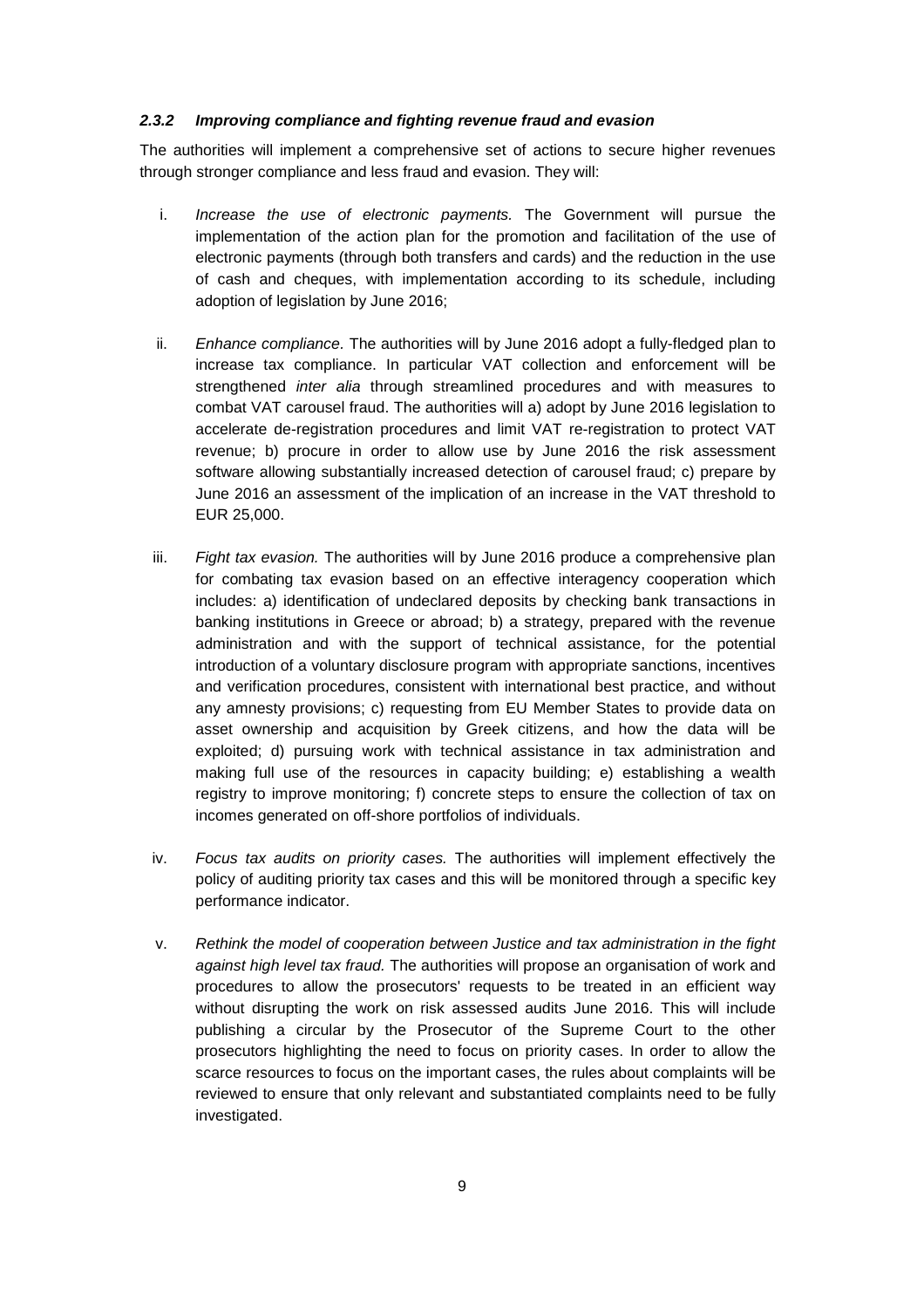- vi. *Reinforce fight against smuggling* The authorities will reinforce their fight against smuggling by a full and timely implementation of the joint ministerial decision taken to combat fuel smuggling and its measures for locating storage tanks (fixed or mobile) and for installing the inflow-outflow system; the authorities will adopt an antismuggling strategy for fuel and tobacco by May 2016 and will purchase by January 2017 scanners to equip the three main international ports; the scanners shall be fully operational by September 2017 (**key deliverable**).
- vii. *Enhance custom services efficiency*. The authorities, with the participation of public and private stakeholders, will update by June 2016 the trade facilitation roadmap for the national single window including the streamlining of pre-customs procedures. The authorities will proceed subsequently with its timely implementation. The Government will make institutional changes for post-clearance audits and restructure the risk analysis department in line with WCO recommendations by June 2016 and complete the customs reorganisation by September 2016 (**key deliverable**).
- viii. *Reduce unnecessary litigations.* The authorities will reinforce the dispute resolution unit by providing by September 2016 a case management system.

# *2.3.3 Improving public revenue collection*

They authorities aim to speed up and increase revenue collection on a permanent basis. They will:

- i. *Improve collection of tax debt.* To improve collection of tax debt the authorities will by May 2016 publish an update of the list of large tax debtors (**key deliverable**), and update the list on a regular basis, and implement in 2016, a national collection strategy including further automation of debt collection, and by November 2016 take necessary measures towards the timely collection of fines on vehicles uninsured or not undertaking mandatory technical controls, and of levies for the unlicensed use of frequencies. The authorities will procure the software allowing for further automation of the debt collection, embracing inter alia fully automatized garnishment procedure to be delivered by December 2016. The authorities will amend legislation establishing clear criteria of non-collectability to write-off tax claims by September 2016.
- ii. *Deal with large debtors.* The authorities will launch a process ensuring triage of the large debtors on the basis of the analysis of economic and financial data to determine their viability. To this effect they will by June 2016, issue guidance in accordance with best practice defining the method to differentiate tax debtors based on their economic situation and capacity to pay, consistent with the relevant insolvency and debt restructuring regimes, and launch the procurement of a company with relevant experience to assist Large Debtor Unit (LDU) of the tax administration and Single Collection Centre for Social Security Contribution Debt (KEAO) in the triage and they will, if necessary, take all legislation needed to ensure the company will be bound by confidentiality rules and have access to relevant information from tax administration and KEAO. By September 2016, the LDU will finalize a report classifying large debtors according to their economic and financial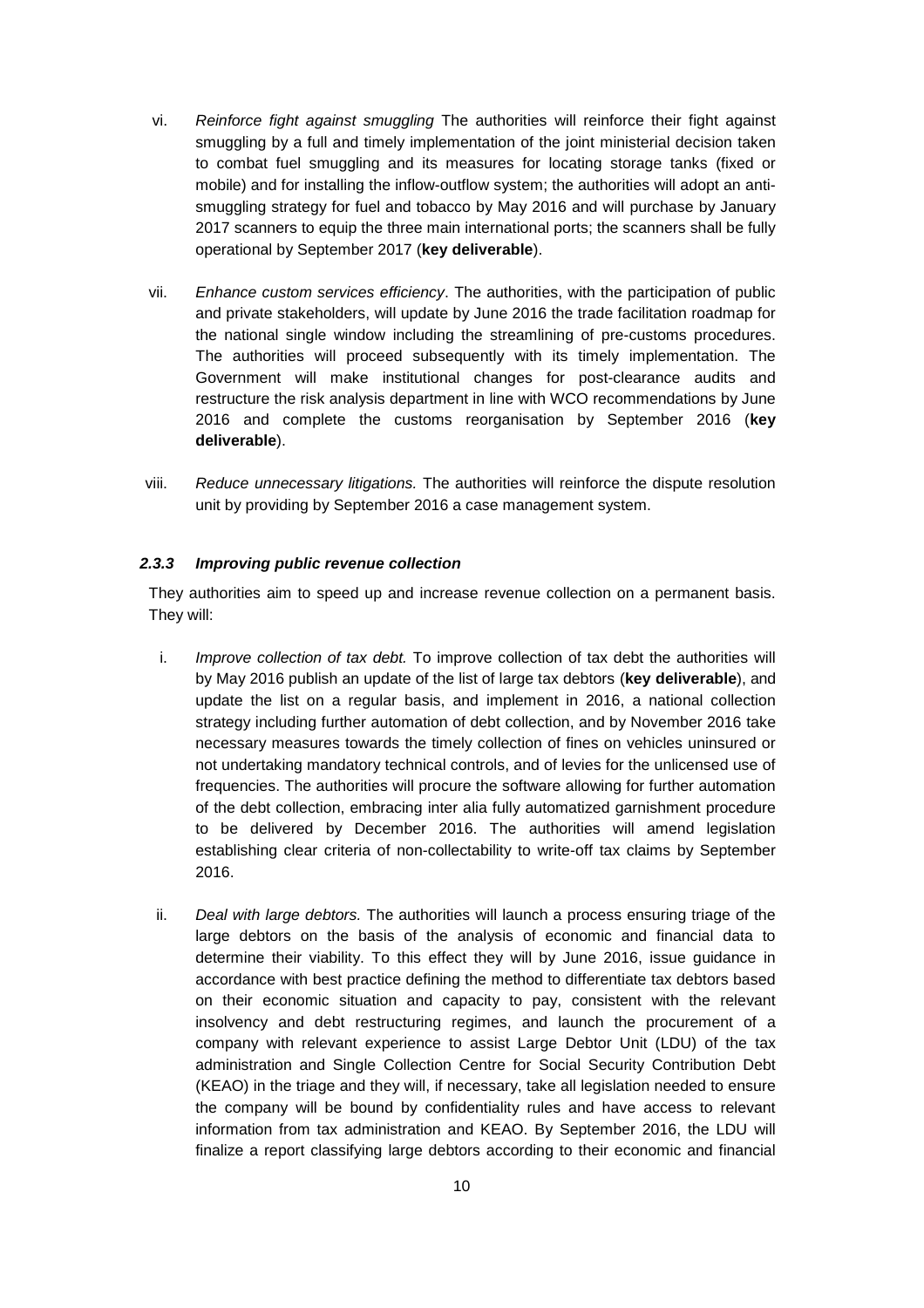situation on the basis of the guidelines noted above and proposing corresponding debt collection targets and solutions (such as: liquidation or other enforcement measures, debt restructuring). By June 2016, KPIs will be developed to measure the efforts made in implementing the various tools used for enforced collection.

- iii. *Improve collection and write-off of social security debt*. In order to enhance debt collection, increase as a first step the staffing of KEAO to 600 people by December 2016, notably to strengthen its control capacity, and, as a second step, the capacity of KEAO will be increased to 700 by June 2017. By May 2016 the authorities will provide KEAO with access to indirect bank account registry and to tax administration data and Tax Administration with access to social security debt data and will publish regularly the list of large debtors for social security debt. By June 2016 the authorities will (i) issue legislation to quarantine uncollectable Social security contribution debt; and (ii) improve the rules on write-off of uncollectible Social security contribution debt.
- iv. *Integrate all social security collection functions and transfer to the tax administration.* To integrate social security contribution filing, payment and collection into the tax administration by the end of 2017 the authorities will a) temporarily merge the contribution collection capacity of existing funds under the new fund EFKA and move KEAO into that fund; b) create a single contributor register in coordination with progress with the pension funds consolidation by September 2016 and adopt a legal framework for joint collection of SSC and PIT by November 2016; c) by December 2016 create a single SSC debt database managed by KEAO that will encompass information currently processed by all social security funds.

The authorities will continue to improve operations as measured by key performance indicators. Over the medium term authorities will continue the reforms improving tax administration, to be agreed with the Institutions, and taking into account recommendations of technical assistance reports conducted by the EC/IMF.

# **2.4 Public Financial Management and Public Procurement**

### *2.4.1 Public financial management*

The authorities commit to continuing reforms that aim at improving the budget process and expenditure controls, clearing arrears, and strengthening budget reporting and cash management.

A key requirement of the Organic Budget Law adopted in October 2015 is the transfer of financial management functions from the Fiscal Audit Offices (FAOs) to GDFSs by January 2017. To manage the transfer of functions smoothly, the authorities will: (i) prepare an action plan listing all activities and milestones for the transfer of responsibilities (May 2016); (ii) issue a joint MoF and MAREG circular defining responsibilities and organisation structure of GDFSs (June 2016); (iii) issue a joint MoF and MAREG circular specifying and defining the new responsibilities of FAOs (August 2016); (iv) ensure that all ministries provide GDFSs with adequate staff (June 2016) based on an assessment of the staff capacity; (v) ensure read-only access of GDFS staff to the FMIS IT system (September 2016) and full access to GDFS staff by end-December 2016. The authorities will also work on a solution for the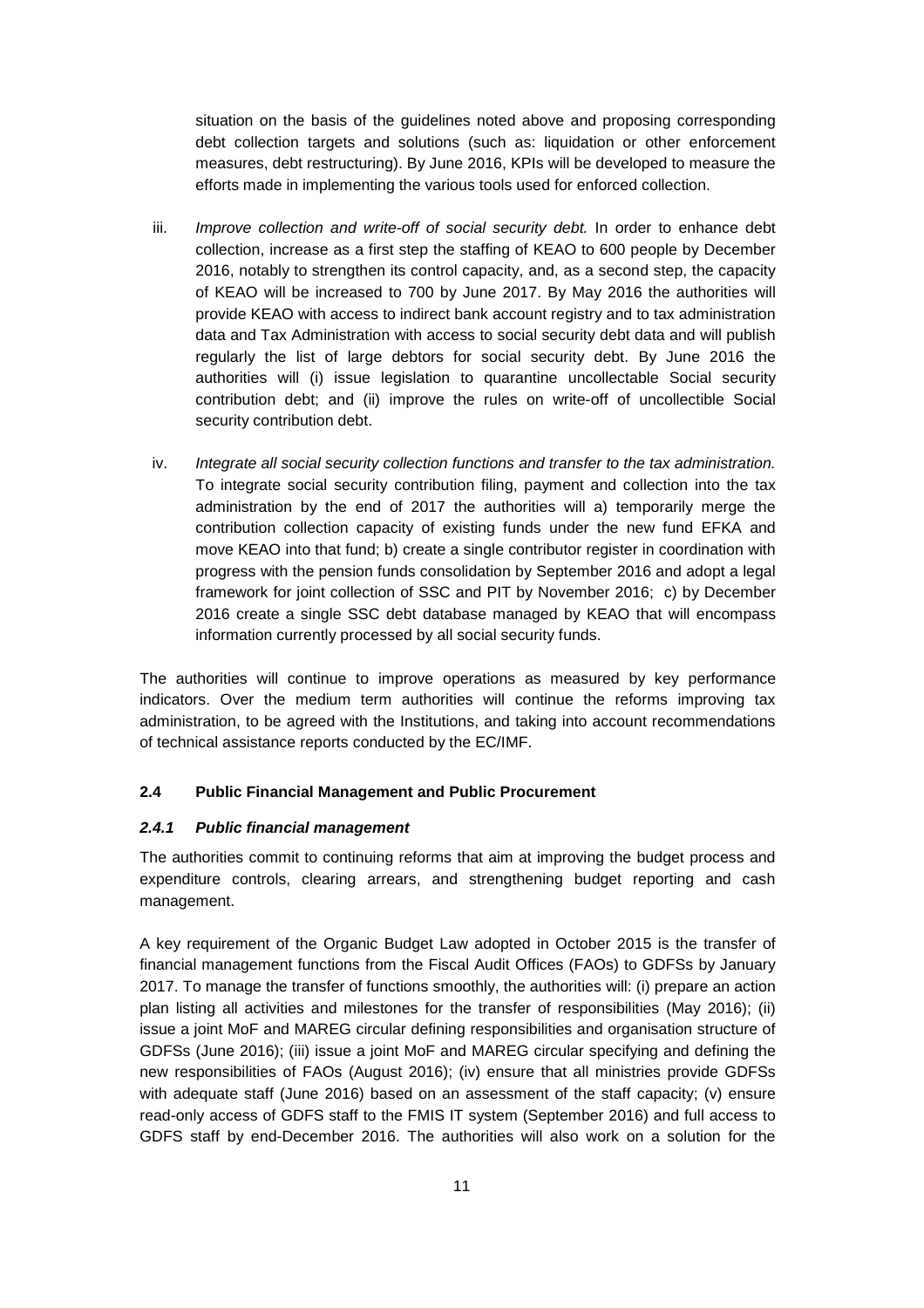regional offices of ministries who lack access to the FMIS IT system; (vi) provide a training plan for GDFS staff and immediately carry out training to be completed by December 2016.

The authorities will complete the entire OBL reform by end-December 2016, including termination by January 2017 of the ex-ante audit of payments by the Hellenic Court of Audit for central administration and by December 2018 for Local government and other entities of the general government. In the meantime, the authorities in consultation with the Hellenic Court of Audit will produce by June 2016 a plan explaining how the Court will proceed with the abolition of ex ante controls and how they will reorient their activities.

The Greek Government is committed to making the Fiscal Council fully operational. The members of the Board were appointed. The Authorities will fully staff the Fiscal Council by July 2016; the Fiscal Council is expected to issue its first opinion by September 2016.

Greece shall discuss each year with the Institutions the preparation of the draft budget during the month of September, including the macroeconomic assumptions on which it is based as well as the main fiscal measures envisaged.

The Government will design a new government Budget Classification structure and Chart of Accounts (December 2016) in time for the 2018 Budget. To advance the work on the Chart of Accounts, the authorities commit to: (i) agree a phased approach and the structure for the Chart of Accounts for central and general government (by June 2016); and (ii) develop the economic classification in consultation with the concerned stakeholders (by September 2016).

The authorities will update by end May 2016 a plan to complete the clearance of arrears by June 2017 and will implement it as soon and as far as the liquidity situation allows them to do so, taking account of the disbursement plan under the ESM programme (continuous action). The authorities will clear the outstanding stock of arrears, including tax refund and pension claims also using designated programme financing . The authorities will conduct a thorough audit of spending arrears by end June and will produce detailed monthly reports on the arrears cleared since 1 May 2016 and on outstanding gross and net arrears. The authorities will submit a thorough report on the results of the audit of arrears conducted until January by end-April 2016. The Government will ensure that budgeted social security contributions are transferred from social security funds to health funds and hospitals so as to clear the stock of health-related arrears, in line with the KPI targets.

The Government will present, by June 2016, a medium-term action plan with the aim to ensure that payments will be made in compliance with the Late Payment Directive (**key deliverable**) including concrete measures and safeguards to ensure the transfer of IKA liabilities (cash transfers and expenditures) to EOPYY during the relevant period. The authorities will provide the final report by June 2016 on the results of the audit of EOPYY's accounts payables. The authorities will continue to improve operations as measured by key performance indicators.

The Government will continue the work on improving the fragmented cash management system. The authorities will provide by mid-May 2016 a report on the compliance of central administration entities with the Ministerial Decision requiring them to transfer their accounts to the Treasury Single Account (TSA). Following the implementation of a cash management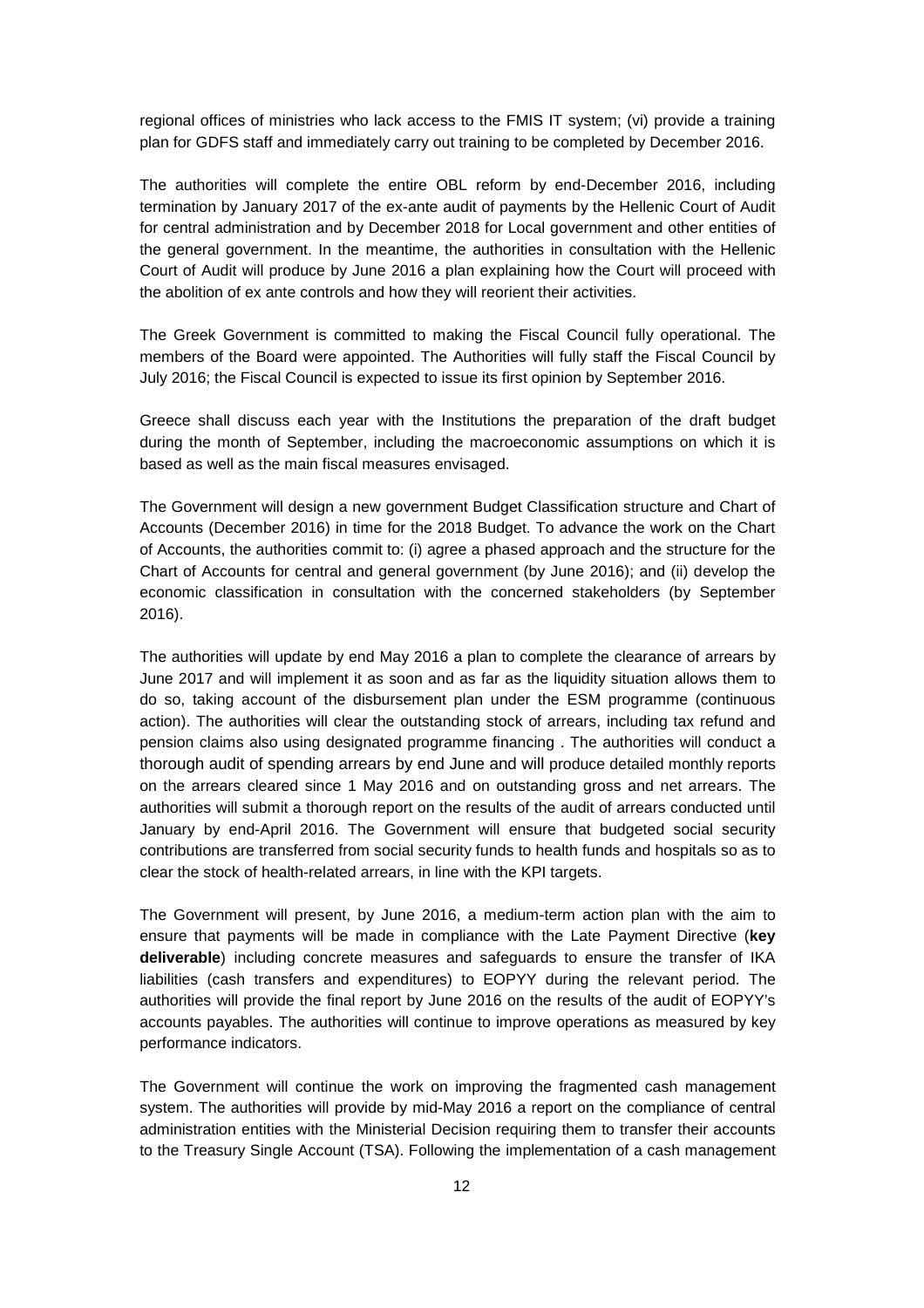reform the authorities will close accordingly central government accounts in commercial banks and consolidate them in the Treasury Single Account and provide a report to the Institutions on the overall situation in July 2016. The authorities will establish by May 2016 a working group to develop the cash planning function and a high level cash management committee, which will include representatives from GAO, PDMA and SGPR that will provide by June 2016 an action plan to consolidate the bank accounts of subordinate entities.

The Ministry of Finance will establish a ring-fenced account for the management of the EU Home Affairs Funds (AMIF/ISF) which will operate exclusively for the financing of the beneficiaries of the National Programs AMIF/ISF, credited by the inflows of AMIF/ISF and, to the extent necessary (co-financing requirement), national funds. By June 2016 at the latest the ring-fenced account will be endowed by the government with funds equivalent to the advance payment that has already been provided by the Commission. A bi-monthly detailed reporting of the activities of this account will be provided to DG Home of the European Commission.

# *2.4.2 Public procurement*

Greece needs to take further action in the area of public procurement to increase efficiency and transparency of the Greek public procurement system, prevent misconduct, and ensure more accountability and control. Based on the Action Plan on Public Procurement agreed with the European Commission in October 2015, the authorities will:

- i. By May 2016, adopt a consolidated, comprehensive and simplified legislative framework (primary and secondary legislation) agreed with the European Commission on public procurement and concessions, including the transposition of the new EU Directives on public procurement and concessions (2014/23, 2014/24, 2014/25), and the establishment of a Remedies Review Body to provide fast and effective remedies as provided for in the EU Remedies Directives (first-instance remedies). The Remedies Review Body shall start operating by 31 December 2016.
- ii. By February 2017, the authorities will adopt measures to improve the judicial remedies system in the area of public procurement (second-instance remedies), taking into account the establishment of the Remedies Review Body. In preparation, by June 2016, the authorities in cooperation with the Commission will complete a comprehensive assessment of the existing judicial remedies system, identifying problems (e.g. lack of effective and rapid remedies, delays, difficulty of obtaining damages, litigation costs) and proposing specific actions to improve effectiveness.
- iii. The authorities will continue to implement the actions on e-procurement as agreed with the European Commission in the action plan.
- iv. By 1 July 2016, a new central purchasing scheme for the needs of 2017 (onwards), on the basis of a plan developed in cooperation with the European Commission, will enter into force.

The authorities will ensure that the SPPA remains the principal institution in the area of public procurement in Greece. The SPPA will cooperate with other Greek Institutions and the Commission in order to agree by May 2016 a national strategy that will identify systemic deficiencies of the national public procurement system, and propose realistic solutions to be implemented by the authorities through an action plan.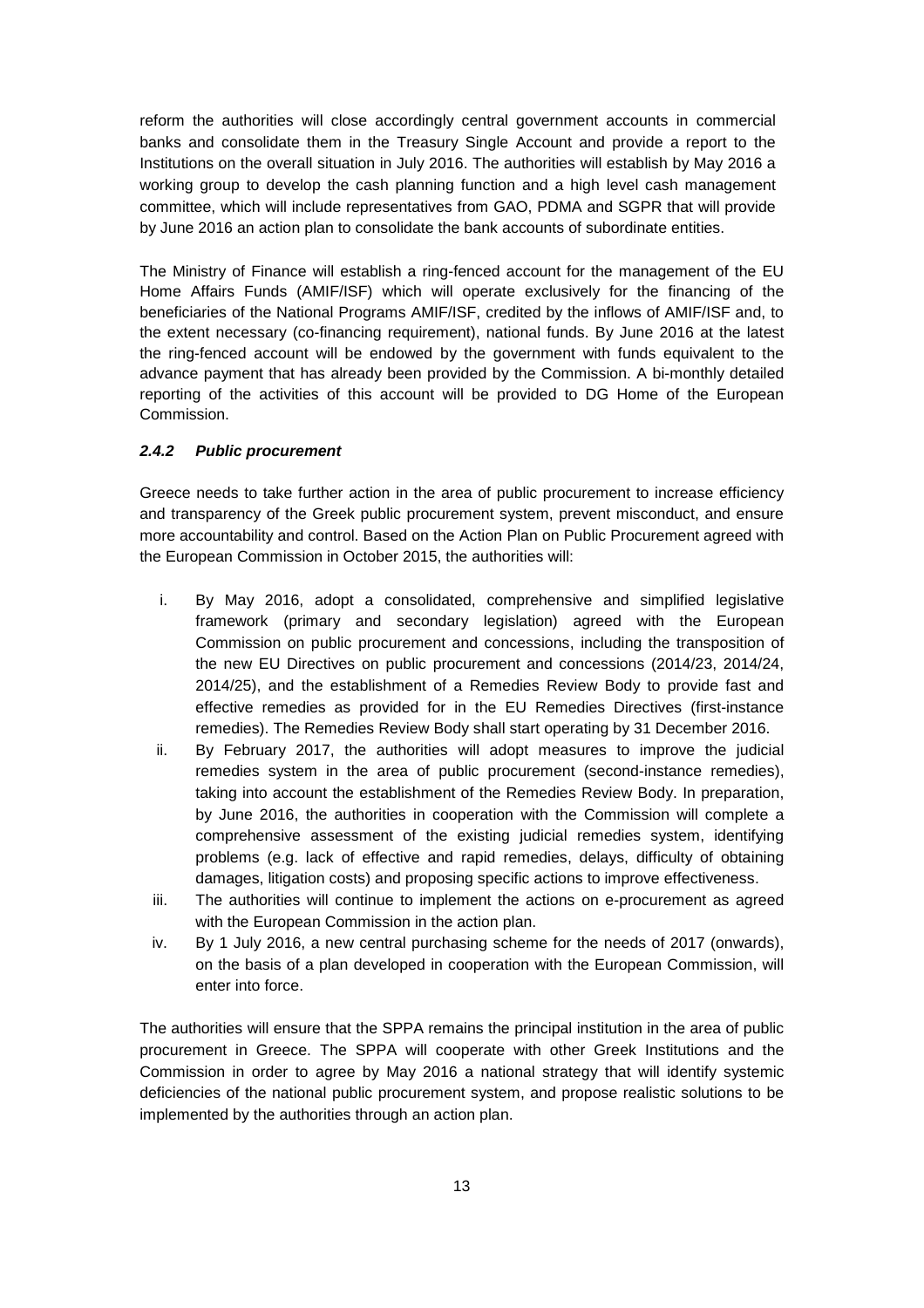# **2.5 Sustainable social welfare**

### *2.5.1 Pensions*

As a **prior action**, the Authorities will adopt a comprehensive reform of the pension system, to strengthen long-term sustainability while targeting savings of up to 1/2 percent of GDP in 2016 and around 1 percent of GDP by 2018, mostly from the expenditure side, on top of the full absorption of the impact of the Council of State ruling on the pension measures of 2012, around 2 percent of GDP, with legislative provisions to:

- *i. Establish a closer link between contributions and benefits, through specific design and parametric changes*. Introduce a national pension of 346 euros with 15 years of contribution that increases gradually to 384 euros with 20 years of contributions (to be adjusted in line with the indexation rule for contributory pension, as defined in Law 3863/2010), in order to replace in a more equitable way the minimum pension that will be abolished; adopt a more progressive and marginal scale of accrual rates, which will help strengthen incentives to work and contribute for new retirees; the new uniform rules will be applied immediately, without pro-rating of previous benefit rules, with the exception of OGA (see point iv.d below).
- ii. *Recalibrate pension benefits.* In order to achieve intra- and inter-generational equity and fully absorb the Council of State ruling, recalibrate all the existing pensions on the basis of the new parameters of the uniform pension rule applied to the pensionable earnings in current value, with the exception of OGA. For ETEA insured persons, accrued rights up to 2014 will be recalculated with an accrual rate of 0,45, to align them to the current NDC system and taking into account higher contribution rates than those specified with the harmonised contribution rules. Lump-sum calculation will be revised to guarantee actuarial fairness.
- iii. *Freeze the current pensions in payment until their value become equivalent to the one calculated under the new uniform rules*. The individual recalculation of the pension benefit must be finalised by end-December 2017.
- iv. *Eliminate EKAS*. Phase out the solidarity grant (EKAS) for all pensioners by end-December 2019 starting with the top 20 percent of beneficiaries in April 2016 and reaching €800 mln savings by 2018;
- v. *Harmonize contributions rules* (a) Broaden and modernize the contribution and pension base for all self-employed, including by switching from notional to actual income, subject to minimum required contribution rules; (b) phase out by the end of 2019 the state financed exemptions and harmonize contributions rules for all pension funds with the structure of contributions of the main social security fund for employees (IKA) taking into account specific provisions for farmers (complete harmonisation to 20% by January  $1<sup>st</sup>$  2022) and newly insured independent professionals (through lower contributions during the first 5 years of activity, to be repaid in full before the end of the 15th years of contributions and by one-fifth any time the annual gross personal income exceeds euro 18.000; (d) abolish immediately all nuisance charges financing pensions and offset these by aligning contributions to those of IKA;
- vi. *Harmonise benefits rules.* a) Unify rules on disability and contributory welfare benefit rules by end-December 2016 in a way that does not increase expenditure; b) make the provision of survivor pensions more responsive to work incentives by including an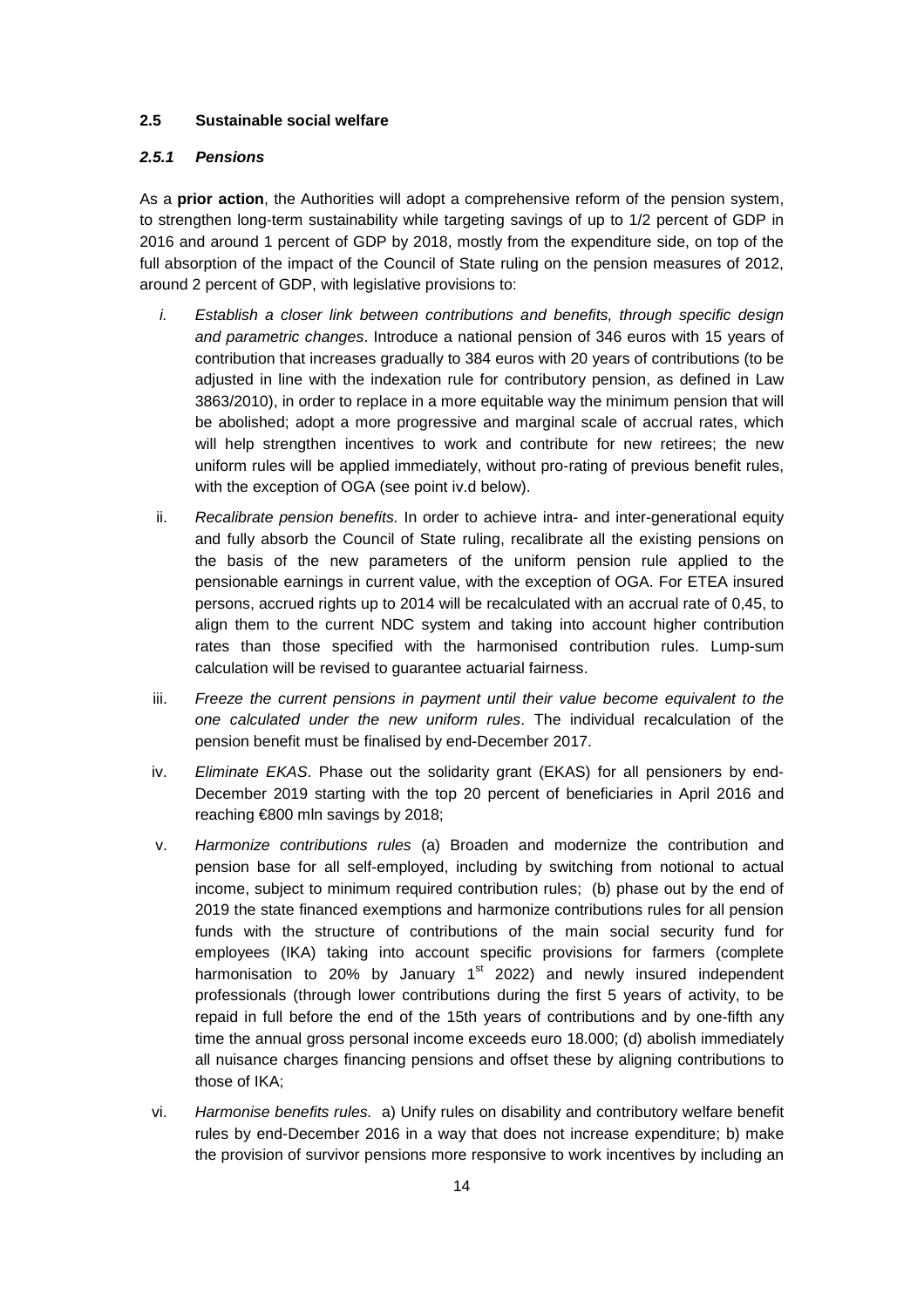eligibility requirement of 55 years of age for the surviving spouse to be entitled to a permanent survivor pension, except if the surviving spouse has a dependent child or proof of permanent incapacity for work of at least 67%, and limit temporary survivor pension of the spouse aged below 55 to 3 years with 2 years period of contribution subsidy, in case of unemployment, over a period of 5 years starting from the granting of the temporary survivor pension; c) replace, from the implementation of the Law and for new retirees, child bonuses and spouse allowances provided through the pension system with the existing universal child bonus; d) gradually harmonize pension benefit rules of the agricultural fund (OGA) with the rest of the pension system in a pro-rata manner, by 2031, according to the table below, to strengthen the link between benefit and contribution; e) Eliminate any existing rules providing favourable treatments to any special group, recalculate any pre-retirement pension benefit under the uniform rules generating EUR 20 million in gross savings and eliminate preretirement pensions for new retirees who do not have vested rights.

| Phase-in of the new pension benefit rules for farmers |       |       |       |       |       |       |       |        |
|-------------------------------------------------------|-------|-------|-------|-------|-------|-------|-------|--------|
| Year                                                  | 2017  | 2018  | 2019  | 2020  | 2021  | 2022  | 2023  | 2024   |
| Old System                                            | 93.8% | 87.1% | 80.4% | 73.7% | 67.0% | 60.3% | 53.6% | 46.9%  |
| <b>New System</b>                                     | 6.2%  | 12.9% | 19.6% | 26.3% | 33.0% | 39.7% | 46.4% | 53.1%  |
|                                                       |       |       |       |       |       |       |       |        |
| Year                                                  |       | 2025  | 2026  | 2027  | 2028  | 2029  | 2030  | 2031   |
| Old System                                            |       | 40.2% | 33.5% | 26.8% | 20.1% | 13.4% | 6.7%  | 0.0%   |
| <b>New System</b>                                     |       | 59.8% | 66.5% | 73.2% | 79.9% | 86.6% | 93.3% | 100.0% |

- vii. *Address the deficit in auxiliary and dividend funds.* Implement a sustainability mechanism that freezes pension benefits in presence of a negative gap between overall contributions and expenditures. Address the current deficit in ETEA through a) a reduction of gross benefits expenditure of EUR 300 million in 2016 while protecting pensions with a cumulative amount of main and supplementary equal to or below EUR1300 (before taxes, including AKAYE and health contributions) per month; b) a temporary increase of supplementary contributions (by up to 1% for the next three years and at most 0.5% for the three years thereafter) not extended to lump-sum or any other funds; and c) by a limited use of the reserves of the fund; adjust spending in all dividend funds (i.e. MTPY) in a way that automatically eliminates any annual deficit.
- viii. *Ensure the compliance of the reform with constitutional principles in line with the Council of State ruling.* To address legal risks, the authorities will accompany the pension reform with detailed explanatory notes and a specific economic and actuarial study detailing the compliance of the reform with constitutional principles in line with the Council of State rulings and will seek *ex ante* opinions from the Court of Auditors and the Scientific Council of the Parliament.

Concerning the governance of social security, as a **prior action** the authorities will (a) legislate to fully harmonize contribution and benefit payment procedures across all funds; (b) establish a single entity (EFKA) to be fully operational by the end of 2016, (c) legislate that by end 2016 all insured individuals will be transferred into the new single entity, (d) all social security funds - with the exception of the welfare functions of OGA, the guarantee and credit functions of TSMEDE and the functions of NAT not related to pensions - will be eliminated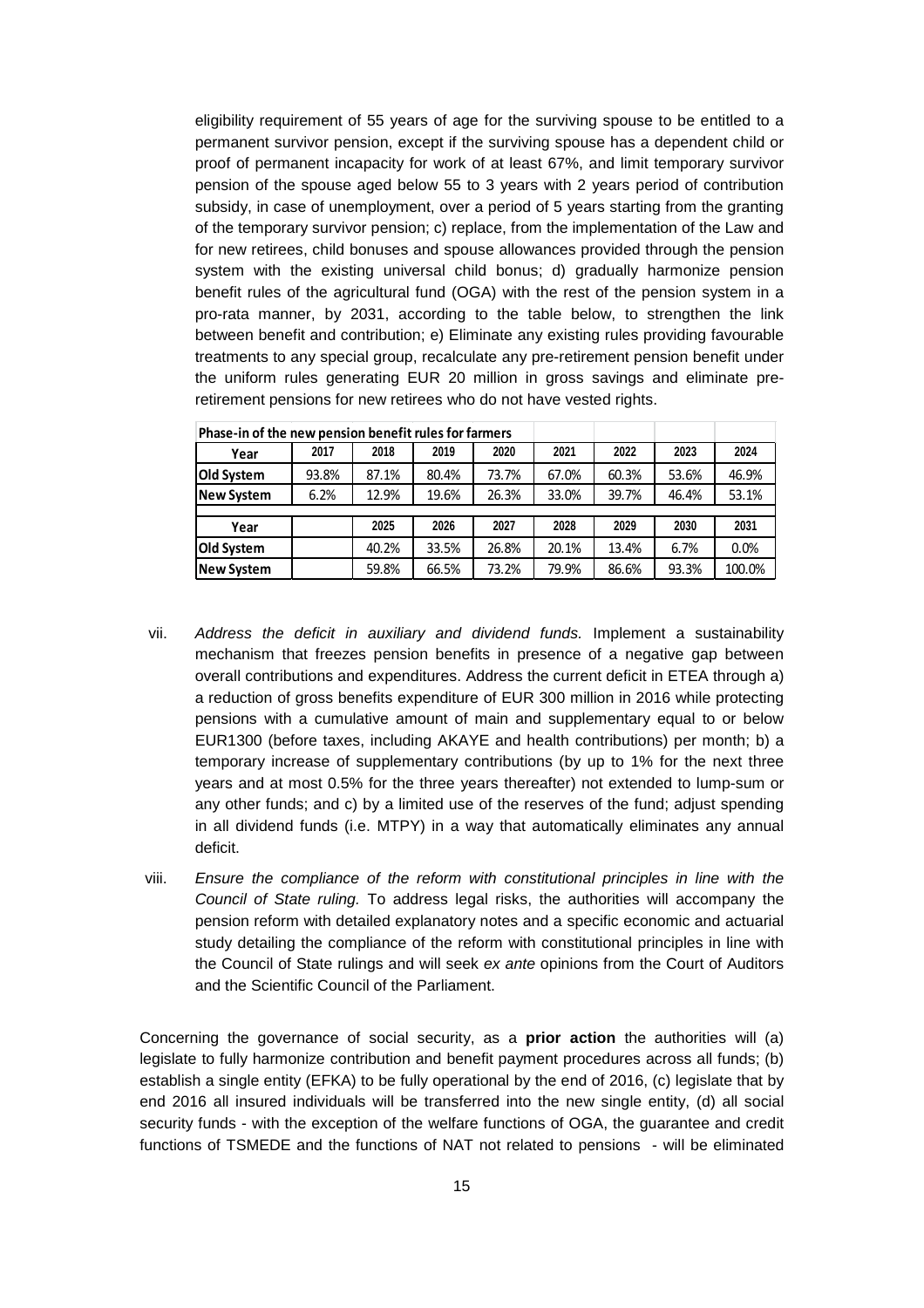and all existing governance and management arrangements of such funds will be abolished after filing the financial statements but no later than March 2017.

The authorities will by June 2016 define a strategy and work plan to consolidate the single register and service history of all insured persons, and ensure data consistency before migrating the data of all insured persons to the operation platform of the new organization.

By early September, as a **milestone**, the authorities will finalise the harmonisation of social security contributions by: (i) eliminating the lower minimum contribution base for owners of tourist accommodation; (ii) repealing all exemptions allowing for lower health contributions; (iii) revising downwards the discount for lump sum payment of notional insurance periods.

# *2.5.2 Health care*

The authorities have committed to continue reforming the health care sector, controlling public expenditure, managing prices of pharmaceuticals, improve hospital management, increase centralized procurement of hospital supplies, manage demand for pharmaceuticals and health care through evidence-based e-prescription protocols, commission private sector health care providers in a cost effective manner, modernize IT systems, developing a new electronic referral system for primary and secondary care that allows to formulate care pathways for patients.

- *i. To support rationalisation of expenditure,* the authorities will:
	- a. take concrete steps by December 2016 (and by December 2017, respectively), to increase: (i) the proportion of centralized procurement to 60 percent (and to 80 percent), (ii) the share of procurement by hospitals of pharmaceutical products by active substance to  $2/3$  (and to  $\frac{3}{4}$ ) of the total, in line with agreed targets. This includes, as intermediate step, establishing a list of items that must be obtained through centralised procurement by June 2016 and setting the requirement for hospitals to obtain the items through the centralised procurement system by issuing a circular by September 2016.
	- b. Monitor warranted and unwarranted access to emergency care and release a relevant report every six months. If needed introduce measures to control and discourage unwarranted access in order to guarantee effective provision of emergency care.
	- c. take further structural measures by December 2016 as needed to ensure that the estimated gap between spending for 2017 and the claw back ceilings is reduced by at least 30 percent compared to the previous year. The achievement of the spending target will be assessed in June 2017 and December 2017. By December 2017 the authorities will take further structural measures as needed to ensure that the estimated gap between spending for 2018 and the claw back ceilings is reduced by at least an additional 30 percent compared to the previous year. The achievement of the spending target will be assessed in June 2018 and December 2018.
	- d. complete the set-up of the negotiating committee to start developing price volume and risk agreements, such as MEAs, especially for innovative and high cost drugs by June 2016.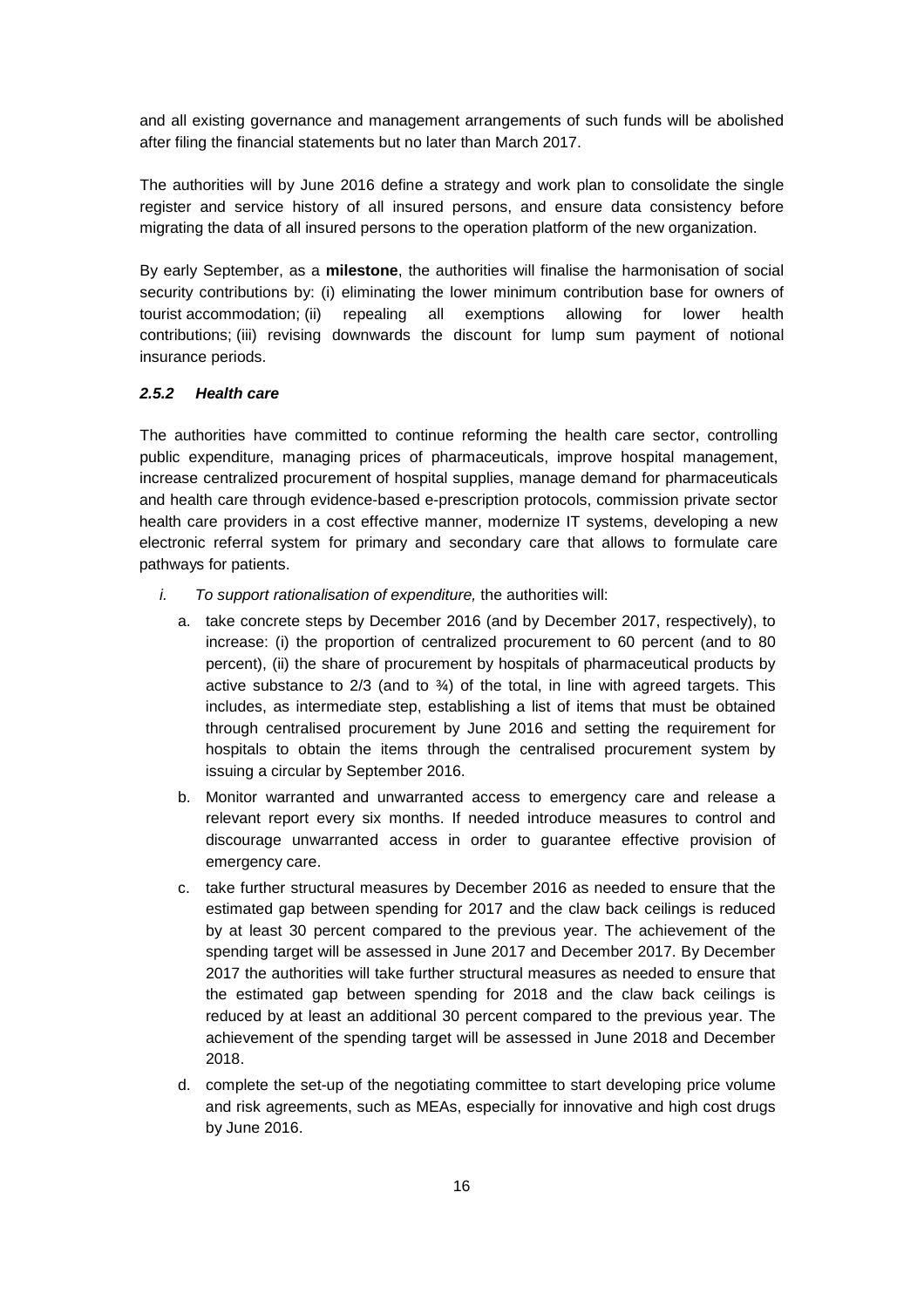- e. set-up a Health Technology Assessment centre to evaluate which products to reimburse and under what conditions and agreements, in line with existing guidelines and with evidence of best-practice in the EU by December 2017. Progress towards this long-term goal will be assessed every six months, June and December, starting from June 2016.
- ii. *To support generics penetration*, the authorities should adopt further measures to: a) improve the incentive structure of pharmacists, including on profit structure, by December 2016; (b) promote the use of generics through public campaigning (by June 2016 onwards); (c) revise the current prescription targets for doctors (by December 2016); (d) increase the share of inpatient generic medicines to 50 by December 2016 (and to 60 percent by June 2017); (e) increase the share of outpatient generic medicines by volume to 40 by March 2017 (and to 60 percent by March 2018)
- iii. *To improve financial management of hospitals*, the authorities will: (a) by June 2016, deliver a plan to conduct annual external financial audits of hospital accounts, with implementation to begin in 2017, and for all hospitals to be covered by 2018. Progress towards this long-term goal will be assessed every six months, in June and December, starting from June 2016; (b) by December 2016, deliver a plan to adopt DRG or other international standard activity-based costing methodology in all hospitals and every three months they will document progress towards the implementation; (c) by December 2017 they will start implementing the new DRG or alternative activity-based costing system for all hospitals to be covered by June 2018 (progress towards this long-term goal will be assessed every three months, starting from June 2016). To this end, they will make use of the available Technical Assistance support.
- iv. *To assess and improve the performance of health care providers*, both public and private, the authorities will: (a) EOPYY will carry out systematic monthly auditing of private clinics. A report on the outcome of the auditing will be released every six months (starting from December 2016); (b) by June 2016, develop an assessment of public sector capacity by region and by specialty and use this to commission private providers per region subject to insufficient public capacity (by December 2016); and they will develop a full electronic record for patients (progress towards this goal will be assessed every six months, in June and December, starting from June 2016); (c) by December 2016 finalise a new system of electronic referrals to secondary care, with priority for those to diagnostics and elective surgery (to be developed by September 2016), based on e-prescription and the electronic record. Based on the electronic referrals system, they will develop a monitoring system of patients' waiting times by treatment, with the goal to reduce them over time; (d) by June 2017, develop a plan to pre-approve referrals to private sector providers based on the electronic patient record, the system of electronic referrals, the system of waiting times and the mapping of public sector capacity. Progress towards this longterm goal will be assessed every six months, in June and December, starting from June 2016.
- *v. Through the programme period*, the authorities will*:*
	- a. further reduce prices of drugs including by making greater use of price-volume agreements through the negotiating committee where necessary;
	- b. develop additional measures to contain excessive spending on diagnostics;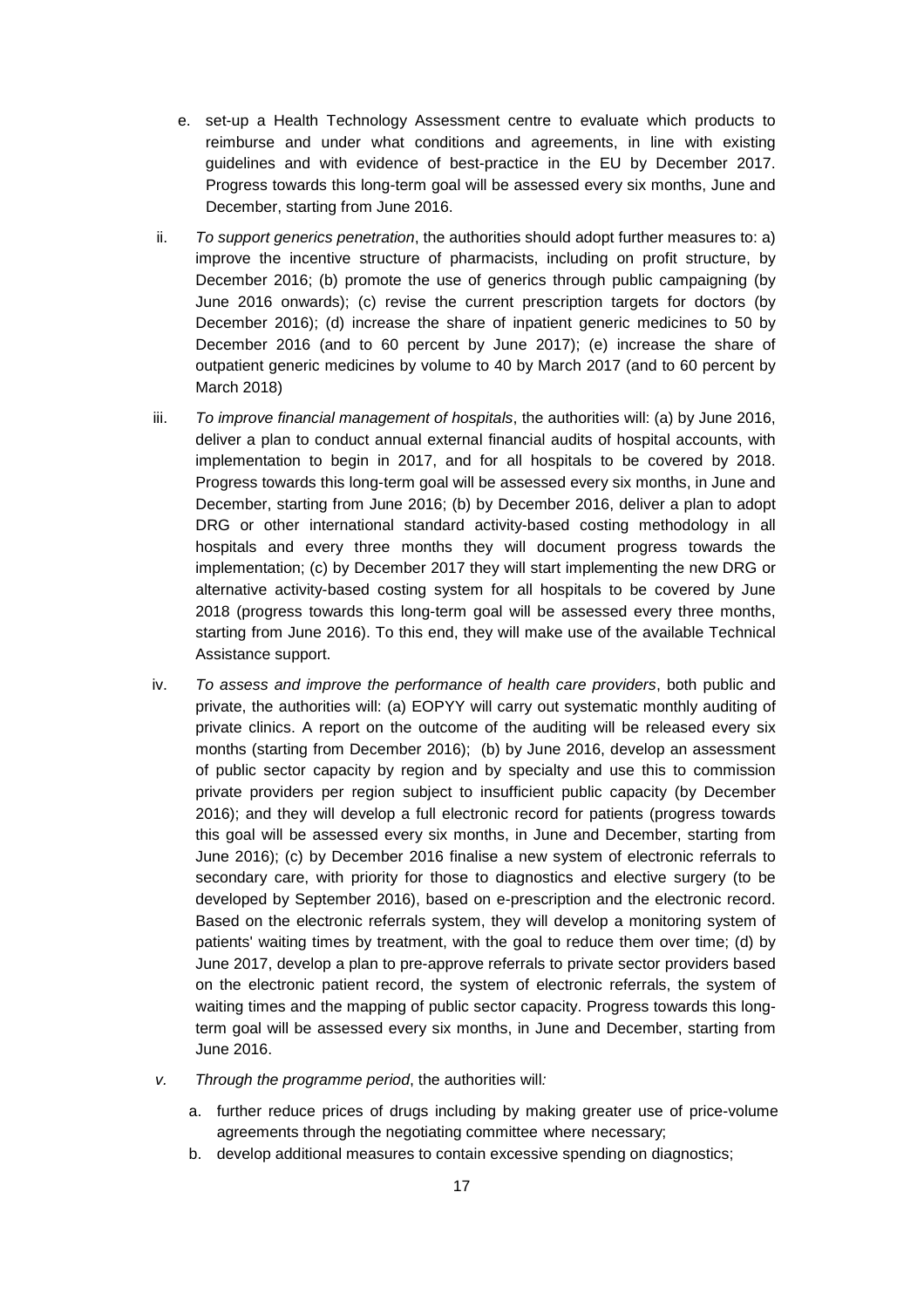- c. will develop additional prescription guidelines giving priority to those with the greatest cost and therapeutic implications;
- d. develop therapeutic protocols for the patient care pathways (primary and secondary care) for the pathways that have the greatest therapeutic and cost implications, to be implemented through the e-prescription system;

The progress towards adopting the necessary measures to meet the long-term commitments in this paragraph will be assessed every six months (June and December), starting from June 2016.

### vi. *As continuous/ongoing commitments*, the authorities will:

- a. update on a regular basis and at least every six months the positive and the negative list on the basis of criteria set in MD 2912/B/30.10.2012 and related regulation, subject to prescription guidelines, and with prices set at the level of the lowest three in the EU or lower if the authorities can negotiate rebates or price-volume agreements;
- b. publish every six months a price bulletin to reduce pharmaceutical prices (May and November);
- c. execute the claw backs every six months and perform regular audits;
- d . apply and collect outstanding claws backs (continuously until they are cleared) for pharmaceuticals, diagnostics and private clinics;
- e. assess existing measures to bring structural spending in line with claw back targets in each area providing reports detailing their features and outcomes (design, relevant legislation involved, outcomes) (June and September);
- f. continue to collect relevant data from EOPYY and regularly publish it with a lag of three weeks after the end of the respective month, including through, (a) monthly reports with analysis and description of detailed data on healthcare expenditure in the areas of pharmaceuticals, diagnostics and private clinics (including information on the progress against the expenditure ceiling and clawback execution); (b) a monthly report on hospital financial data; (c) a quarterly report based on a set of activity related (input, process, output, outcome) indicators and financial data for hospitals; (d) an annual report on comparing hospital performance based on benchmarking indicators; (e) an annual report on human resources for the whole health care sector (to be used as a human resource planning instrument) with a focus on PHC;
- g. document the progress on the development of new protocols and registries for the most expensive pharmaceutical active substances and diagnostics procedures (bimonthly);
- h. document the progress on prescription guidelines (bimonthly);
- i. undertake regular and documentable public campaigning to support generics;
- j. document progress towards setting-up of the HTA centre.

The authorities will closely monitor and fully implement universal coverage of health care and inform citizens of their rights in that regard and they will proceed with the roll out of the new Primary Health Care system as envisaged in Law 4238 by December 2016. To this end, they will make use of the available Technical Assistance support. The progress towards this goal will be assessed in June and December.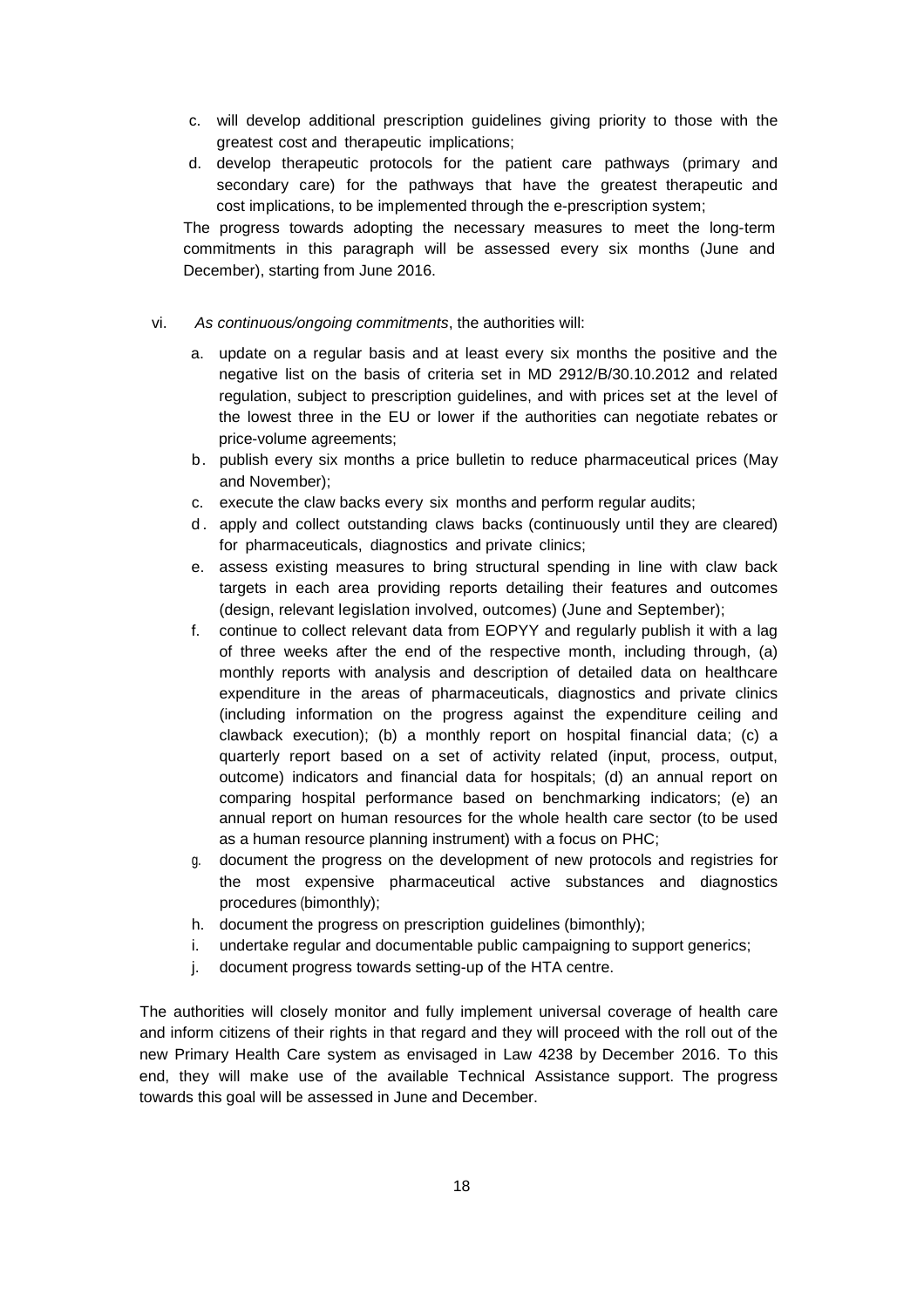### *2.5.3 Social safety nets and activation*

The economic crisis has had an unprecedented impact on social welfare. The most pressing priority for the Government is to provide immediate support to the most vulnerable to help alleviate the impact of the renewed downturn. Already, a temporary package of humanitarian measures on food, housing and access to electricity has been adopted and will be phasedout to coincide with the implementation of the nationwide rollout of the guaranteed minimum income scheme (GMI).

In order to get people back to work, the authorities, working closely with European partners, have taken measures to boost employment by providing short-term work opportunities to 52,000 people targeting the long-term unemployed. In addition, the Government will issue the required JMDs and will roll out by September 2016 further active labour market integration schemes which will combine public work and activation (personalized services, upskilling, re-skilling) measures covering some 43,000 persons, who are furthest away from the labour market, including long term unemployed and GMI beneficiaries. The Government will support further job creation schemes through wage subsidies, vouchers etc. for some 90,000 participants by December 2016. In addition, activation measures and training will be provided for 21.500 participants by December 2016.

A fairer society will require that Greece improves the design of its welfare system in line with EU best practices, so that there is a genuine social safety net which targets scarce resources to those in most need. The authorities plan to benefit from available technical assistance provided by international organisations for both the social welfare review and the GMI implementation.

- i. By September 2016, the Government commits to complete with the assistance of the World Bank the Social Welfare Review (SWR), targeted to reform benefits and to generate savings of ½ percent of GDP annually, including both cash and in-kind benefits, tax benefits, social security and other social benefits across the general government. A key part of the Review will be to propose improvements to the system of benefits addressing specific care needs such as for children and disabilities to reduce fragmentation of welfare and social insurance benefits and move towards a modern system comparable to that of other EU Member states. The Review will serve as the basis for the rationalization of a redesigned and targeted welfare system, including the fiscally-neutral national roll-out of the GMI. The cost of the national implementation of the GMI, estimated at 0.5% of GDP annually, will be covered through permanent savings, including those identified by the SWR in line with the World Bank findings. Other sources include permanent savings identified through spending reviews or in areas of non-discretionary spending . By October 2016, the authorities will legislate reforms to welfare benefits **(key deliverable)**. The effectiveness of social assistance spending, that currently lags significantly behind the EU28 average, will be enhanced through the GMI and other reforms.
- ii. The Authorities will launch the gradual nationwide roll-out of a GMI scheme in 30 municipalities by June 2016 (**key deliverable)**, including a) the primary legislation for the first stage of the rollout; b) the primary and secondary legislation to allow the comprehensive cross-checking of applications against tax data; c) the issuance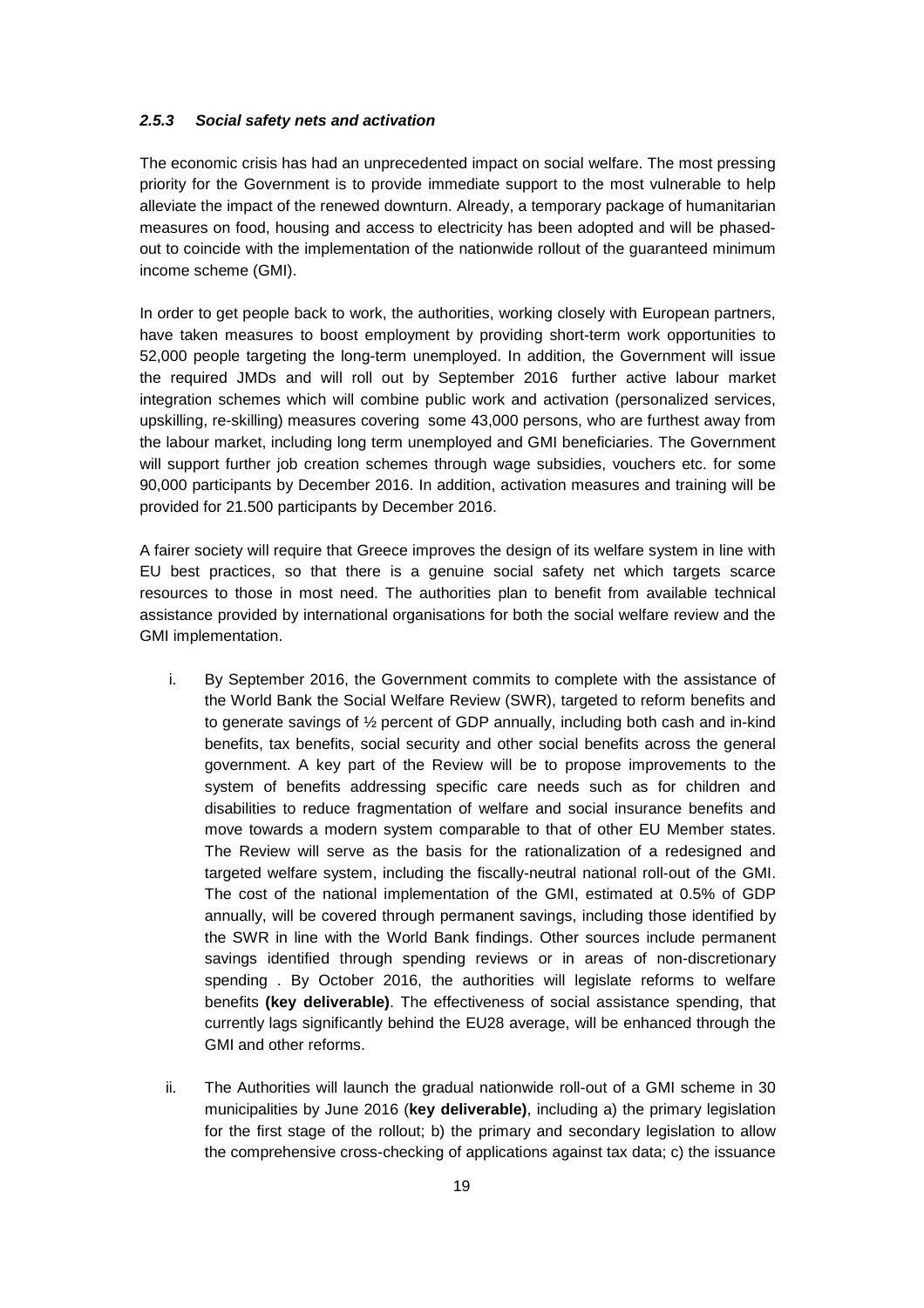of Joint Ministerial Decision setting out the design and benefit rates to be finalised in conjunction with the institutions. Close linkages with municipalities and employment services will be established. Apart from direct income support, the GMI scheme will offer a package of services that will aim to inclusion and remove barriers to work. The GMI will be closely co-ordinated with re-integration employment schemes whereby alternative pathways will be offered to the beneficiaries addressing their specific needs, including their integration in existing schemes.

- iii. By September 2016, the authorities will make the full preparations for a nationwide GMI rollout starting on 1 January 2017 (**key deliverable**) by: a) issuing the primary framework legislation for the GMI nationwide rollout; b) providing training to 80 major municipalities including Thessaloniki and Patras; c) undertaking a comprehensive stress test of the IT system in readiness for the rollout; d) launch a focussed open-framework program of labour market measures to support the GMI with a budget of €20 million.
- iv. By November 2016, the authorities will a) revise and issue the Joint Ministerial Decision in agreement with the institutions to improve the design and benefit rates of the nationwide GMI, in the light of the results of the social welfare review and based on the evaluation of the initial schemes by the World Bank; b) provide training to the final 200 municipalities; c) ensure the full availability of communication materials and distribute these to municipalities across the country.
- v. GMI beneficiaries who can be integrated in the labour market will be progressively offered access to personalized active labour market (ALM) measures. This will include the systematic preparation of individual activation plans for participants and measures taken for allocating employment scheme funds (including GMI recipient quotas). The menu of ALM measures offered will include training, reintegration employment schemes, job search assistance, mentoring, apprenticeships etc. by January 2017 that will cover at least 10% of GMI beneficiaries available for work.

The authorities will establish an action plan for a permanent housing policy for the most vulnerable in line with European best practice by December 2016.

### **3. Safeguarding financial stability**

.

All necessary policy actions will be taken to safeguard financial stability and strengthen the viability of the banking system. No unilateral fiscal or other policy actions will be taken by the authorities, which would undermine the liquidity, solvency or future viability of the banks. All measures, legislative or otherwise, taken during the programme period that may have an impact on banks' operations (i.e., solvency, liquidity, asset quality etc.) should be taken in close consultation with the EC/ECB/IMF and where relevant the ESM.

The authorities will accelerate actions included in the comprehensive strategy for the financial system related to reinforcing the banking sector by (i) normalising liquidity and payment conditions and strengthening capital (ii) addressing NPLs and (iii) enhancing governance (iv) promoting awareness and financial literacy of borrowers.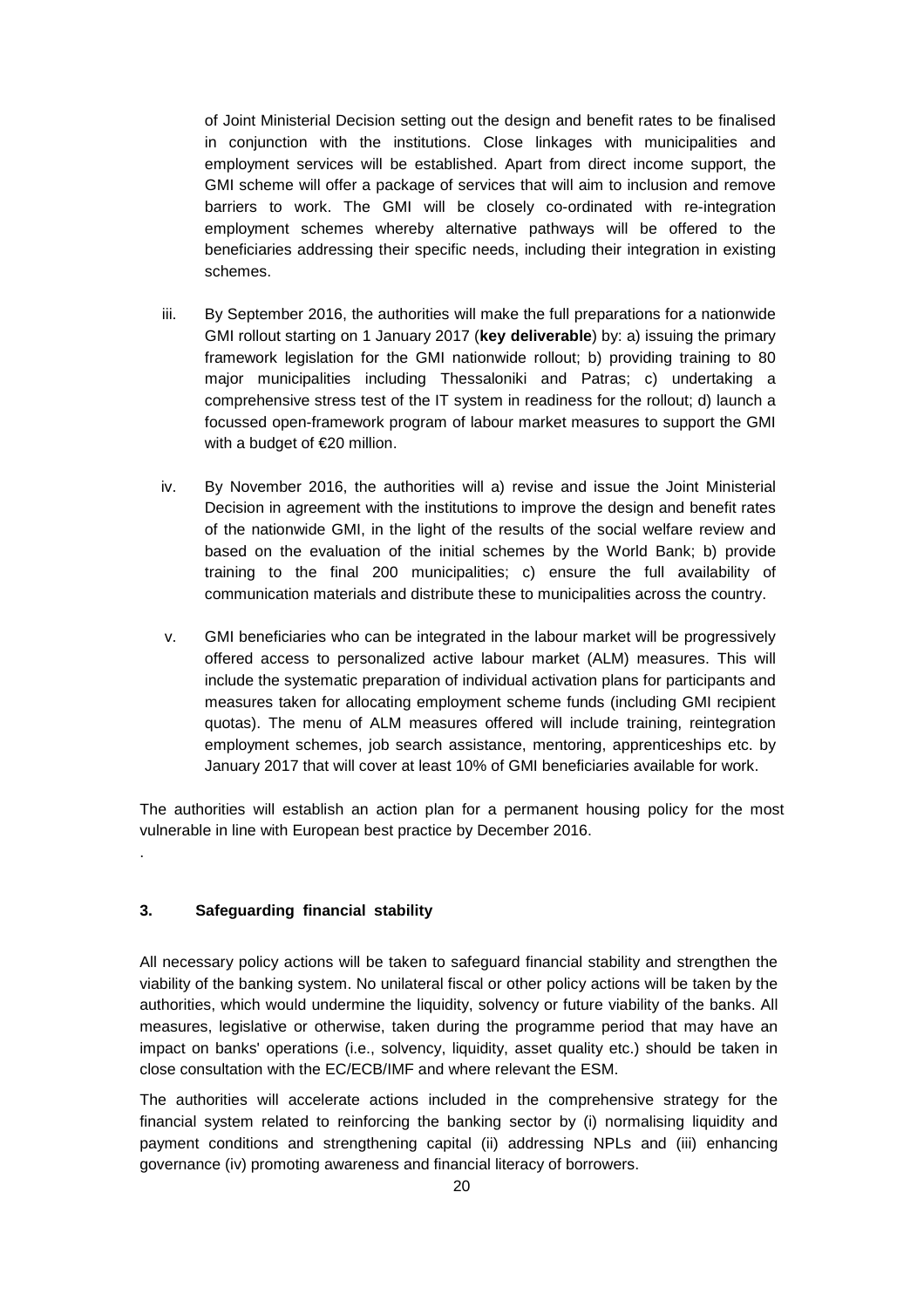#### *3.1 Restoring liquidity and capital in the banking system*

The authorities are committed to preserving sufficient liquidity in the banking system in compliance with Eurosystem rules and to achieving a sustainable bank funding model for the medium term. In this context, banks are required to submit quarterly funding plans to the Bank of Greece (BoG) so as to ensure continuous monitoring and assessment of their liquidity needs.

The impact of the capital controls will be monitored with full information sharing with the EC, ECB, ESM and IMF. The authorities will manage, in timely consultation with the EC, ECB, ESM and IMF, the process for the easing of capital controls, taking liquidity conditions of the banking system into account while aiming to minimise the macroeconomic impact of the controls.

The BoG will require completion of the recapitalisation process for the less systemic banks on the basis of existing capital assessments and if private funds are not available, by end-July 2016, the BoG will undertake appropriate action to ensure the viability of these institutions.

The stabilization of the banking sector and the restoration of confidence, the resolution of NPLs and the improved capital and liquidity conditions, the recovery of the economy and the restoration of the deposit base will ensure, in the medium term, the gradual reduction of central bank reliance and the restoration of the ability of the banks to channel liquidity to the economy.

#### *3.2 Resolution of Non-Performing Loans (NPLs)*

As a **prior action,** the authorities will:

- adopt amendments to Law 4354/2015 (Law on the Management of Non-Performing Loans, pay-setting arrangements and other emergency provisions in application of the agreement on budgetary targets and structural reforms) in order to allow without Greek law requiring a license the sale of all performing and non-performing loans to legal entities incorporated in any State member of the European economic area without exclusions or in any other State excluding non-cooperative States and States identifed on 1 May 2016 as having a preferential tax regime (in the sense of article 65 paragraphs 1 to 7 of law 4172/2013). For loans secured by primary residences with an objective value of the property below €140,000 the liberalisation will enter into force on 1 January 2018; for all other loans, the liberalisation will be immediate. The licensing regime for loan servicers will be based on the principle of proportionality and there will be no restriction or requirement not justified by the specific risks and features associated to the activity. In particular, there will be no excessive capital requirements. The tax treatment of loans acquirers and servicers will be in line with EU rules and international best practices, replicating where applicable and to the extent possible the tax treatment provided by the Securitisation Law (Law 3156/2003) as well as the treatment of transfer related expenses and privacy protection. Furthermore, it will be made clear that the Securitisation Law 3156/2003, as well as the leasing and factoring laws are not affected by law 4354/2015;
- adjust related secondary legislation to the amended Law 4354/2015 and set up the related consultative committee by the Government to fully operationalise the licensing framework of credit servicing firms;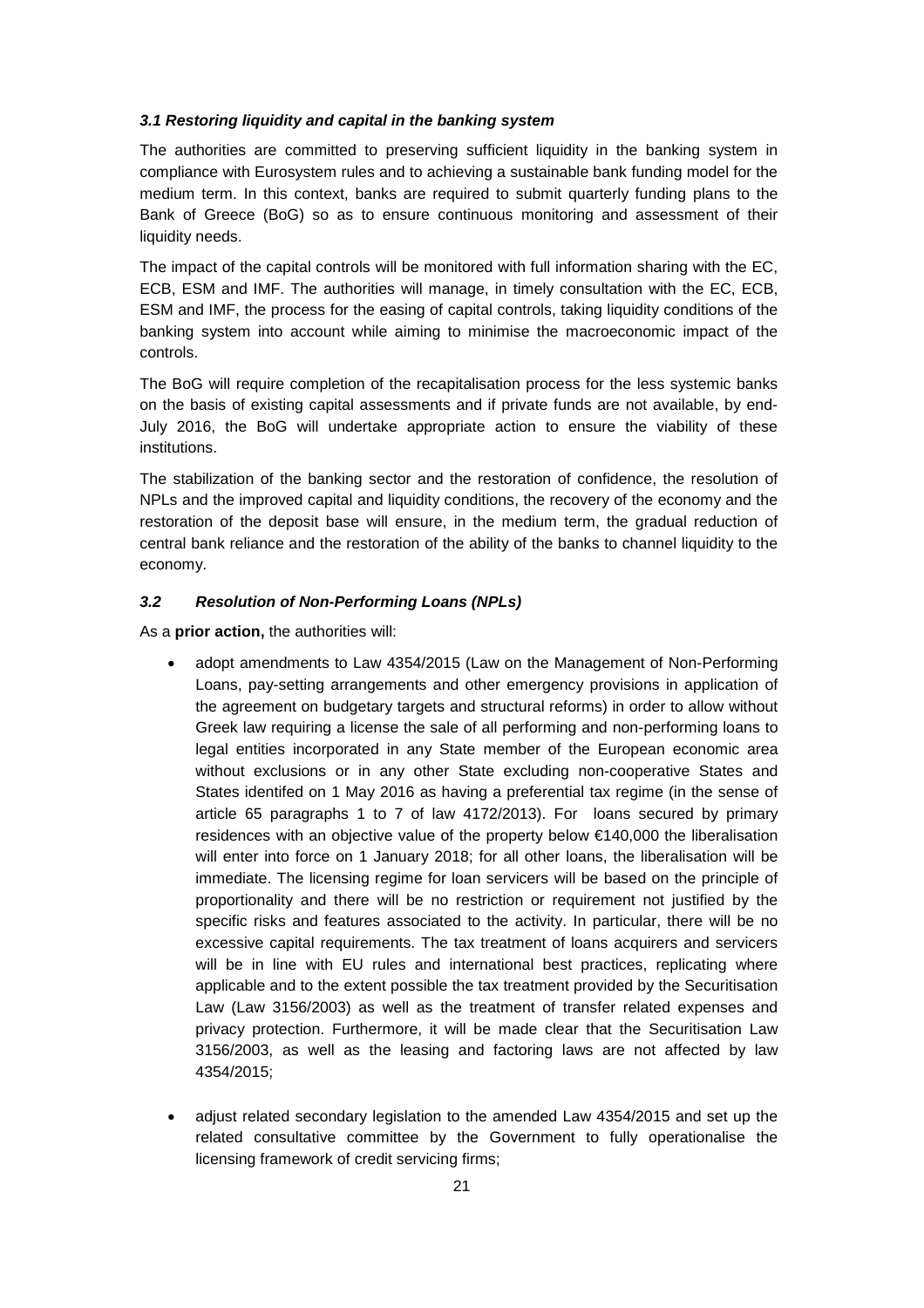amend, as part of the tax policy reforms, the income tax law to ensure that for a specified period of time debt write-offs as result of restructuring agreements are not considered as taxable income of the borrower, also with a view towards incentivizing the borrowers to timely engage in out-of-court settlements.

By mid-May 2016,

- i. the authorities will
	- a. establish by law a Secretariat to support the Government Council on Private Debt;
	- b. establish, in consultation with the Institutions, the general principles and devise a roadmap for amending the legislation on the out-of-court workout and setting up a coordination mechanism for assessment of distressed businesses and restructuring public and private debt of viable debtors.
- ii. the BoG in cooperation with the SSM will

extend the comprehensive monitoring framework with additional key performance indicators (KPIs) in relation to banks' non-performing exposure (NPE) resolution activities. By end June, the BoG, in cooperation with the SSM, will agree with the banks on concrete targets of key financial and operational indicators with the objectives to significantly reduce such exposures and reach sustainable restructuring solutions for borrowers. The BoG, in cooperation with the SSM, will ensure that the NPE targets remain ambitious and banks' NPE strategies are adequately designed and executed to reach the targets. The banks will be required to report regularly on these KPIs and their progress in achieving targets for NPE workouts. From November 2016, the BoG will publish quarterly an aggregated summary report on the developments of selected KPIs and targets. The BoG will assign a team for, among others, conducting the regular assessment and analyses of banks' performance in achieving targets and its drivers, and the identification of impediments in case of missing the targets and reasons of underperformance with a view of providing recommendations to the competent authorities and relevant governmental bodies.

By end-May 2016,

- i. the HFSF will present an *NPL resolution action plan* to enhance coordination among banks for common borrowers and accelerate the restructuring of viable, distressed, large corporates, and if needed, jointly tackle entire economic sectors. The HFSF will work actively with the banks aiming at the adoption of the recommendations of the HFSF plan. The findings of this work-stream will be channelled to the authorities in order to be assessed and addressed.
- ii. the BoG will assess the potential tax impediments to loan loss provisioning and writeoff policies of domestic banks and, if needed and in consultation with EC, ECB, ESM and IMF, suggest appropriate actions in order to be assessed and addressed by the Authorities.

By end-June 2016,

i. the authorities will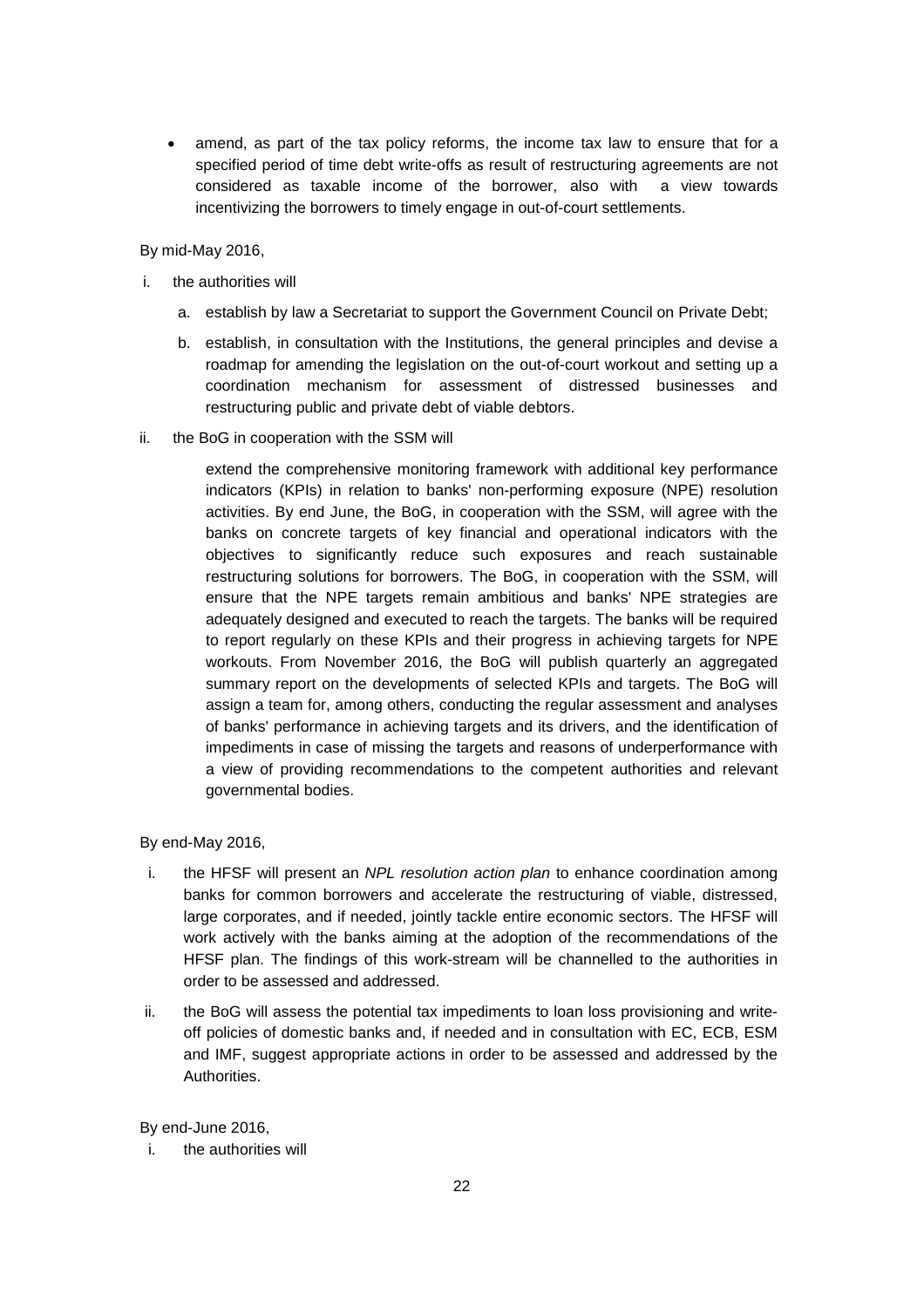- a. amend the legislation on *out-of-court workout*, making use of external expertise if needed, to improve its effectiveness by (i) allowing for both large and small debtors into the mechanism, including debtors with state and/or bank debt; (ii) strengthening information requirements for applications; (iii) introducing basic principles for viability assessments and formulation of debt restructuring proposals; (iv) establishing coordination and decision-making mechanisms among creditors, both private and public; (v) subjecting all elements of debt, including private and public debt, to the debt-restructuring mechanism; (vi) allowing for the possibility of using fast-track court ratification of the restructuring agreement; and (vii) facilitating the initiation of insolvency proceedings in case of lack of compliance with the agreed restructuring plans or if the borrower has been assessed as non-viable. (**key deliverable**);
- b. introduce legislative provisions to ensure that actions taken in relation to debt restructuring by either private or public officials, in good faith, to the best interest of the creditor they are representing and in compliance with the applicable procedures and objective criteria, are considered legitimate as far as civil or criminal liability is concerned, according to the general principles and the safeguards of the existing legal framework. The applicable procedures may include additional safeguards for cases concerning very large debtors;
- c. present a report and detailed proposals of amendments in order to improve the corporate insolvency law, among others, by overcoming the possible obstruction by uncooperative shareholders of the debtor company, simplifying and accelerating the procedures, reducing the discharge period and specify the insolvency administrators' functions;
- d. appoint new *specially trained judges* and set up dedicated chambers for the trial of household insolvency cases to reduce the backlog of pending applications under law 3869/2010.
- e. adopt a legislation on the *Debt Information and Support Network* located across the country, in order to provide adequate advice and support to physical persons and SMEs on the legal and financial aspects of debt restructurings, as well as on issues of financial literacy in general. A detailed implementation plan will also be developed by the same deadline.
- ii. the HFSF, in cooperation with the BoG, will propose concrete actions regarding all remaining *non-regulatory impediments* to the development of a dynamic NPL market based on an update of the study delivered in October 2015, which will be published. The Authorities will assess and address the findings of the updated study and the concrete actions proposed by the HFSF by end-2016.
- iii. the Bank of Greece will ask the banks to develop *debt restructuring guidelines* among others to deal appropriately with groups of borrowers (e.g.: SMEs), and the Bank of Greece will revise, in consultation with the Authorities and stakeholders, the *Code of Conduct* to address weaknesses and gaps.

By end-September 2016, the authorities will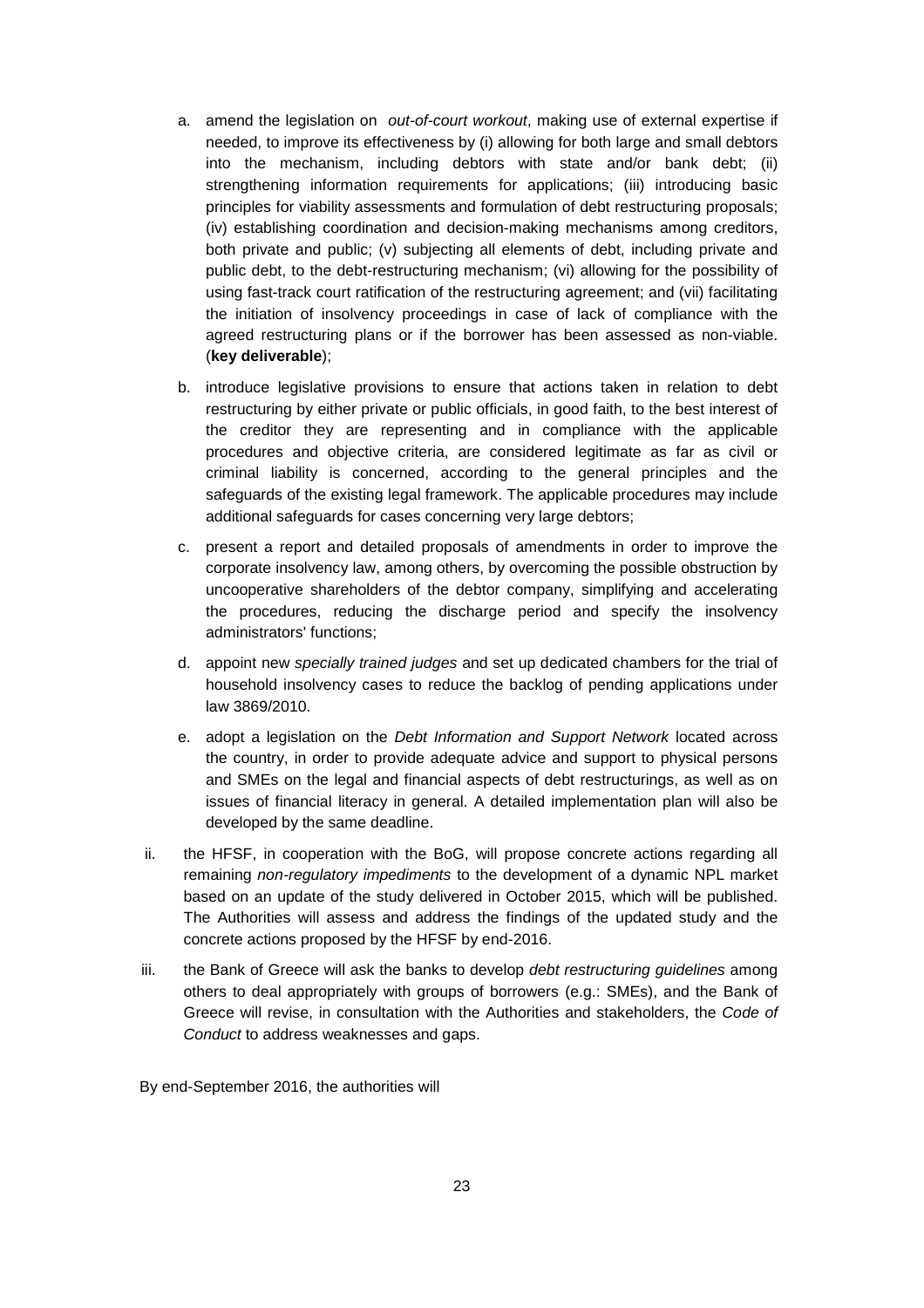- i. develop a contingency plan with a view to ensure that specialized chambers could be quickly appropriately staffed for corporate insolvency cases in the district courts of Athens, Thessaloniki and Piraeus to address the potential increase of such cases.
- ii. appoint new support staff for the trial of household insolvency cases to reduce the backlog of pending applications under law 3869/2010.
- iii. enact all necessary secondary legislation (Presidential Decree, Ministerial Decisions and decisions of the relevant supervisory administrative body) to fully regulate the profession of insolvency administrators according to a timeframe agreed with the Institutions by mid-May 2016.
- iv. present a concept paper and feasibility analysis on (i) a new real-estate ownership and transaction register including to carry out cross-checking against the available information on all individual properties in the cadastre and the property tax database, in compliance with the Personal Data Protection legal framework (ii) a credit bureau including a central database with consolidated information on arrears on public liabilities that would be accessible to parties with a legitimate interest including credit registers in compliance with the Personal Data Protection legal framework.

By end-October 2016, the authorities will adopt amendments to the corporate insolvency law (**key deliverable**) in line with the agreed proposals to be submitted by end-June 2016

By end-December 2016, the authorities will

- i. assess the effectiveness of the legal and institutional framework for the *Household insolvency* (law 3869/2010);
- ii. fully operationalise the profession of insolvency administrators, allowing exams and registrations into the profession.

# *3.3 Governance of the HFSF*

The independence of the HFSF will be fully respected, its governance reinforced and it shall operate under commercial terms and without any political or other interference.

The Selection Panel ('Panel') will assess the members of the HFSF governing bodies under clear and transparent criteria, will carry out a review of their remuneration levels and propose changes, if appropriate. In both cases, the proposals of the Panel will be submitted to the Minister of Finance in order to issue the relevant decisions in accordance with the provisions of the HFSF law.

## *3.4 Governance of banks*

The independence of the management, decision-making and commercial operations of banks will be fully respected and the banks will continue to operate strictly in accordance with market principles. Any potential replacement of board members and senior management of the banks will be carried out without any political or other interference. These appointments will be made in line with best international practices.

By end-June 2016 (**key deliverable, milestone**), the HFSF with the help of an independent international consultant will finalise the review of the boards of the banks in which the RFAs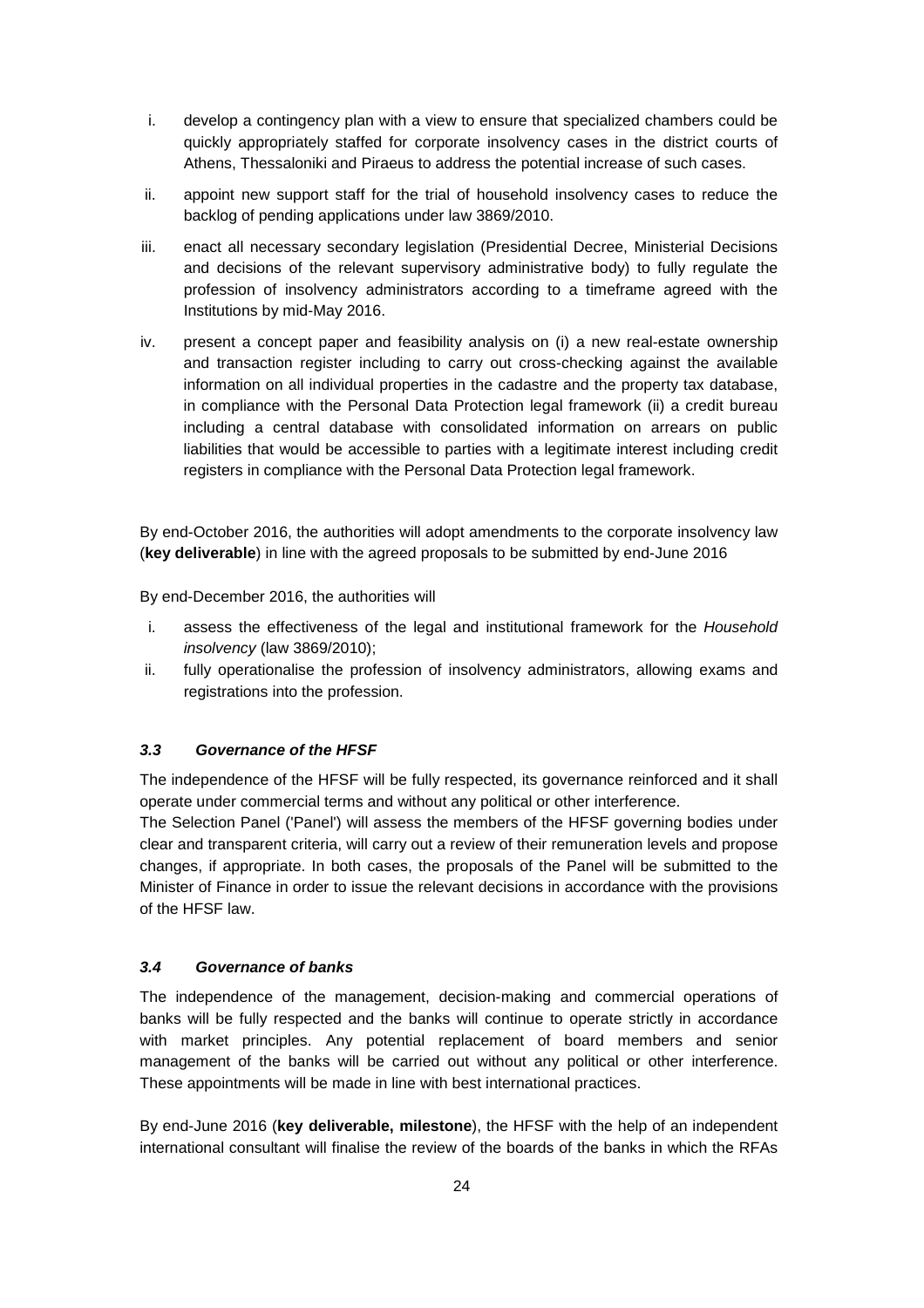apply. This review will be in line with prudent international practices by applying criteria that go beyond supervisory fit and proper requirements. By end-July 2016, bank boards should be reconstituted in a manner that reflects the findings of the above review and respects the HFSF law. The HFSF will undertake every effort to ensure that the recruitment of any new board members will be fair and transparent, and that these new members are not linked to borrowers of the bank with an exposure above EUR 1 million or any exposures in arrears. The HFSF will make every effort to ensure that the new members shortlisted and nominated by the Nomination Committees of the banks respect the criteria specified in the HFSF law and further established by the review. By the same date, any other governance changes recommended by the review should also be implemented in the banks.

By end-July 2016, the BoG, considering as a key element the SSM supervisory appraisal on this matter, will assess if banks boards' and management have been aligned with the recommendations of the review and, if needed, the Authorities, by end September 2016, will take further action, including amendments to the regulatory bank governance framework.

The HFSF will ensure through the amended Relationship Framework Agreements (RFAs) that the external auditors' contracts with the banks will have a maximum duration of five consecutive years, and the first rotation of the current auditors will take place in all banks as soon as possible operationally but not later than for the financial year of 2018.

### **4. Structural policies to enhance competitiveness and growth**

### **4.1 Labour market and human capital**

In recent years, major changes have been made to Greek labour market institutions and wage bargaining systems to make the labour market more flexible. The Greek authorities are committed to achieve EU best practice across labour market institutions and to foster constructive dialogue amongst social partners. The approach not only needs to balance flexibility and fairness for employees and employers, but also needs to consider the very high level of unemployment and the need to pursue sustainable and inclusive growth and social justice.

*Review of labour market institutions.* As a **prior action** the Government will launch a consultation process led by a group of independent experts to review a number of existing labour market frameworks, including collective dismissals, industrial action and collective bargaining, taking into account best practices internationally and in Europe. Further input to the consultation process described above will be provided by international organisations, including the ILO. Following the conclusion of the review process, by September 2016 (**key deliverable)** the authorities will bring the collective dismissal and industrial action frameworks and collective bargaining in line with best practice in the EU. Any changes to the framework of labour market policies will be done in consultation and agreement with the institutions. No changes to the current collective bargaining framework will be made before the review has been completed, including article 103 of Law 4172/2013. Changes to labour market policies should not involve a return to past policy settings which are not compatible with the goals of promoting sustainable and inclusive growth.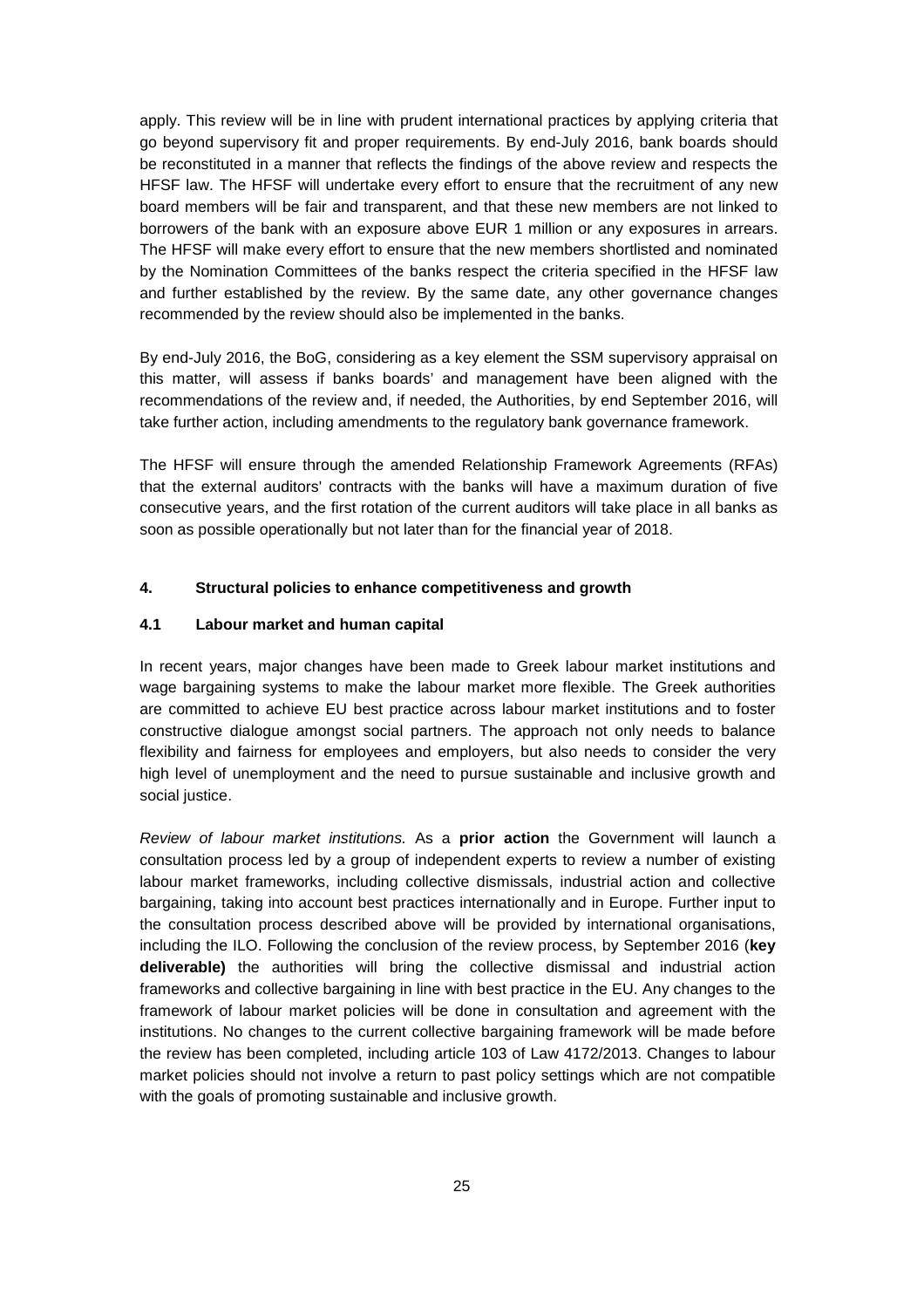*Simplification of labour legislation*. Existing labour laws will be streamlined and rationalised through the codification into a Labour Law Code by March 2017 **(key deliverable)** with the support of technical assistance**.**

*Undeclared work.* By July 2016, the authorities will adopt an integrated action plan **(key deliverable)** to fight undeclared and under-declared work in order to strengthen the competitiveness of legal companies and protect workers as well as raise tax and social security revenues. The plan will benefit from the intermediate results of the technical assistance provided by the ILO. It will include improved governance of the labour inspectorate and specify eventual further needs for technical assistance. Any changes to the system of controlling and fining will be made after consultation and agreement with the institutions. By June 2016 the authorities will link the tax, ERGANI and social security fund reporting framework to detect undeclared work, granting further access to the labour inspectorate to relevant administrative databases; and provide a timeline for the completion of the risk-assessment IT system. The authorities will adopt legislative actions to tackle the issue of undeclared work in agriculture by May 2016, to be followed by further actions to be taken by September 2016 in other sectors, including construction.

*Mechanism for diagnosis of labour market needs.* The integrated mechanism for diagnosis of labour market needs developed as part of the deployment of EU funds will be fully applied as of December 2016.

*Vocational Education and training (VET).* The government will by May 2016 i) legislate the quality frameworks for VET curricula and apprenticeships and ii) finalise and agree with the institutions the VET strategy, strengthening in particular the sections on continuous VET and securing apprenticeship placements. Furthermore, consistent with the 2016 Budget and MTFS, the government will deliver the modernisation and expansion of VET (**Key deliverable**) by: a) finalising after agreement with the institutions the integrated implementation plan for VET with quantified targets for 2016/17 and 2017/18 (June 2016) b) launching two small-scale pilots projects of apprenticeships for 2016/17 (June 2016); and c) the Ministry of Labour with the support of OAED and relevant stakeholders will develop, adopt the framework for, and launch a series of major VET partnerships, involving employer sectoral representative bodies and social partners, to serve as intermediary structures in order to support employers to offer work-based learning vacancies and ensure a sustainable expansion of apprenticeships for the academic years 2016-17 and 2017-18 (June 2016 for the adoption of the framework and September 2016 for the launch). In addition the government will include a human capital dimension to the national growth strategy by June 2016 and adopt an integrated plan for Human Capital development, addressing economic growth and supported by the VET Reform (October 2016);

*Capacity building.* Over the medium term, the institutional capacity in the field of labour administration (encompassing the Ministry of Labour as well as all responsible implementing bodies and agencies) will be strengthened in terms of policy formulation, implementation and monitoring in order to increase the ability to deliver welfare reforms, active labour market policies, and achieve the front-loading of the absorption of Structural Funds. As a first step, by November 2016 the needs of the labour administration in terms of institutional capacity will be identified. Public employment services (OAED) will be restructured and reinforced through the completion of the existing initiative on the re-engineering of OAED, by end 2016.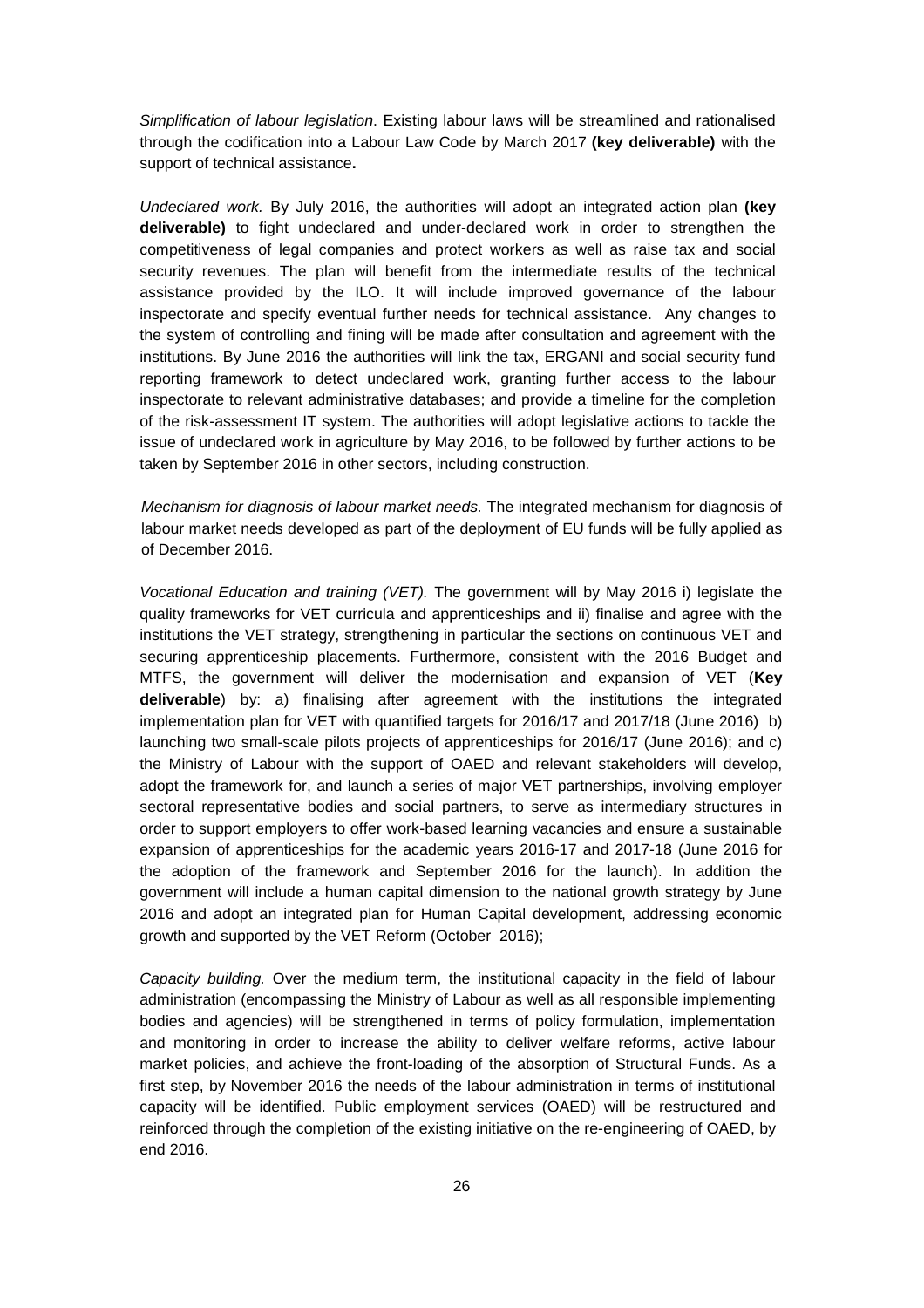*Technical assistance.* For the effective implementation of the reform agenda, including labour market reform, VET and capacity building of the labour administration, the authorities will use technical assistance, benefiting *inter alia* from expertise of international organisations such as the OECD and the ILO.

*Education.* The authorities will ensure further modernization of the education sector in line with the best EU and OECD practices, and this will feed the planned wider Growth Strategy. The authorities with the support of the OECD, independent experts and an observer of the Commission (DG EAC), will prepare an assessment of the Greek education system. Initial work with the OECD will address the following topics: a) procedures for budgeting expenditures for education; b) ways to increase the autonomy of schools and universities and other postsecondary institutions which will affect the functioning and the governance of education institutions as well the evaluation and transparency at all levels; c) training and development of all day schools; d) linkages between Research Institutes, Universities and the Technological Educational Institutes; f) the process of monitoring the implementation of reforms at all levels of education. The assessment of the education system will cover all levels of education, including linkages between research and education and the collaboration between universities, research institutions and businesses to enhance innovation and entrepreneurship. *Inter alia*, the assessment will analyse the effectiveness and implementation of the current legislation, the scope for further rationalisation (of classes, schools and universities), functioning and the governance of higher education institutions, the efficiency and autonomy of public educational units, and the evaluation and transparency at all levels. The assessment will evaluate the adequacy of resources devoted to education in Greece within the constraints of the MTFS fiscal targets.

The assessment work will be done in two phases. Phase 1 will be completed by June 2016. It will provide a focused evidence-based update on key reform and implementation challenges, and provide analysis and policy options and recommendations by June 2016. Then, based on the recommendations of the assessment of Phase 1 and on completion of the National and Social Dialogue for Education, the authorities will (**key deliverable)** by September 2016, prepare a three-year Education Action Plan and, in agreement with the European Institutions, adopt those actions which can enter into force in time for the 2016/2017 academic year. In particular, the authorities commit to align the number of teaching hours per staff member, and the ratios of students per class and pupils per teacher to the best practices of OECD countries to be achieved at the latest by the beginning of the 2018-2019 academic year. The evaluation of teachers and school units will be consistent with the general evaluation system of public administration. The authorities will ensure a fair treatment of all the education providers, including privately owned institutions by setting minimum quality standards be satisfied by all education providers and a framework of nondiscriminatory common rules allowing higher standards or quality controls by independent public authorities.

Phase 2 will undertake further in-depth policy analysis on the topics mentioned above. and will seek to engage a wide range of stakeholders. It will be undertaken over the period July 2016 to June 2017 and provide the evidence base for further proposals to improve the education system in Greece.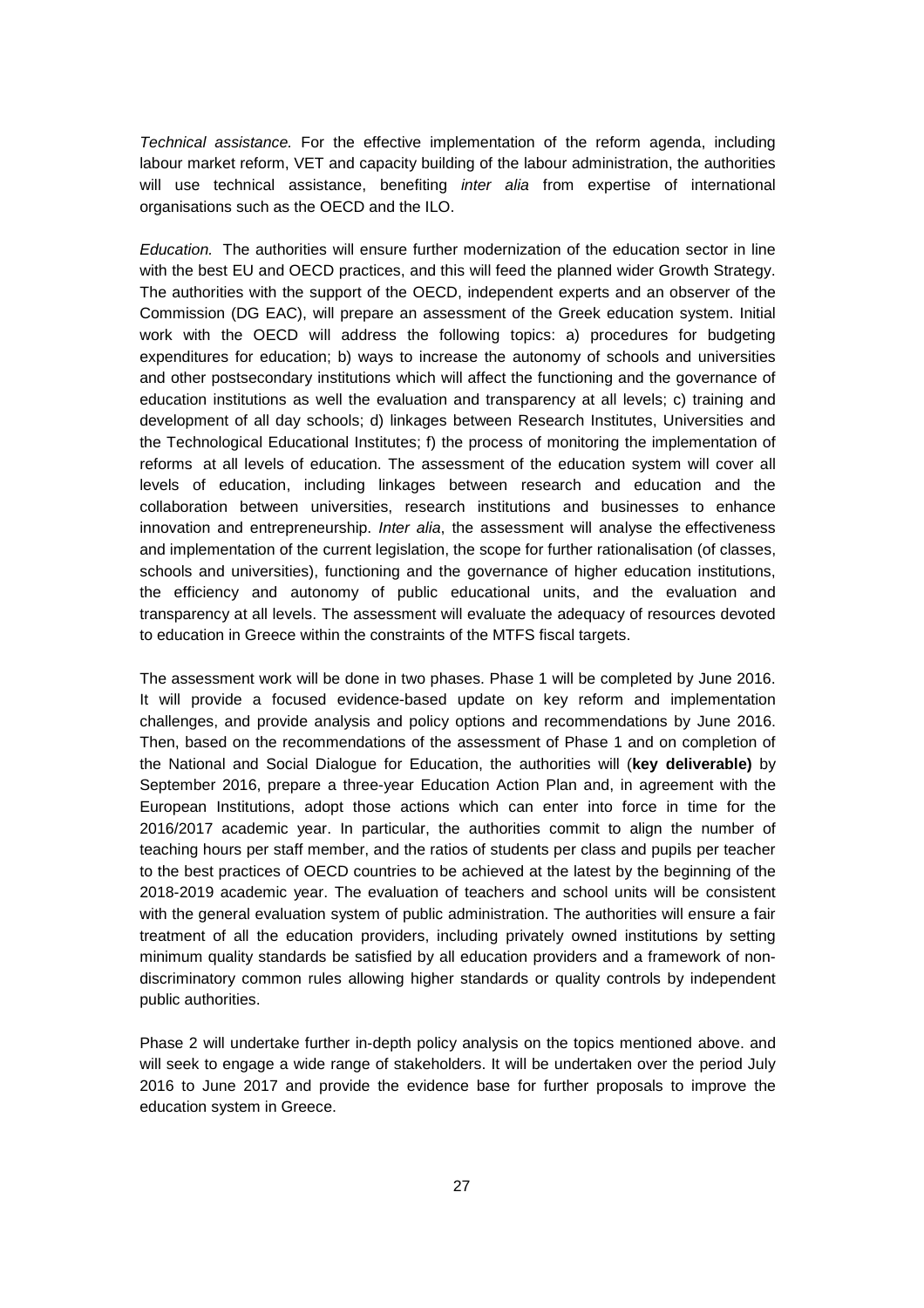# **4.2 Product markets and business environment**

More open markets are essential to create economic opportunities and improve social fairness, by curtailing rent-seeking and monopolistic behaviour, which has translated into higher prices and lower living standards. In line with their growth strategy, the authorities will intensify their efforts to bring key initiatives and reform proposals to fruition as well as enrich the agenda with further ambitious reforms that will support the country's return to sustainable growth, attract investments and create jobs.

The authorities will as **prior actions**:

- i. Adopt primary legislation that will provide for a General Sale List sub-category within the OTC pharmaceutical product list with effectiveness as of June 2016.
- ii. Adopt the remaining recommendations of the OECD Competition Toolkit II with the exception of 5 recommendations - on beverages and petroleum products.
- iii. Submit to the Institutions draft roadmaps to:
	- a. remove unjustified and disproportionate restrictions for the activities of engineers;
	- b. address the external advisor's recommendations on regulated professions including prioritisation.

Agreement on these roadmaps with the Institutions is to be achieved by May 2016.

### On *competition*:

- i. *Toolkit I recommendations*. By May 2016, the authorities will fully legislate the OECD competition toolkit I recommendation on OTC pharmaceutical products with effectiveness as of June 2016 (**key deliverable**). By May 2016, the authorities will implement the remaining recommendation of the OECD toolkit I on foodstuffs. By July 2016, the authorities will fully adopt the pending recommendations on building materials. The authorities will address the OECD recommendation on Sunday trade following the forthcoming State Council ruling.
- ii. *Toolkit II recommendations*. Adopt the remaining 5 recommendations on beverages and petroleum products by September 2016.
- iii. *Toolkit III recommendations:* By June 2016, the Government will adopt legislation to address all identified issues in the new OECD competition assessment for 1 sector. By September 2016, the Government will address a number of barriers to competition as identified by the OECD's initial scan of legislation. By December 2016, the Government will adopt legislation to address all identified issues for the remaining sectors **(key deliverable).**

On *investment licensing*, the authorities will adopt legislation according to the prioritization of the investment licensing reform roadmap by June 2016 in three sectors **(key deliverable)**, and proceed with follow-up phases of the investment licensing reform to be implemented in line with the roadmap.

On *administrative burden*, by June 2016, the Government will adopt the pending OECD recommendations on fuel trader licenses. On environmental licensing, the Government will submit the presidential decree on the external environment assessors by June 2016 and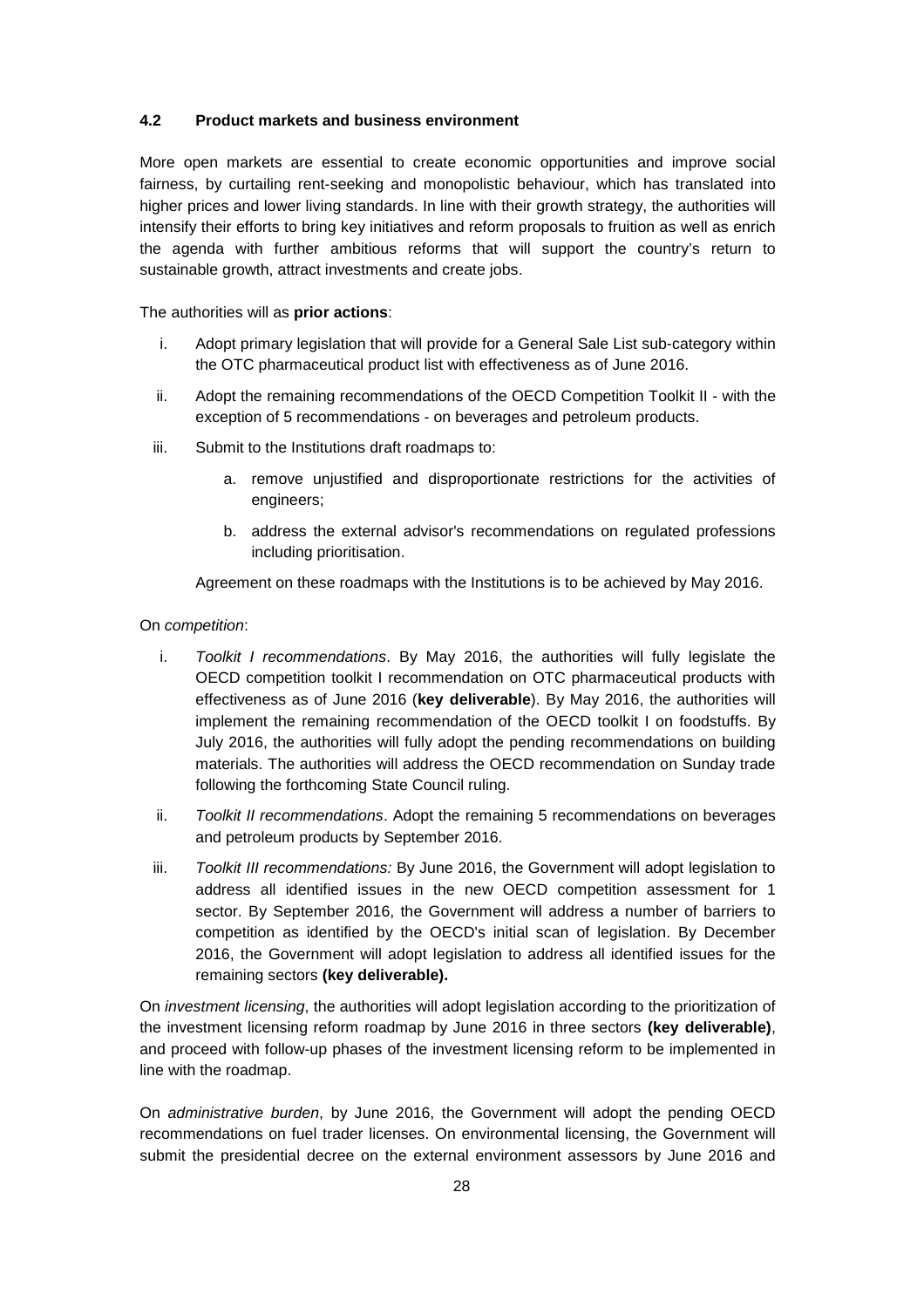make operational the digitization of the licensing process by November 2016 as per OECD's recommendations. In addition, the authorities will further reduce administrative burden, including through one-stop shops for business. By June 2016, the Government will adopt legislation on the latter **(key deliverable**), which will be fully implemented according to the agreed timeline. By June 2016, the Government will fully implement the law on better regulation.

*On competition, investment licensing and administrative burden*, the Government will agree by May 2016 on launching a second round of ex-post impact assessment of selected reforms and their implementation. By June 2016, the Government will adopt measures, in agreement with the institutions, to address the recommendations of the ex-post assessments launched in October 2015 (**key deliverable**).

To *modernize company law*, the Government should prepare a review by December 2016 on changes needed to bring Law 2190/1920 into line with best practices. The review and should be carried out in cooperation with the European Commission and involve the consultation of key stakeholders. Based on the recommendations of the review, the Government should amend Law 2190/1920 by June 2017.

On *regulated professions*, in order to remove unjustified and disproportionate restrictions, the Government will agree with the Institutions by May 2016 a roadmap for the liberalization of the reserved activities of engineers (**key deliverable**) and implement it in a timely manner. The authorities will adopt legislation to address the recommendations of the external advisor by June 2016 on the basis of the agreed prioritization. The recommendations of the inter-ministerial committee, based on other recent reports, will be submitted to the Institutions by May 2016 and their adoption, including prioritization, will be realized by November 2016.

On *export promotion*, the authorities with the participation of public and private stakeholders, will adopt an export promotion action plan by May 2016 and proceed subsequently with its implementation.

On *land use*, the authorities adopted the Presidential Decree on forest definition. As **a prior action**, the Government will (i) agree with the Institutions the provisions for the selected improvements of the spatial planning law, including the part on land use categories;(ii) adopt the law on forest maps in agreement with the Institutions. The authorities will fully implement the forestry law by July 2016. The forest maps already completed by EKXA and endorsed by the forestry services will be uploaded by September 2016 and ratified by five months later taking as starting date the date of upload - following the prescribed review process, which will be fully functional by the time the maps are uploaded. The authorities will adopt by September 2016 the provisions on the spatial planning law and the secondary legislation to ensure that the legislation effectively facilitates investment, and streamlines and shortens planning processes while allowing for the necessary safeguards.

On *cadastre,* the authorities will adopt by September 2016 the new legal framework for nationwide cadastral offices on the basis of the experience of the two pilot offices and recent technical assistance advice, and in accordance with the roadmap in the Agreement between the World Bank and the EC (**key deliverable**). They will ensure by June 2016 stronger governance, adequate financial independence and administrative capacity of the cadastral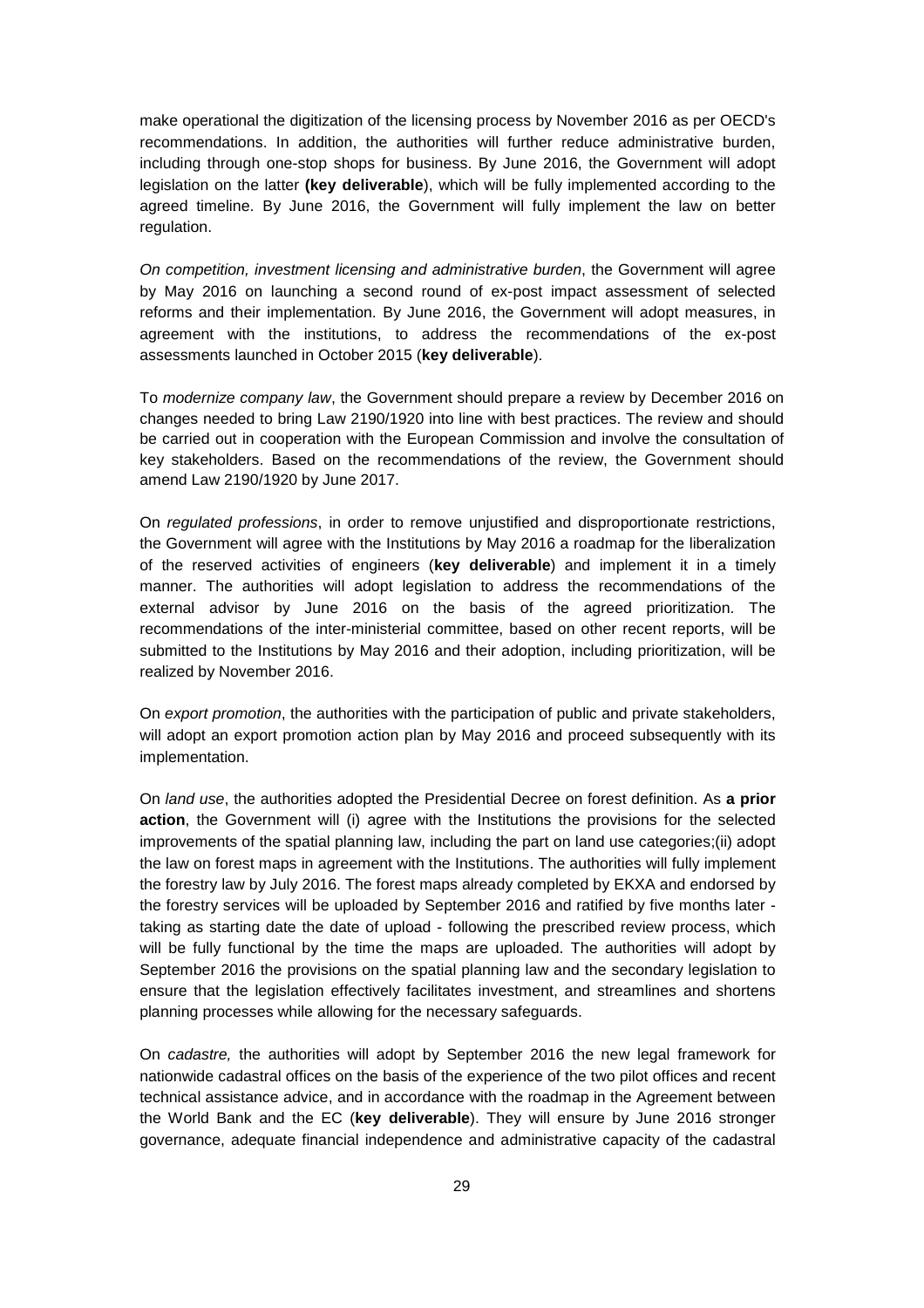agency EKXA (see section 5.4). The authorities will use the ongoing technical assistance to ensure an effective implementation of the new legal framework.

On *agriculture*, the authorities will follow up on the agricultural competitiveness strategy adopted by the Government, by implementing the six legislative measures identified according to schedule. In particular, by September 2016 a law will be adopted aiming to increase the size of holdings and introduce new forms of partnership (ordinary partnerships (OE), limited partnerships (EE), public limited companies (AE)) between land owners who are not farmers and growers. The authorities will broaden the scope of the agricultural competitiveness study to cover the whole rural development sector, by December 2016.

On *structural funds*, the work plan produced by the authorities in December 2015 will be updated by May 2016. It will be monitored monthly and will be fully implemented by September 2016. As a **prior action** they will adopt the Information and Communication Technology secretariat law. The inter-ministerial committee on major projects will continue its work proposing solutions to blockages and the action plans for the motorways and other projects will be updated monthly. The authorities will: a) initiate legislative and administrative action to streamline the expropriation procedures under a new unified legislative framework by October 2016; b) streamline and simplify the procedures related to archaeological works by initiating codification of legislation and/or through other appropriate means with equivalent effect by October 2016 and c) submit and agree with the Commission by May 2016 a list of significant projects to be activated within 2016, for 2014-2020 Operational Programmes with timelines from their approvals until their completion, to be followed up by the inter-ministerial committee in order to identify possible bottlenecks and take appropriate actions. When it concerns public works, timelines should include preparation and tendering phases.

On *technical assistance*, the authorities will continue the ongoing support in two critical areas: a) the competition assessment in wholesale trade, construction, e-commerce, media and rest of manufacturing with support of the OECD; and b) the investment licensing reform with support of the World Bank. In addition, the authorities intend to launch technical assistance projects in the areas of cadastre and land management, education, export promotion, one-stop shops, tourism and trade facilitation. Furthermore, with support of technical assistance, the authorities intend to assess the implementation of the reforms in areas such as competition and investment licensing. Finally, in order to ensure an effective reform implementation, the authorities will use technical assistance in other areas as needed, including through Commission services, Member State experts, international organisations, and independent consultants. This includes areas such as agriculture, environment and structural funds.

# **4.3. Regulated Network Industries (Energy, Transport, Water)**

#### *Energy*

The Greek energy markets need wide-ranging reforms to bring them in line with EU legislation and policies, make them more modern and competitive, reduce monopolistic rents and inefficiencies, promote innovation, favour a wider adoption of renewable and gas, and ensure the transfer of benefits of all these changes to consumers.

As **prior actions,** the authorities will: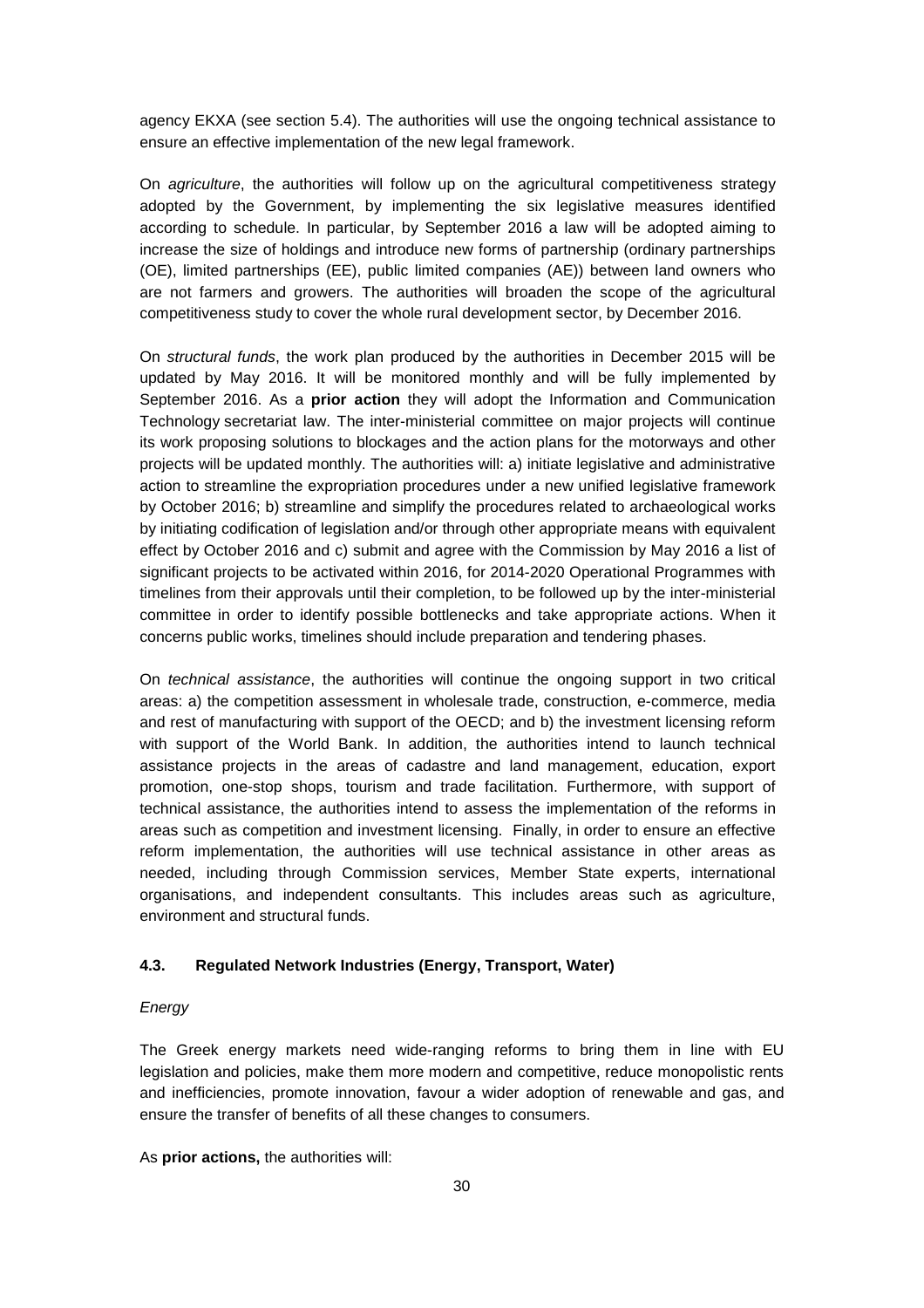- i. In accordance with December's agreement on ADMIE, and on the basis of a positive feasibility report produced by independent advisors, agree with the Institutions, endorse in KYSOIP a detailed action plan, including a timeline, for implementing the full ownership unbundling of ADMIE from PPC, to be completed by end 2016 in accordance with an integrated procedure analysis produced by independent evaluators; in this context, enabling legislation based on the action plan will be approved by May 2016, the General Assembly of PPC will authorize the sale of at least 20 percent of ADMIE to a strategic investor in July 2016, with the respective tender procedure to start in July 2016 **(key deliverable, milestone)** and the appointment of a preferred bidder to occur by October 2016. Should the Institutions, having consulted the Greek authorities, determine that there is lack of sufficient progress to complete this process in 2016, in particular in relation to the identification of and purchase by the strategic investor, the Hellenic Republic will announce by October 2016 the date for submission of binding offers for the sale of all PPC's shares in ADMIE by December 2016, and will fully privatize ADMIE in 2017.
- ii. Agree with the Institutions, endorse in KYSOIP and publish the design of the NOME system of auctions, with the objective of lowering by 20 percentage points the retail and wholesale market shares of PPC by 2017, and to bring them below 50 percentage points by 2020. Moreover, as a **prior action** the relevant legislation introducing the NOME mechanism in the Greek electricity market, including all relevant powers for LAGIE and RAE, will be adopted. The first auction will be held in September 2016 **(key deliverable),** with quantities to be auctioned in 2016 equal to 8% of the total volume in the interconnected system in 2015 and deliveries to start in the  $4<sup>th</sup>$  quarter 2016.
- iii. Adopt the temporary capacity payment scheme, as approved by the European Commission in March 2016.

In addition, as a **prior action:** DESFA will send a tariff proposal for the next tariff period to RAE.

By June 2016 as a **milestone**, the Hellenic Republic will propose and vote in a General Assembly of PPC that its management is fully empowered to negotiate with full flexibility cost- and consumer profile-based tariffs. PPC will conclude the negotiations on HV tariffs with all its customers by signing the respective contracts, and the adopted tariffs shall be cost-based and take into account consumption characteristics.

By June 2016, the authorities will: (i) pre-notify to the European Commission the permanent scheme for capacity payments; (ii) legislate the new framework for the support of renewable energies, while ensuring financial sustainability and guarantee the respect of State-aid guidelines (EEAG); (iii) as a **milestone** amend the current legislation on ETMEAR and/or the structure of the RES account while respecting existing contracts in line with European Union rules, to ensure that the debt in the RES account is eliminated over a 12 months forward looking horizon (not later than June 2017); the account will be kept annually in balance onwards, (iv) regulate according to the final decision of the Council of State on the netting of the arrears between PPC and the market operator**);** (vi) conclude the implementation of the energy taxation review, as agreed with the Institutions.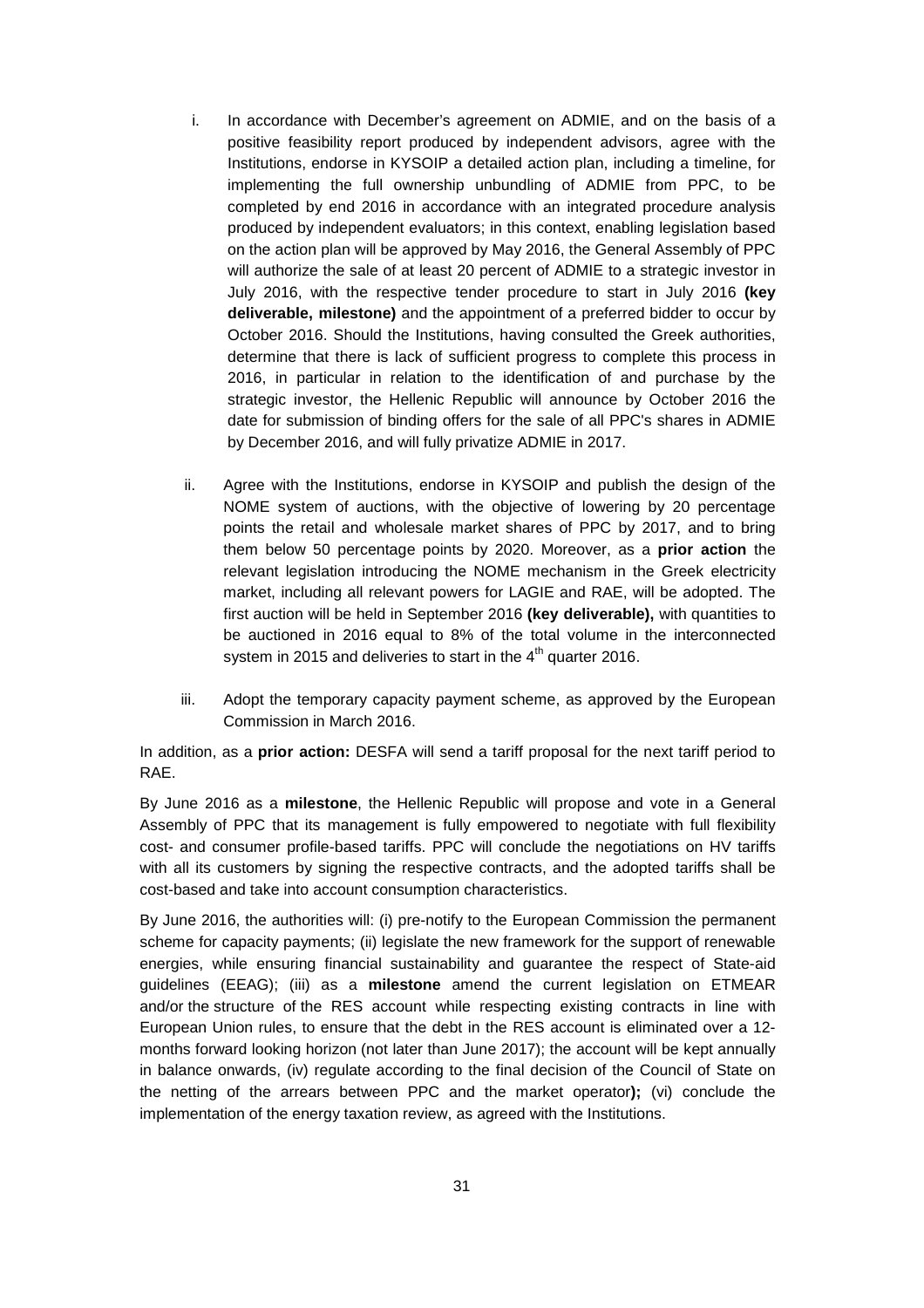By June 2016, to continue the implementation of the gas market reform, (i) RAE will adopt gas distribution tariffs, (ii) legislation will be amended, further facilitating the unbundling process and (iii) the authorities will review the gas release program, improving conditions of access for alternative suppliers and substantially increasing the quantities available **(key deliverable, milestone).**

The authorities will implement the roadmap for the implementation of the EU target model for the electricity market, to be completed by December 2017; in this context, they will pass the required legislation on the transposition of the high-level market design in June 2016 (**key deliverable, milestone**), and the balancing market will be completed by June 2017.

The authorities will make use of technical assistance, provided by the SRSS of the European Commission, for implementing all energy market reforms.

## *Water utilities*

A stable regulatory regime is key for allowing much needed investment in the water networks and to protect consumers in terms of pricing policies. The Special Secretariat for Water (SSW) will launch gradually as of September 2016, with the support of technical assistance where needed, a system of regular collection of information, starting with key data, to be further expanded in the medium term. The complete system will be revised with the support of technical assistance as soon as sufficient data are collected and audited by one of the international engineering consultancies and will be in place by November 2016. EYDAP and EYATH will launch a process of preparing business plans (June 2016), including for investments and key capital projects for the next 5 years to be completed by December 2016; reputable and independent external advisors should be used to help them compile such plans.. The Authorities will take immediate steps (May 2016) to ensure that the SSW is adequately staffed in order to be able to carry out in full its tasks and will take concrete steps to strengthen the SSW to enable it to take regulatory decisions with the necessary degree of autonomy (September 2016). The SSW will finalise, with the support of technical assistance, the charging rules for water services taking into also account the methodology completed by the SSW in 2014 and the existing legislative framework (September 2016, **key deliverable**).

#### *Transport and logistics*

On transport, the authorities will by December 2016: (i) finalise the terms of reference for a general transport master plan for Greece covering all transport modes (road, railways, maritime, air and multi-modal, including logistics aspects) and (ii) prepare a comprehensive review of subsidies for all transport modes (**key deliverables**). On logistics, the authorities will by September 2016 implement the logistics law (**key deliverable**) and by November 2016 adopt the logistics strategy with a time-bound action plan.

The authorities will complete by June 2016 the merging into group functions of OASA – Transport for Athens of procurement and HR departments of OSY and STASY.

The authorities will undertake reforms to increase the efficiency and viability of the urban bus transportation in Thessaloniki (OASTH). By July 2016 the government, in agreement with the Institutions, will (i) ratify by law a restructuring plan for OASTH that takes into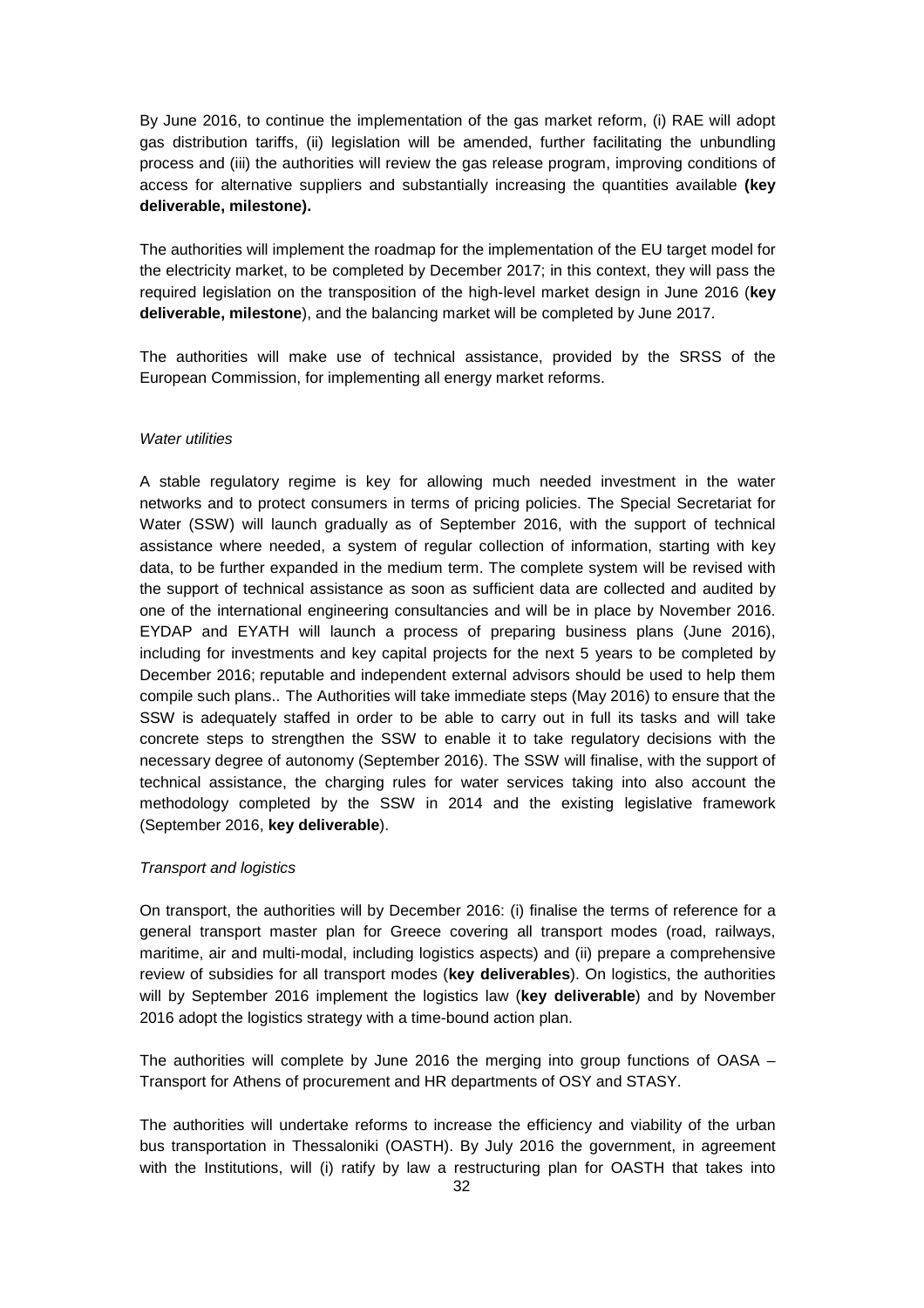account Article 7 of Law 4354/2015 and delivers €50 million in permanent savings by 2017 to ensure a maximum deficit before  $\frac{\text{any}}{\text{state}}$  transfer of  $\in$ 40mn per year in 2017 and the remaining duration of the concession; (ii) modernise the operation of the regulator SASTH.

In support of this reform agenda on network industries, the authorities intend to use technical assistance as needed, including on the strengthening of regulators and on transport and logistics and on the strengthening of regulators (for the latter, see section 5.4).

# **4.4 Privatisation**

Privatisation can help to make the economy more efficient and to reduce public debt. The Government and the Privatisation Fund (HRADF) have taken important steps in advancing the privatisation programme forward (e.g., signing of the regional airport agreement, the conclusion of the OLP tender) and are committed to proceed with the ambitious, ongoing privatisation program of HRADF.

Implementation of the agreed HRADF Asset Development Programme (by means of direct sale, concessions, securitisations, or other forms monetisation) regarding all its core assets is key to stimulate private investment, increase efficiency, and provide financing to the state.

To maintain investor interest in key tenders, the Hellenic Republic commits to proceed with the on-going privatisation programme. The Board of Directors of the HRADF has already approved its updated Asset Development Plan (ADP) which includes for privatisation assets under HRADF as of 31/12/2014.

The implementation of this programme aims to generate further annual proceeds (excluding bank shares) for 2016, 2017 and 2018 of EUR 2.5 bn, EUR 2.2 bn and EUR 1.1 bn, respectively, on top of EUR 0.4bn collected in 2015.

The Government commits to facilitate the privatization process and complete all needed Government actions to allow tenders to be successfully executed. In this respect it will complete all actions needed as agreed on a quarterly basis between HRADF, the Institutions and the Government. The list of Government Pending Actions has been approved by the Board of Directors of the Hellenic Republic Asset Development Fund and is attached to this Memorandum as an Annex and constitutes an integral part of this agreement.

### As **prior actions**,

- i. the authorities will:
	- a. Endorse through KYSOIP the Asset Development Plan approved by HRADF on 26/04/2016 which includes 19 assets in line with the agreed December 2015 Action Plan. The decision, together with the ADP, shall be published in the Official Government Gazette. The ADP is attached to this Memorandum as Annex and constitutes an integral part of this agreement. The ADP will be updated on a semi-annual basis and approved by HRADF; and the Cabinet or KYSOIP will endorse the plan;
	- b. Sign an MoU with the investor at the end of negotiations on Hellinikon for any revisions in the agreement and to proceed to the final stage for concluding the deal;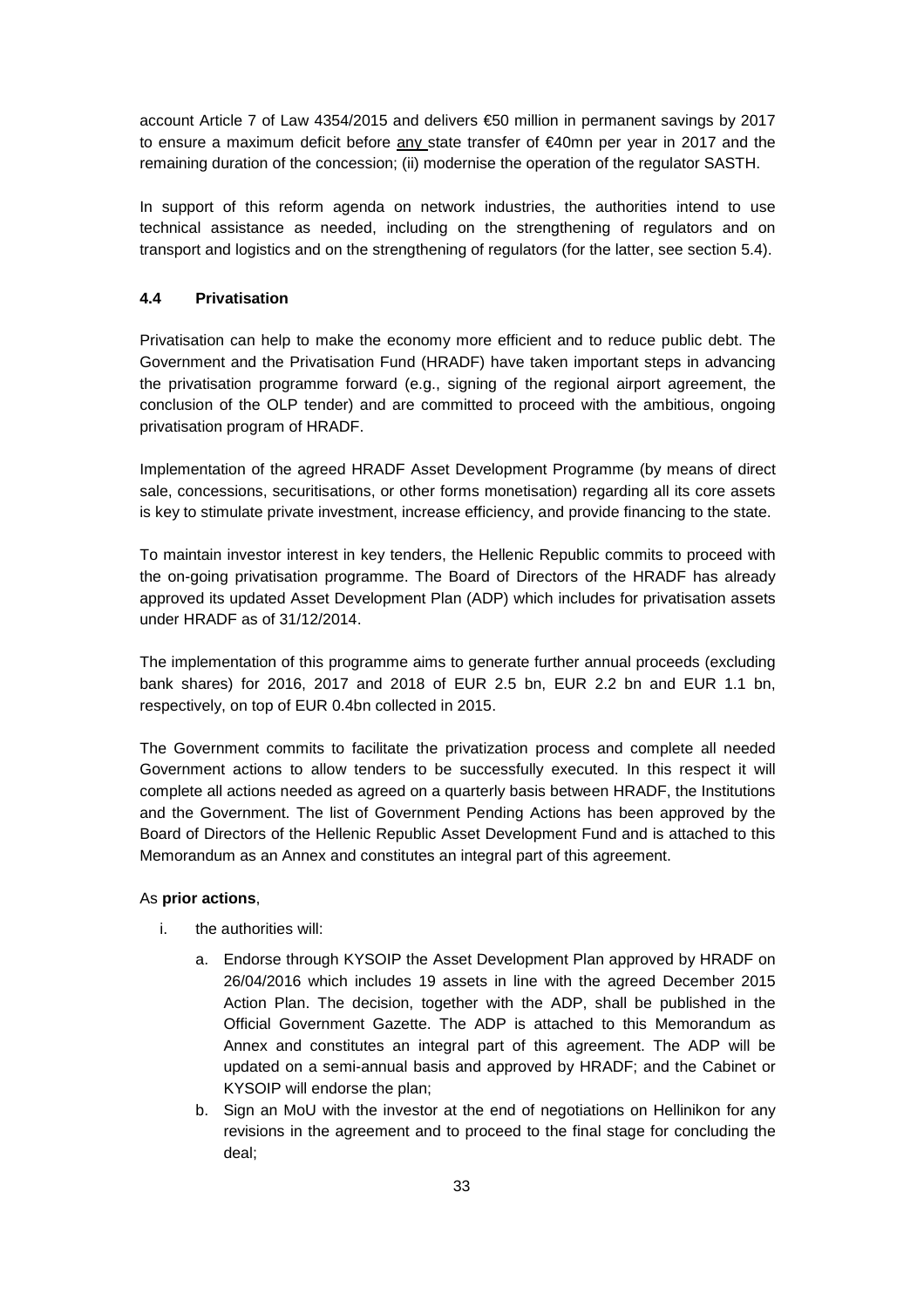- c. Ratify in Parliament the Concession Agreement for the 14 regional airports;
- d. Approve through KYSOIP the concession agreement for OLTH in order to proceed with the uploading of the agreement for investors to place their binding bids;
- e. Constitute a working group that will formulate a timeline for finalisation of the regional airport and OLP transactions in 2016. This timeline will be shared with the Institutions, and any slippages that endanger the finalisation date will be addressed as a matter of urgency. The working groups will include TAIPED, the Ministry of Finance, the relevant ministries and a representative of the European Institutions;
- f. Approve the KYA on Pricing Policy for the Toll Station of Promachonas in Egnatia Odos; launch discussion between Egnatia Odos SA with Piraeus Bank on the restructuring of the outstanding debt of the Bond Loan with a target to conclude such negotiations in 2 months to be approved thereafter by the General Assembly of Egnatia;
- g. Adopt a law strengthening the independence of the Port Regulator (RAL) as provided in Law 4150/2013 and clarifying the allocation of responsibilities between the port regulator and other port authorities, taking into account the final agreement for Piraeus Port and any other ports in the future; the legislation will enhance the port regulator's independence in order to be able to play an impartial role as supervisor for the execution of the concession agreements and an economic regulator;
- h. Prepare a report -- and draft legislative proposals if needed -- on the legal framework of the Hellenic Civil Aviation Authority's (HCAA), its compatibility with EU legislation, the concession agreements for the 14 regional airports, including its preparedness to undertake independently its economic regulator role and to supervise in an impartial manner the execution of the concession agreement; (ii) a workshop to be organised by the EC's SRSS and which will be held in May 2016 will review this report, provide recommendations to the authorities for revisions, and further technical assistance needed;
- i. Conclude the remaining Government Pending Actions identified by the Institutions and HRADF and which are due by April 2016 and that are not listed in this section.

### **Other key deliverables**

- i. The Authorities will, **as a milestone,** ratify in Parliament the Share Purchase Agreement for Hellinikon as soon as possible after signature of the aforementioned MoU and no later than June 2016;
- ii. The Authorities, **as a milestone,** take appropriate steps, and adopt legislation if needed by September 2016, on strengthening HCAA in line with the recommendations of the EC and of other stakeholders and experts involved in the May 2016 workshop and subsequent technical assistance provided. It should take account of the findings of the horizontal review of independent agencies (see Section 5.4).
- iii. By September 2016, drawing from technical assistance where needed, the Port Regulatory Authority will prepare its internal regulations and needed laws to ensure its full functionality.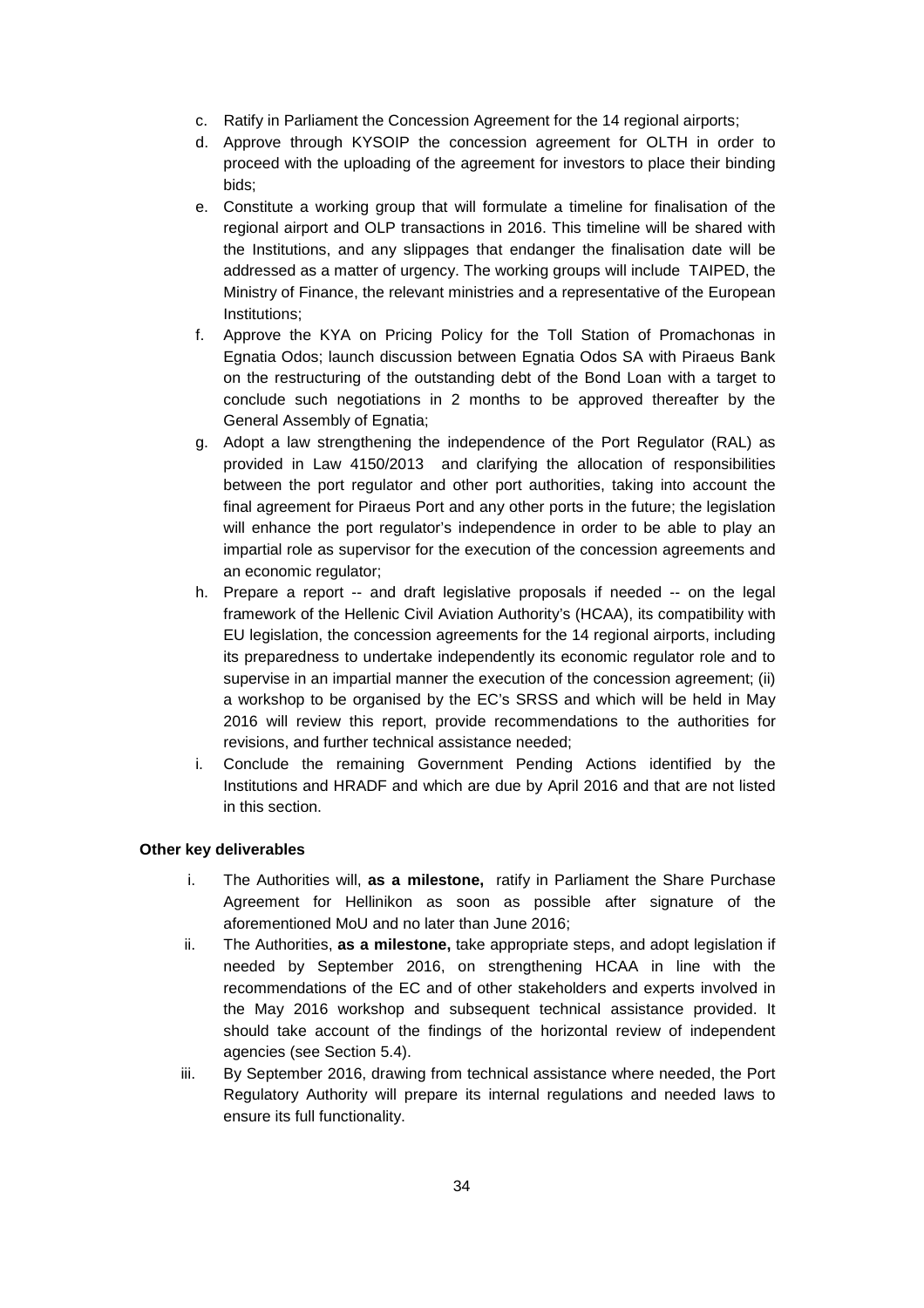- iv. By September 2016, as a **milestone**, HRADF will launch Expressions of interest for the long-term (35 years) concession of Egnatia Motorway S.A. and three Vertical Axes.
- v. The authorities, as a **milestone**, will conclude the Government Pending Actions identified by HRADF and which are due by August 2016. OTE shares will be transferred to TAIPED by end July 2016 following new shareholder agreement that is in lie with EU law. The GPA related to the railway infrastructure network maintainance will be completed by June 2016.

### *Management, Investment and Privatisation Fund*

In line with the statement of the Euro Summit of 12 July 2015 and the Action Plan agreed among the Greek Government and the institutions, a new independent fund (the "Fund") will be established and have in its possession valuable Greek assets. The overarching objective of the Fund is to manage valuable Greek assets; and to protect, create and ultimately maximize their value which it will monetize through privatisations and other means. The Fund would be established in Greece and be managed by the Greek authorities under the supervision of the relevant European Institutions. The Fund will be managed by its Board of Directors, overseen by a Supervisory Board whose members will be selected jointly by the Greek Government and the European Institutions. The Fund is expected to fulfil its objective by adhering to international best practices and OECD guidelines in terms of governance, oversight and transparency of reporting standards, and compliance, as well as best practices for socially and environmentally sustainable business and consultation with stakeholders. The Fund and its assets will be under professional management at arm's length from the State. The monetisation of the assets will be one source to make repayments of the new loan of ESM, in line with the Euro Summit Statement.

As a **prior action**, the Government will adopt the law establishing the new Fund in accordance with the Action Plan agreed as part of the milestones in December 2015. It will include the transfer of an agreed list of real-estate assets from TAIPED; the transfer of ETAD and of the legal ownership of all the Hellenic State owned assets under its management with limited agreed exceptions, notably where material obstacles exist to the future sale or commercial use of the asset, such as in relation to coastline properties, archaeological sites, etc; and an initial list of SOEs to the new Fund (see TMU); specify key provisions of internal regulations needed to have the Fund operational, and list further internal regulations to be adopted within three months of the establishment of the Fund.

Following the adoption of the law the following actions will need to be completed as **key deliverables**:

- i. The Government will by June 2016 with the Institutions (a) agree nominations of the Supervisory Board which will be responsible for selecting the Board of Directors (**milestone**); and (b) by end-September finalise the internal regulations which must be fully in line with the Action Plan agreed with the Institutions in December 2015 as part of the  $2^{nd}$  set of milestones:
- ii. By September 2016 the Authorities will transfer to the new Fund a second group of SOEs to be mutually agreed with the institutions, and following the finalisation of an Fund-Government coordination mechanism (**milestone**);
- iii. By September 2016, the Authorities will agree with the Institutions on the processes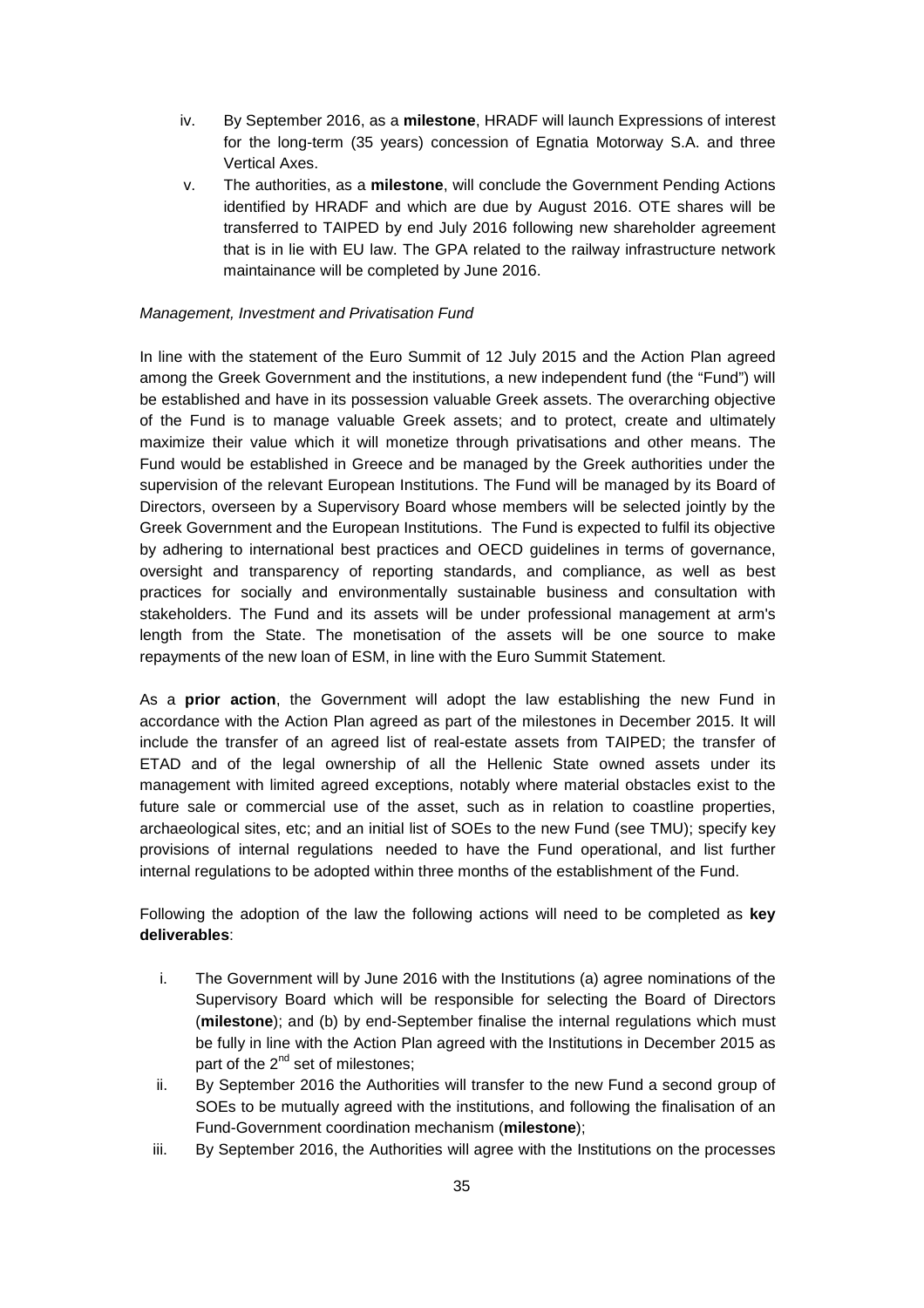for determining the remaining portfolios of real estate and SOEs that will be transferred to the Fund. The understanding is that exclusions from the total holdings of real estate assets and SOEs of the Hellenic State will take place based on solid grounds to be jointly agreed between institutions and the Greek Authorities.

- iv. By September 2016 TAIPED will assess its regional airport and port assets and will transfer to the new Fund those it does not plan to develop. TAIPED will continue to manage all these assets to prepare them with the help of the relevant ministries for potential monetisation/privatisation by the new Fund, until the later becomes operational.
- v. The Supervisory Board will complete the selection of the Board of Directors including the CEO by September 2016. The Supervisory Board, at the start of the selection process for the CEO, will seek non-binding guidance from the AGM on the characteristics of the person to be appointed. The Supervisory Board will undertake a non-binding consultation with the AGM of a final shortlist of candidates. The final appointment on whom to appoint will be taken by the Supervisory Board;
- vi. The Board of Directors will by end-September 2016 be constituted as a body;
- vii. The Board of Directors will finalise by end-October 2016 the outstanding issues of the internal regulations which will be endorsed by the Supervisory Board of the new Fund and approved by the General Assembly;
- viii. The Board of Directors will by November 2016 appoint the Boards of its subsidiaries; where Boards already exist, and with the exception of HFSF, it will review these Boards and replace executive and non- executive members as needed based on the internal rules.

The Government will, in agreement with the Institutions, request from SRSS formally technical assistance to assist in determining additional inclusions of State-Owned Enterprises by May 2016, and additional inclusions of real estates by June 2016 in order to complete the asset allocation plan.

Based on the processes agreed among the Authorities and the institutions and drawing from technical assistance to be received by the Hellenic Republic, the Government with the management of the new Fund will take all necessary actions to complete asset transfers/allocation for specific classes of assets to be identified by the technical assistance (December 2016) **(key deliverable)**.

# **5. A modern State and Public Administration**

# **5.1. Public administration**

The authorities intend to modernise and significantly strengthen the Greek administration, and to put in place a programme, in close collaboration with the European Commission, for capacity-building and de-politicizing the Greek administration.

As **prior action,** the authorities will agree with the Institutions and approve legislation on depoliticisation of Secretaries General, abolishing Secretaries General of Ministries by December 2016 and replacing them with Administrative Secretaries. All other Secretaries General will be abolished and replaced with Administrative Secretaries in 2017.

Further actions include:

i. *Selection of managers.* By May 2016, all secondary legislation needed for implementation of the legislation on selection of managers will be issued. From June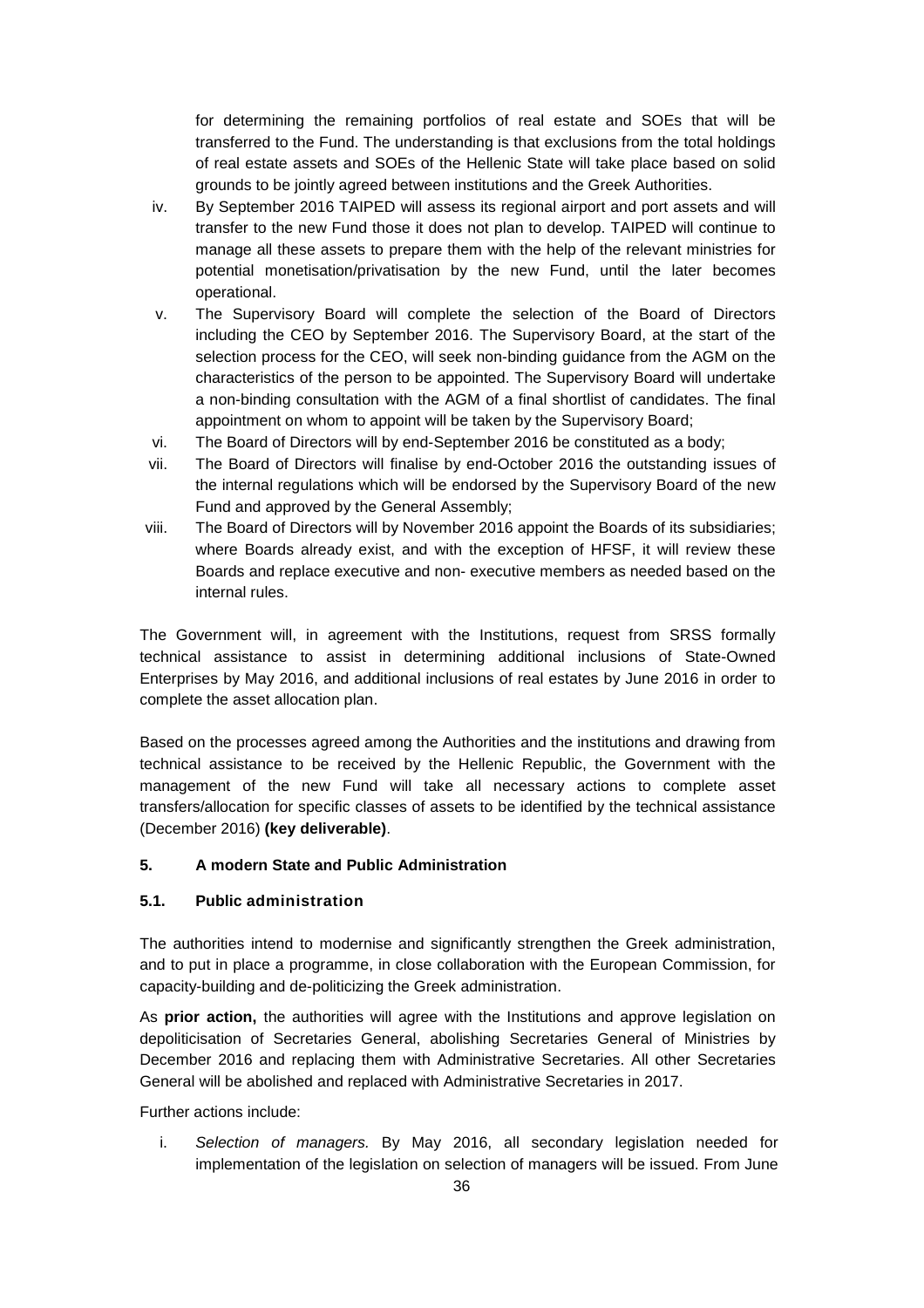2016, job descriptions will be required for the process of selection of managers. The authorities will finalise the appointments of Directors General by September 2016; of Directors by January 2017; and of Heads of Division by June 2017**.**

- ii. *Performance assessment.* By June 2016, the authorities will issue all secondary legislation required to implement the reformed performance assessment scheme **(key deliverable).** The first assessment exercise will be performed by June 2017.
- iii. *Wage grids and allowances.* By June 2016, the authorities will complete the first phase of the rationalisation of the specialised wage grids, which will include reducing their number, and reforming them following the same methodology used for the unified wage grid, with effect in 2017 **(key deliverable).** The authorities will also review the allowances and non-wage benefits of all employees covered by specialised wage grid, following the same methodology used for the unified wage grid, by September 2016. Allowances for dangerous and hazardous work will be aligned with the corresponding European legislation by September 2016, trough, inter alia, the expertise provided by available technical assistance programme.
- iv. *Curricula.* By 2018 the current 'klados' system will be reformed to have a better articulation of job descriptions that will be reflected in the wage grid.
- v. *Staff mobility*. By June 2016, the authorities will adopt legislation to introduce a new permanent mobility scheme **(key deliverable)**, which will promote the use of job description and will be linked with an online database that will include all current vacancies. The new system will be implemented from January  $1<sup>st</sup>$  2017. Final decision on employee mobility will be taken by the receiving service with a vacant position, without involvement of the political level, and according to pre-defined rules to limit disruption in the departing service. This will rationalize the allocation of resources as well as the staffing across the General Government.
- vi. *Wage bill.* The MTFS 2017-20 will establish ceilings for the wage bill and the level of public employment consistent with achieving the fiscal targets and ensuring a declining path of the wage bill relative to GDP during the period, inter alia through the use of the attrition rule. The attrition rule will be extended up to 2018 (as defined in section 2.1).
- vii. *Three-year strategy for reform.* By June 2016, building on already approved legislation, the authorities will finalise and adopt a three-year strategy for reform, in agreement with the Commission and making the best use of technical assistance provided by the SRSS. The main elements of this strategy will be: the reorganisation of administrative structures; rationalisation of administrative processes; optimisation of human resources; strengthening transparency and accountability; e-government; and a communication strategy. It shall provide for (a) stronger coordination of policies, HR planning to timely asses and fulfil the hiring needs; strengthening of policy units in key sectors; (b) a substantial upgrade of the role of local government at both tiers with a view to reinforcing local autonomy and rationalising the administrative structures of local authorities; (c) rationalisation of SOEs and locallyowned enterprises; (d) modernization of recruitment procedures; (d) improved mobility in the public sector to promote better use of resources; (e) strengthen the existing Secretariat General for Coordination, to ensure effective planning and coordination of governmental work, of legislative initiatives, of monitoring of implementation of reforms, and of arbitrage functions on all policies.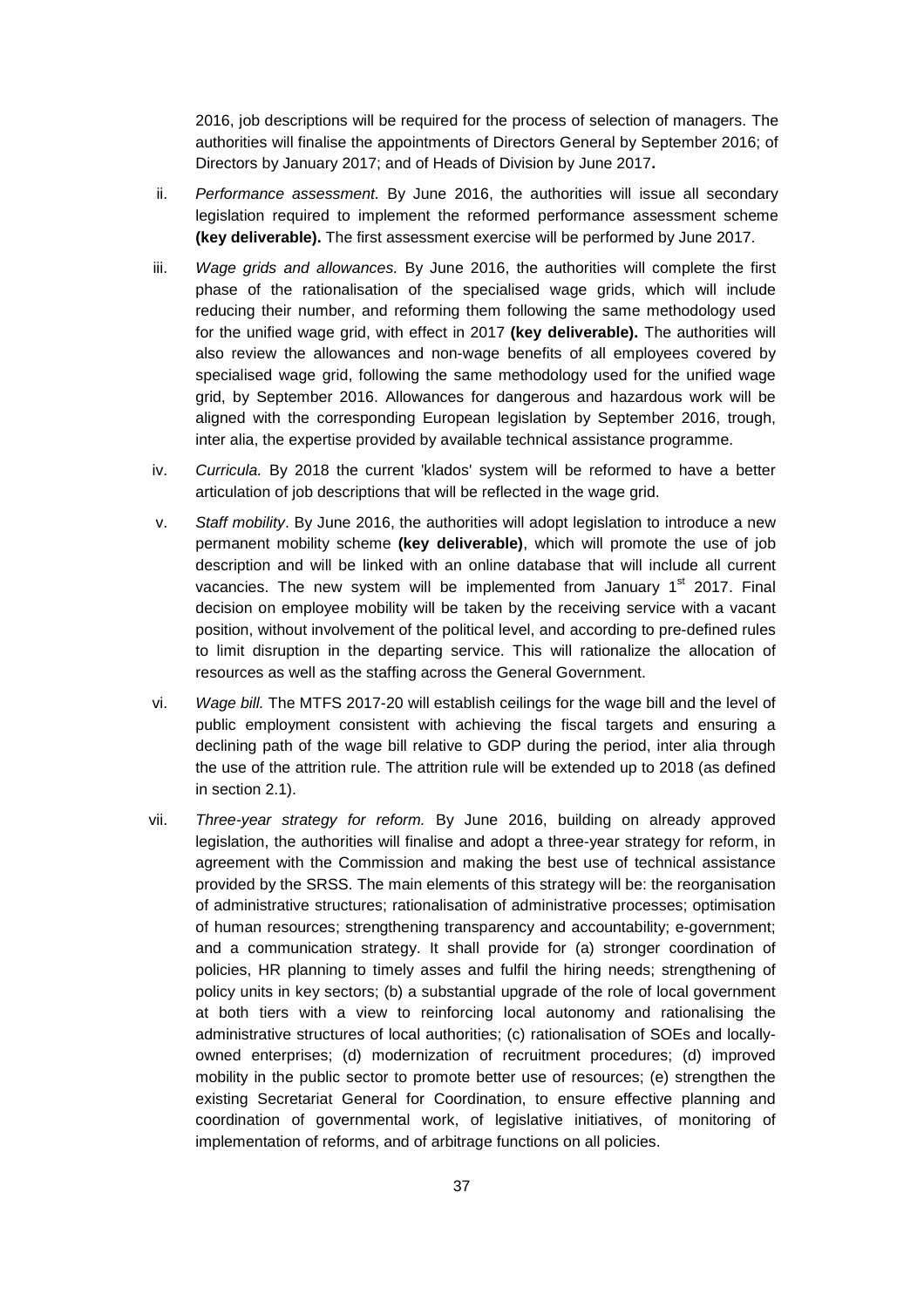- viii. *Illegal hires*. The authorities will continue to identify illegal hires and temporary injunctions, as well as disciplinary cases, and take appropriate enforcement action.
- ix. *Internal audit*. To strength the transparency and accountability of the public administration, the authorities will develop and implement system of internal control and internal audit, making the best use of technical assistance. By October 2016, the authorities will present to the Commission the proposal of the system of internal control and internal audit. The system will be fully implemented by June 2017.
- x. *Access to law.* The authorities will engage, with the help of technical assistance, in a programme to improve access to law by the citizen. This includes a long term plan of codification of the main legislations which will be proposed by June 2016 and fully implemented by June 2018. The programme also includes the creation of an electronic portal giving access to legislation, both in the form published in the Gazette (FEK form) and in the consolidated version of the various provisions by December 2016.

# **5.2 Justice**

As **a prior action** the authorities will propose and subsequently implement a three years strategic plan for the improvement of the functioning of the judicial system. The plan should encompass key actions aimed at enhancing judicial efficiency, speeding up judicial proceedings and addressing shortcomings in the functioning of courts such as, but not limited to, collecting information on the situation of the courts, computerization, developing alternative means for dispute resolution, such as mediation, rationalizing the cost of litigation and improving in court functioning and court management.

The authorities will take all the necessary steps to ensure the full transition to the new provisions of the Code of Civil Procedure (CCP) which became effective as of 1 January 2016, in particular by adopting **(key deliverable)** the Presidential Decrees required by Article 1 (Ninth Article) of Law 4335/2015 which will provide for the implementation the following provisions of the revised CCP:

- i. Articles  $954(4)(c)$ ,  $955(2)(b)$ ,  $965(5)(i)$ ,  $973(1)(c)$  and  $(3)(d)$  and  $995(4)(b)$  on the electronic publication and advertising of auctions on a dedicated website, by May 2016;
- ii. Articles 993(2)(c) on the determination of the value of the property seized on the basis of its market value and Article 995(1)(d) on the first offer price for the auction. The Presidential Decree will notably set out the method for the determination of the market value of the seized property, the entity responsible for determining the value and any other relevant details, and will provide that the first offer price for the auction will be the market value of the seized property as determined at the time of the seizure, by June 2016.

By September 2016, the authorities will adopt the Presidential Decree under Article 1 (Ninth Article) § 16 of Law 4335/2015, to regulate all relevant details and requirements allowing to implement electronic auctions. The operational implementation of electronic auctions will occur in December 2016.

The authorities, in order to implement the provisions of Article 1 (Ninth Article) of Law 4335/2015 concerning the implementation of Article 237(4)(e) and (f) and (6)(b) and (c) of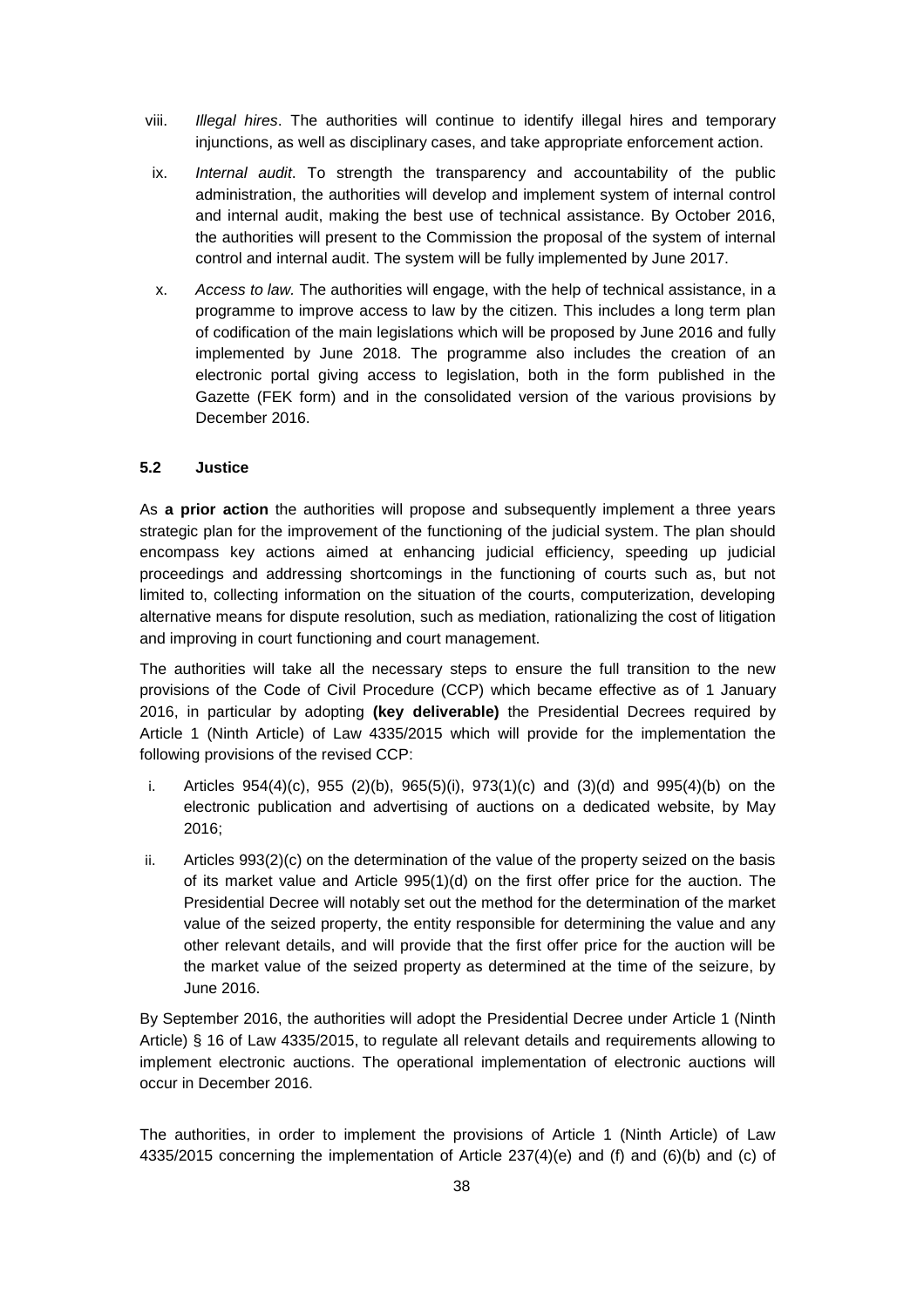the CCP, regarding the registration of cases in the e-docket will provide for a draft Presidential Decree by June 2016, a roadmap for the implementation of the registration of cases in the e-docket by September 2016, and adopt, **as a key deliverable**, the Presidential Decree by December 2016 ;

The authorities, making use of technical assistance as appropriate, will:

- i. Integrate in the growth strategy the three years strategic plan for the improvement of the functioning of the judicial system, since timely, efficient and reliable justice is a key driver for growth, and implement the plan according to its schedule.
- ii. Propose measures to reduce the backlog of cases in civil courts (September 2016)
- iii. Agree on an action plan with the Institutions including technical assistance, to improve e-justice, mediation and judicial statistics and disseminate the relevant information to the legal practitioners and the public at large, so as to increase awareness of the availability of these mechanisms and encourage their use (October 2016).

The authorities will rationalise and introduce a selective readjustment of court fees (by introducing increases or decreases, as appropriate), as well as increase transparency and ease of online reference through a user-friendly web platform in this regard (September 2016).

The authorities will propose measures to ensure access to justice by vulnerable persons (September 2016).

The authorities will propose measures to reduce the backlog of cases in administrative courts (June 2016).

### **5.3 Anti-corruption**

The authorities will continue to implement the Strategic Plan against corruption in full and in line with its timeline. The authorities commit to implementing fully and timely the recommendations stemming out of their international commitments (e.g. GRECO).

As a **prior action** the authorities will adopt legislation modifying the framework for the *declaration of assets*, to provide for an enhanced system of declaration, in particular by improving the independence of the committee in charge of controlling the declaration of assets of politically exposed persons, not only by increasing the number of its independent members but also by assigning the chair of the Committee to the Chairman of the Special Permanent Committee on Institutions and Transparency and by appointing plain members of Parliament ensuring at the same time the representation of the opposition in the Committee. The authorities will ensure that the body(ies) in charge of controlling the declarations of assets is (are) operational by June 2016.

The authorities will amend and implement the legal framework for the *financing of the political parties* on key weaknesses such the anonymous donations, the limitation on seizures and transferability of public financing, the absence of definition of tax deductibility rates in the income tax code, the rules for timely submission and for publication of information, and the independence of the controlling committee common to the legislation on declaration of assets and financing of political parties (June 2016) (**key deliverable**);

The authorities will by June 2016: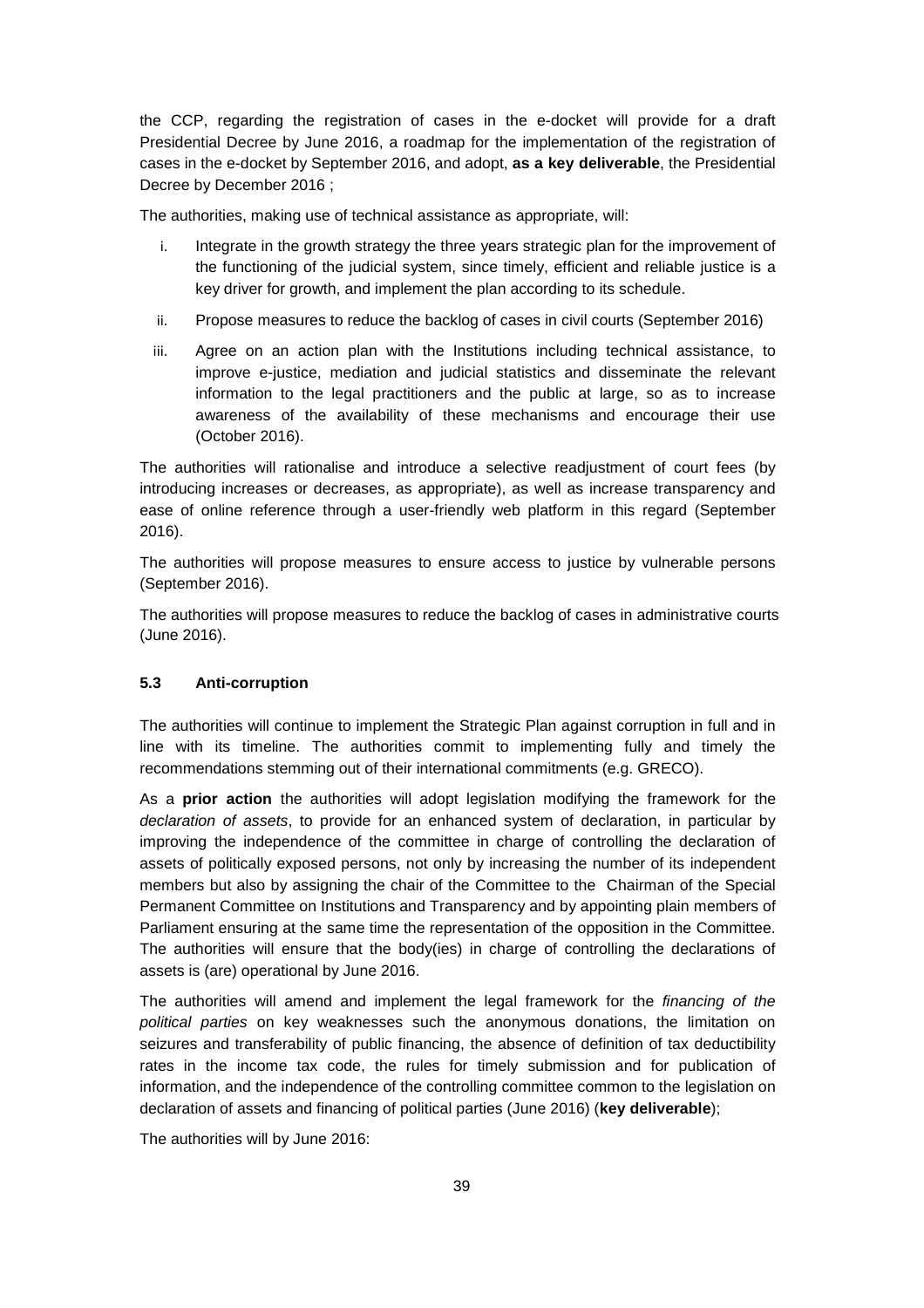- i. Adopt legislation insulating financial crime and corruption investigations from political intervention in individual cases in particular by amending the provisions of Article 12 of the Law 4320/2015.
- ii. Set up a system to ensure proper coordination, prioritization of investigations and sharing of information between investigation bodies through a Coordinating Body Chaired by Finance and Corruption Prosecutors.
- iii. Following the assessment of the reduction of penalties for financial crimes provided by Law 4312/2014, amend this legislation.
- iv. Adopt a Code of Conduct for members of Parliament.

The authorities will continue to pursue technical assistance with the European Commission SRSS in the fields of anti-corruption where it was already provided.

### **5.4 Independent agencies and regulatory bodies**

The authorities will publish by July 2016 a report on the overall progress towards the modernisation of the public administration and its depoliticisation, on how the Greek Government is fulfilling its commitment on the matter expressed at the European Council in July 2015.

# *Hellenic Statistical Authority (ELSTAT)*

The Government will fully honour the Commitment on Confidence in Statistics signed in March 2012 by implementing all envisaged actions, including respecting international statistical standards; guaranteeing, defending and publicly promoting the professional independence of ELSTAT; and supporting ELSTAT in upholding confidence in Greek statistics and defending them against any efforts to undermine their credibility, as well as reporting annually to the Hellenic Parliament and to the European Commission.

The Government fully respects the independence of ELSTAT in carrying its tasks and providing high quality statistics. In this regard it respects the financial independence of ELSTAT, and provides all the necessary resources in a timely manner, as approved in the annual budget of ELSTAT, for the agency to complete uninterrupted its tasks.

The Government as a **prior action** will ensure that ELSTAT has access to administrative data sources in line with the Art. 17 of Law 4174/2013 amended by 4254/2014 and 4258/2014, and the Memorandum of Understanding signed between ELSTAT, the Ministry of Finance (GSIS), the Secretary General for Public Revenues and IKA signed on 17/04/2014. The data will need to be transmitted in full to ELSTAT and verified by ELSTAT and EUROSTAT.

### *Independent agencies and entities*

A unified approach should be adopted towards all independent agencies, irrespective of whether they are constitutionally protected or not. A common set of rules, applicable horizontally, would simplify the normative framework and would enhance effective governance of the relevant agencies and unhindered performance of their functions.

The Greek authorities, in collaboration with the Institutions, will by September 2016 (a) assess the provisions of Law 3051/2002 on constitutionally protected independent agencies (as currently in force) and (b) propose the required amendments for strengthening the autonomy and effectives of independent agencies and entities (possibly introducing a